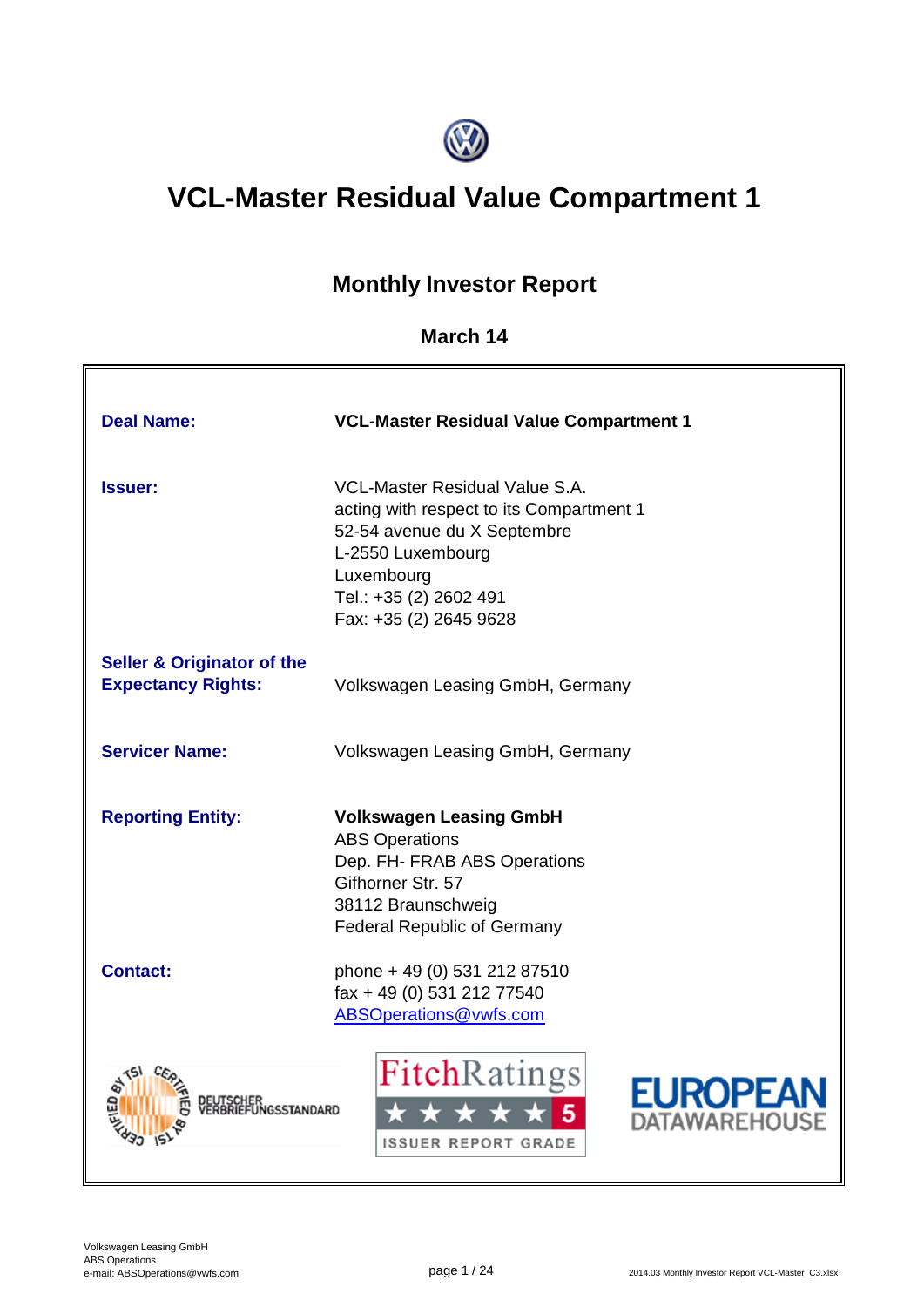

# **VCL-Master Residual Value C 1** *Monthly Period:* **Monthly Investor Report** *Payment Date:*

*Date: Period No.: Interest Accrual Period:* **to** (= 31 days) *Base Interest Rate (1-Month Euribor):* **25.03.2014 25.04.2014 0,2390% 17.04.2014 March 14 25.04.2014 2**

# **Contents**

| Page           | <b>Table of Contents</b>                                                 |
|----------------|--------------------------------------------------------------------------|
| 1              | Cover                                                                    |
| $\overline{2}$ | Contents                                                                 |
| 3              | <b>Reporting Details</b>                                                 |
| 4              | <b>Parties Overview</b>                                                  |
| 5/6            | <b>Transaction Events &amp; Trigger</b>                                  |
| $\overline{7}$ | <b>Transaction Party Ratings</b>                                         |
| 8              | Information regarding the Notes (I)                                      |
| 9              | Information regarding the Notes (II)                                     |
| 10             | <b>Credit Enhancement</b>                                                |
| 11             | Waterfall                                                                |
| 12             | (Expected) Amortisation Profile                                          |
| 13             | <b>Run Out Schedule</b>                                                  |
| 14             | Information Regarding the Expectancy Rights Pool - Outstanding Contracts |
| 15             | Early Settlements/ Collections                                           |
| $16 - 19$      | Information regarding the Expectancy Rights Pool - Remaining Pool Data   |
| 20/21          | Contracts in Arrears I. *)                                               |
| 22             | Write Offs *                                                             |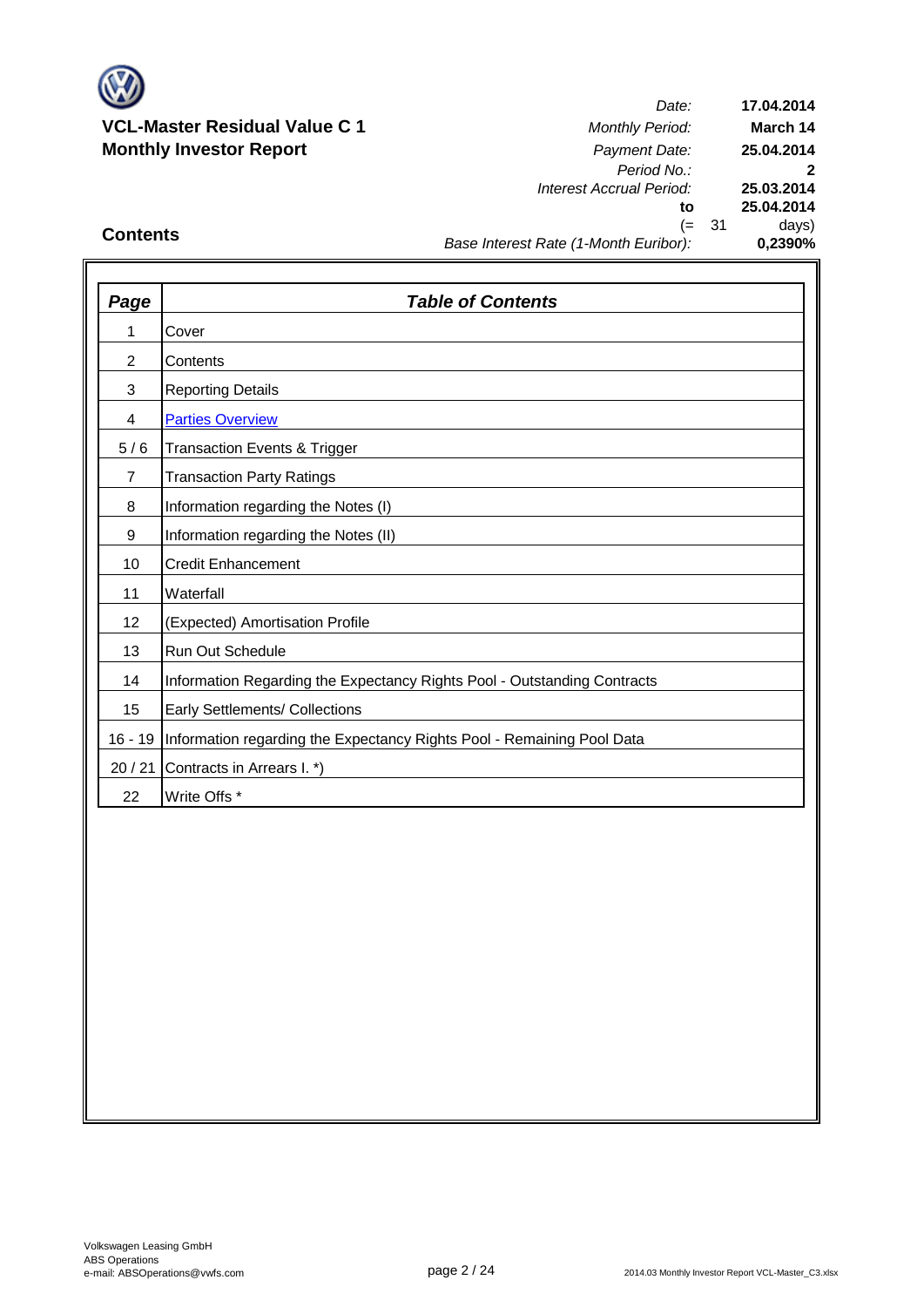| <b>VCL-Master Residual Value Compartment 1</b><br><b>Monthly Investor Report</b><br><b>Reporting Details</b> |            | Date:<br><b>Monthly Period:</b><br>Payment Date:<br>Period No.:<br>Interest Accrual Period:<br>to<br>- 31<br>$(=$ |                                                                  |       |                                                      |         |  |
|--------------------------------------------------------------------------------------------------------------|------------|-------------------------------------------------------------------------------------------------------------------|------------------------------------------------------------------|-------|------------------------------------------------------|---------|--|
|                                                                                                              |            |                                                                                                                   |                                                                  |       | Base Interest Rate (1-Month Euribor):                | 0,2390% |  |
| <b>Initial Cut-Off Date:</b>                                                                                 |            |                                                                                                                   | 31.01.2014                                                       |       |                                                      |         |  |
| <b>Issue Date:</b>                                                                                           |            |                                                                                                                   | 25.02.2014                                                       |       |                                                      |         |  |
| <b>Scheduled Repayment Date as</b><br>of Cut-Off Date:<br><b>Legal Maturity Date:</b>                        |            |                                                                                                                   | Payment Date in September 2019<br>Payment Date in September 2020 |       |                                                      |         |  |
|                                                                                                              |            |                                                                                                                   |                                                                  |       |                                                      |         |  |
|                                                                                                              |            |                                                                                                                   |                                                                  |       |                                                      |         |  |
| <b>Reporting Date:</b>                                                                                       | 17.04.2014 |                                                                                                                   |                                                                  |       | 5 days prior to Payment Date<br>(for previous month) |         |  |
| <b>Payment Date:</b>                                                                                         | 25.04.2014 |                                                                                                                   |                                                                  |       | 25 <sup>th</sup> of each month                       |         |  |
| <b>Monthly Period:</b>                                                                                       | March 14   |                                                                                                                   |                                                                  |       | (for previous month)                                 |         |  |
| <b>Period No.:</b>                                                                                           | 2          |                                                                                                                   |                                                                  |       |                                                      |         |  |
| <b>Collection Period:</b>                                                                                    | from       |                                                                                                                   | 01.03.2014                                                       | to    | 31.03.2014                                           |         |  |
| <b>Interest Accrual Period</b>                                                                               | from       |                                                                                                                   | 25.03.2014                                                       | to    | 25.04.2014                                           |         |  |
| <b>Days Accrued:</b>                                                                                         |            | $($ =                                                                                                             | 31                                                               | days) |                                                      |         |  |
| <b>Note Payment Period:</b>                                                                                  | from       |                                                                                                                   | 25.03.2014 to                                                    |       | 25.04.2014                                           |         |  |
| <b>Days Accrued:</b>                                                                                         |            | $($ =                                                                                                             | 31                                                               | days) |                                                      |         |  |
|                                                                                                              |            |                                                                                                                   |                                                                  |       |                                                      |         |  |
|                                                                                                              |            |                                                                                                                   |                                                                  |       |                                                      |         |  |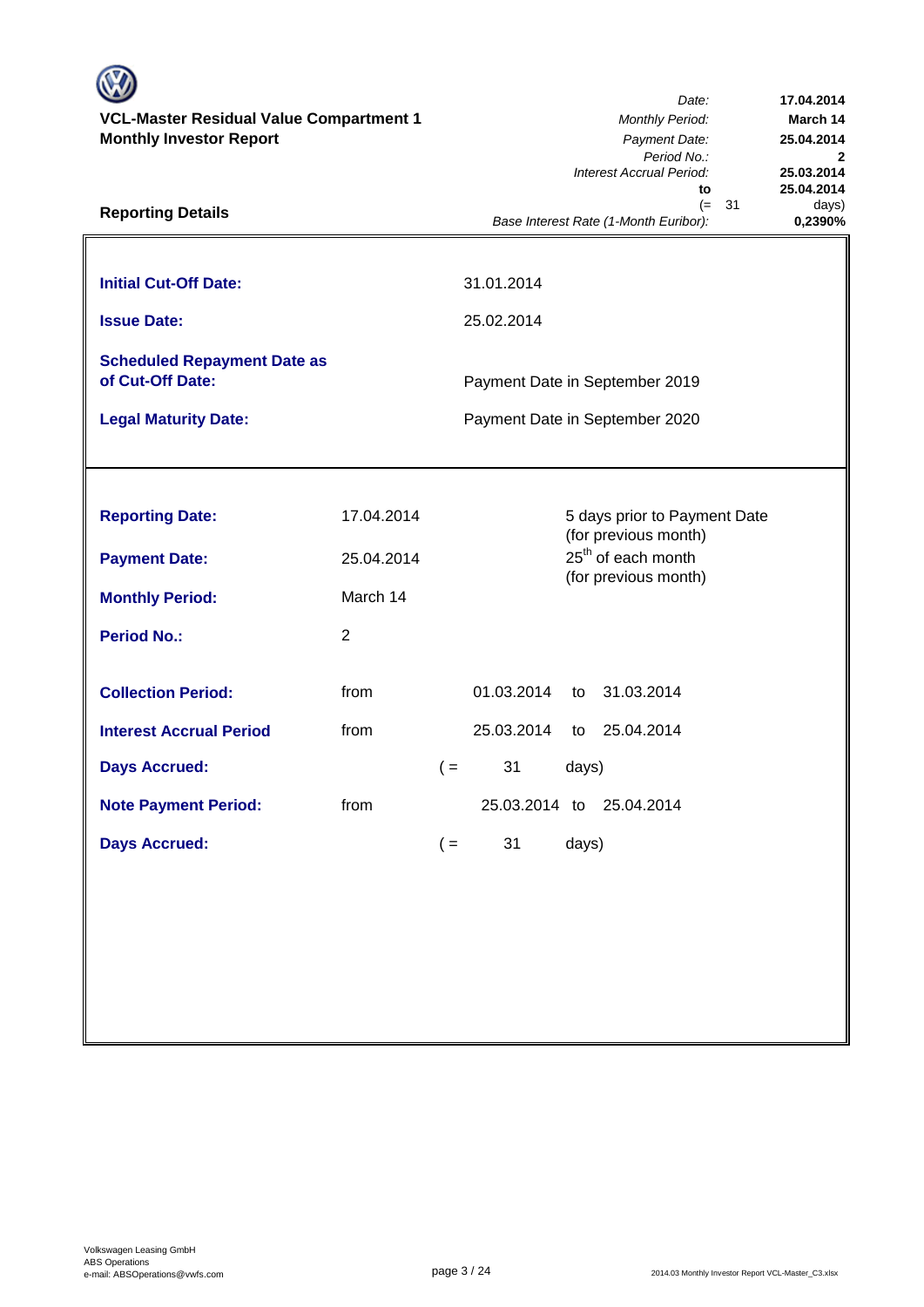V **VCL-Master Residual Value Compartment 1** *Monthly Period:* **March 14 Monthly Investor Report** *Payment Date:* **25.04.2014**

#### **Parties Overview**

*Reporting Date:* **17.04.2014** *Period No.:* **2** *Interest Accrual Period:* **25.03.2014**

**25.04.2014 31**

*Base Interest Rate (1-Month Euribor):* **0,2390%**

| <b>Lead Manager:</b><br><b>In-House Structuring:</b>                                      | <b>HSBC Bank plc</b><br>8 Canada Square<br>London E14 5HQ<br>United Kingdom<br>Email: ctla.securitisation@hsbc.com<br><b>Volkswagen Financial Services AG</b><br>Gifhorner Str. 57                             | <b>Security Trustee/</b><br><b>Process Agent:</b> | <b>Wilmington Trust SP</b><br>Services (Frankfurt) GmbH<br>Steinweg 3-5<br>60313 Frankfurt am Main<br>Germany<br>fax +49 (0) 69 2992 5387<br>email: fradirectors@wilmingtontrust.com                                                                                        |
|-------------------------------------------------------------------------------------------|----------------------------------------------------------------------------------------------------------------------------------------------------------------------------------------------------------------|---------------------------------------------------|-----------------------------------------------------------------------------------------------------------------------------------------------------------------------------------------------------------------------------------------------------------------------------|
| <b>Account Bank:</b>                                                                      | 38112 Braunschweig<br>Germany<br>email: abs.structuring@vwfs.com<br><b>BNY Mellon, Frankfurt Branch</b>                                                                                                        | <b>Data Protection</b><br>Trustee:                | Volkswagen Bank GmbH<br>Gifhorner Straße 57<br>38112 Braunschweig<br>Germany                                                                                                                                                                                                |
|                                                                                           | Messeturm, Friedrich-Ebert-Anlage 48<br>60327 Frankfurt/Main<br>Germany<br>email: tsampikos.trigenis@bnymellon.com                                                                                             |                                                   | email: ABSOperations@vwfs.com<br>fax: +49 (0) 531 212 77 540                                                                                                                                                                                                                |
| <b>Paying Agent/</b><br><b>Calculation Agent/</b><br><b>Interest Determination Agent:</b> | <b>BNY Mellon, Frankfurt Branch</b><br>Messeturm, Friedrich-Ebert-Anlage 48<br>60327 Frankfurt/Main<br>Germany<br>email: tsampikos.trigenis@bnymellon.com                                                      | <b>Clearing Systems:</b>                          | <b>Clearstream Banking S.A.</b><br>42 Avenue JF Kennedy<br>L-1885 Luxembourg<br>Luxembourg<br>email: web@clearstream.com                                                                                                                                                    |
| <b>Swap Counterparties:</b>                                                               | Royal Bank of Canada<br>Riverbank House, 2 Swan Lane<br>London EC4R 3BF<br>United Kingdom<br>Email: florent.deMontbel@rbccm.com                                                                                |                                                   | Euroclear Banking S.A./ N.V.<br>1 Boulevard du Roi Albert II.<br>B-1210 Brussels<br>Belgium<br>tel.: +32 (0)2 326 1211                                                                                                                                                      |
|                                                                                           | Skandinaviska Enskilda Banken (SEB)<br><b>Capital Markets</b><br>KG 3, 106 40 Stockholm<br>Sweden<br>email: Peter.Frank@seb.de                                                                                 | <b>Rating Agencies:</b>                           | <b>Fitch Deutschland GmbH</b><br>Attn.: Structured Finance Surveillance<br>Taunusanlage 17<br>60325 Frankfurt am Main<br>Germany<br>tel.: +49 (69) 768076 260<br>email: christian.ganthaler@fitchratings.com                                                                |
| <b>Corporate Services</b><br><b>Provider:</b>                                             | <b>Wilmington Trust SP Services</b><br>(Luxembourg) S.A.<br>52-54 avenue du X Septembre<br>L-2550 Luxembourg<br>Luxembourg<br>email: VCL@WilmingtonTrust.com<br>fax: (+352) 2645 9628<br>tel.: (+352) 2602 491 |                                                   | <b>Standard &amp; Poor's Credit Market Services Europe</b><br>Limited (Niederlassung Deutschland)<br>Attn.: Structured Finance<br>Neue Mainzer Straße 52<br>60311 Frankfurt am Main<br>Germany<br>tel.: (+49) 69 33 999 312<br>email: michael.langholz@standardandpoors.com |
| Servicer:                                                                                 | <b>Volkswagen Leasing GmbH</b><br>Gifhorner Str. 57<br>38112 Braunschweig<br>Germany<br>email: ABSOperations@vwfs.com<br>fax + 49 (0) 531 212 77540<br>tel.: +49 (0) 531 212 84952                             |                                                   | <b>DBRS Ratings Ltd.</b><br>Attn.: ABS Surveillance<br>10th Floor, 1 Minster Court, Mincing Lane<br>London EC3R 7AA<br>United Kingdom<br>te.: +44 (20) 7855 6603<br>email: bfranco@dbrs.com                                                                                 |
|                                                                                           |                                                                                                                                                                                                                |                                                   |                                                                                                                                                                                                                                                                             |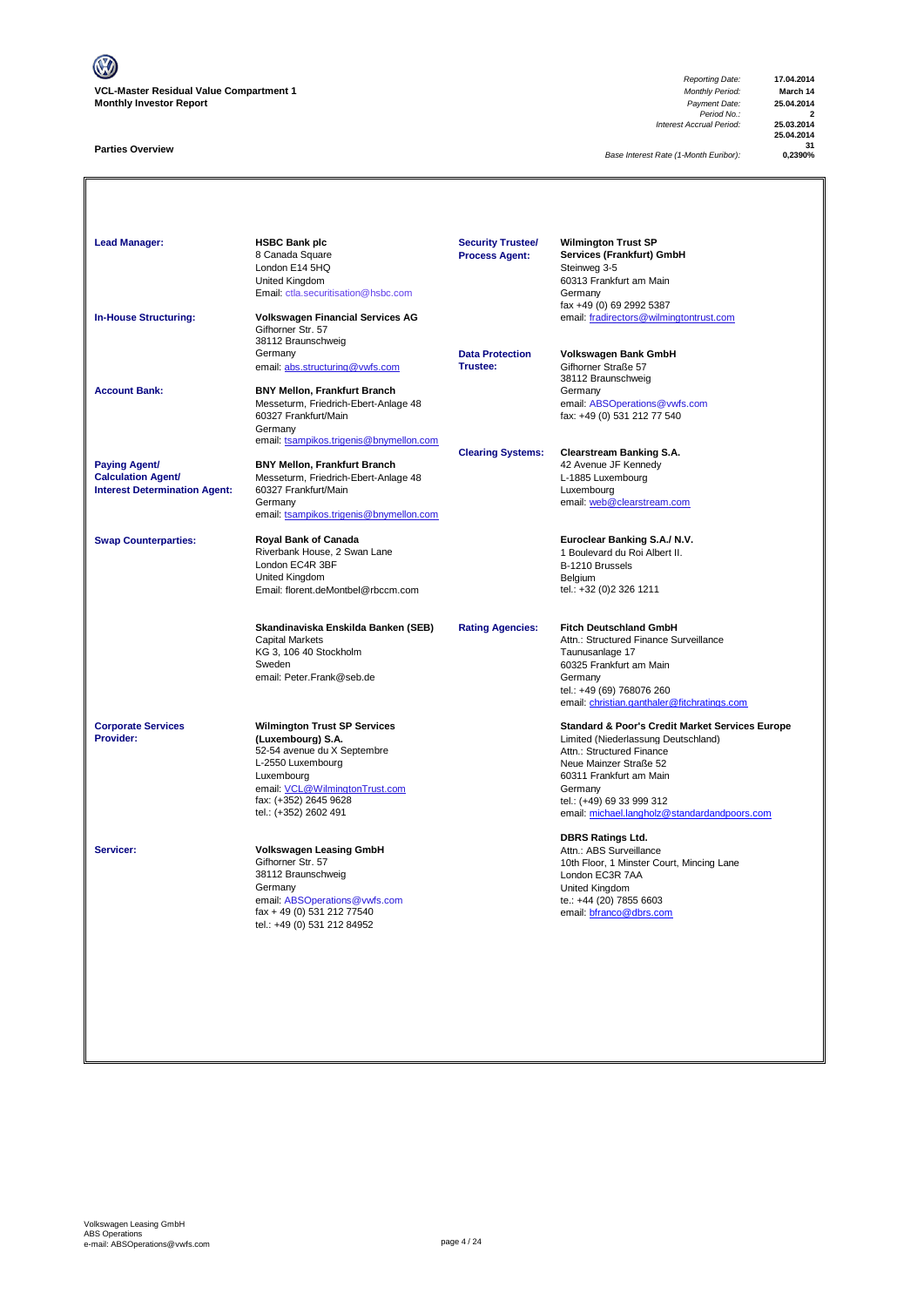|                                                                                                                              |                                     |                |                                                                         | Date:                          | 17.04.2014                 |
|------------------------------------------------------------------------------------------------------------------------------|-------------------------------------|----------------|-------------------------------------------------------------------------|--------------------------------|----------------------------|
| VCL-Master Residual Value Compartment 1                                                                                      |                                     |                |                                                                         | <b>Monthly Period:</b>         | March 14                   |
| <b>Monthly Investor Report</b>                                                                                               |                                     |                |                                                                         | Payment Date:<br>Period No.:   | 25.04.2014<br>$\mathbf{2}$ |
| <b>Transaction Events &amp; Trigger</b>                                                                                      |                                     |                |                                                                         | Interest Accrual Period:<br>to | 25.03.2014<br>25.04.2014   |
| *N.B.: many of the Trigger criteria are determined by the performance of VCL Master S.A. Compartment 1                       |                                     |                |                                                                         |                                |                            |
| <b>Revolving Period</b>                                                                                                      |                                     |                |                                                                         |                                |                            |
| Expiration Date Date of Revolving Period (Master RV C1)                                                                      | 25.09.2014                          |                | (i.e. the last Purchase of additional Exp. Rights occurs on 25.09.2014) |                                |                            |
| Occurance of an Early Amortisation Event                                                                                     | not in effect                       |                |                                                                         |                                |                            |
| VCL Master Compartment 1 Revolving Period                                                                                    | 25.09.2014                          |                |                                                                         |                                |                            |
|                                                                                                                              |                                     |                |                                                                         |                                |                            |
|                                                                                                                              |                                     |                |                                                                         |                                |                            |
| <b>Accumulation Account Balance</b>                                                                                          |                                     |                |                                                                         |                                |                            |
| Funds not yet invested for the Purchase of Additional Expectancy Rights                                                      | <b>Reporting Period</b><br>March 14 |                | <b>Account Balance</b>                                                  | 325.501,82                     | in %<br>0,09%              |
| (Accumulation Account Balance)                                                                                               | February 14                         |                |                                                                         | 208.110,09                     | 0,06%                      |
|                                                                                                                              | January 14                          |                |                                                                         |                                | 0,00%                      |
|                                                                                                                              |                                     |                |                                                                         |                                |                            |
| Trigger of VCL Master S.A. Compartment 1                                                                                     |                                     |                |                                                                         |                                |                            |
| Dynamic net loss ratio                                                                                                       |                                     |                |                                                                         |                                |                            |
| <b>Reporting Period</b>                                                                                                      | in %                                | > 0,4%         | $\geq 1,0\%$                                                            | $\geq 2,0\%$                   | $\geq 2,8\%$               |
| January 14<br>February 14                                                                                                    | 0,02840%<br>0,02024%                | No<br>No       | No<br>No                                                                | No<br>No                       | No<br>No                   |
| March 14                                                                                                                     | 0,01119%                            | No             | No                                                                      | No                             | No                         |
| <b>Cumulative net loss ratio</b>                                                                                             |                                     |                |                                                                         |                                |                            |
| <b>Reporting Period</b>                                                                                                      | in %                                | > 0,45%        | $\geq 1,2\%$                                                            | $\geq 1,75%$                   | $\geq 2,25\%$              |
| January 14                                                                                                                   | 0,08294%                            | No             | No                                                                      | No                             | No                         |
| February 14<br>March 14                                                                                                      | 0,08145%<br>n.a.                    | No<br>n.a.     | No<br>n.a.                                                              | No<br>n.a.                     | No<br>n.a.                 |
|                                                                                                                              |                                     |                |                                                                         |                                |                            |
| Late delingency ratio                                                                                                        | 0,38241%                            |                |                                                                         |                                |                            |
| Discounted balance of all initial and additional assets                                                                      |                                     |                |                                                                         |                                | 8.666.077.097,26           |
| Discounted balance as of the previous period                                                                                 |                                     |                |                                                                         |                                | 1.214.178.372,43           |
| Weighted average seasoning (before top-up/tap-up)                                                                            |                                     |                |                                                                         |                                |                            |
|                                                                                                                              |                                     | 10,31          |                                                                         |                                |                            |
|                                                                                                                              |                                     |                |                                                                         |                                |                            |
| <b>Enforcement event</b>                                                                                                     |                                     |                |                                                                         |                                |                            |
| Enforcement Event in place?                                                                                                  |                                     |                | No                                                                      |                                |                            |
|                                                                                                                              |                                     |                |                                                                         |                                |                            |
| <b>Credit enhancement increase condition</b>                                                                                 |                                     |                |                                                                         |                                |                            |
| a) the dynamic net loss ratio for three consecutive payment dates exeeds and                                                 |                                     |                |                                                                         |                                |                            |
| (i) if weighted average seasoning is less or equal 12 months                                                                 |                                     | 0,40%          | No                                                                      |                                |                            |
| (ii) if weighted average seasoning is between 13 - 24 months                                                                 |                                     | 1,00%          | No.                                                                     |                                |                            |
| (iii) if weighted average seasoning is between 25 - 36 months<br>(iv) if weighted average seasoning is > 36 months           |                                     | 2,00%<br>2,80% | <b>No</b><br><b>No</b>                                                  |                                |                            |
|                                                                                                                              |                                     |                |                                                                         |                                |                            |
| b) the cumulative net loss ratio for three consecutive payment dates exeeds and                                              |                                     |                |                                                                         |                                |                            |
| (i) if weighted average seasoning is less or equal 12 months<br>(ii) if weighted average seasoning is between 13 - 24 months |                                     | 0,45%<br>1,20% | <b>No</b><br><b>No</b>                                                  |                                |                            |
| (iii) if weighted average seasoning is between 25 - 36 months                                                                |                                     | 1,75%          | <b>No</b>                                                               |                                |                            |
| (iv) if weighted average seasoning is > 36 months                                                                            |                                     | 2,25%          | <b>No</b>                                                               |                                |                            |
| c) the late delinquency ratio exeeds 3% at any payment date                                                                  |                                     |                | <b>No</b>                                                               |                                |                            |
| d) the occurence of a servicer replacement event                                                                             |                                     |                | No                                                                      |                                |                            |
| e) the occurence of an insolvency event with respect to VWL                                                                  |                                     |                | <b>No</b>                                                               |                                |                            |
| f) the cash collateral account does not contain the compartment 1 specified general cash collateral account balance          |                                     |                | No                                                                      |                                |                            |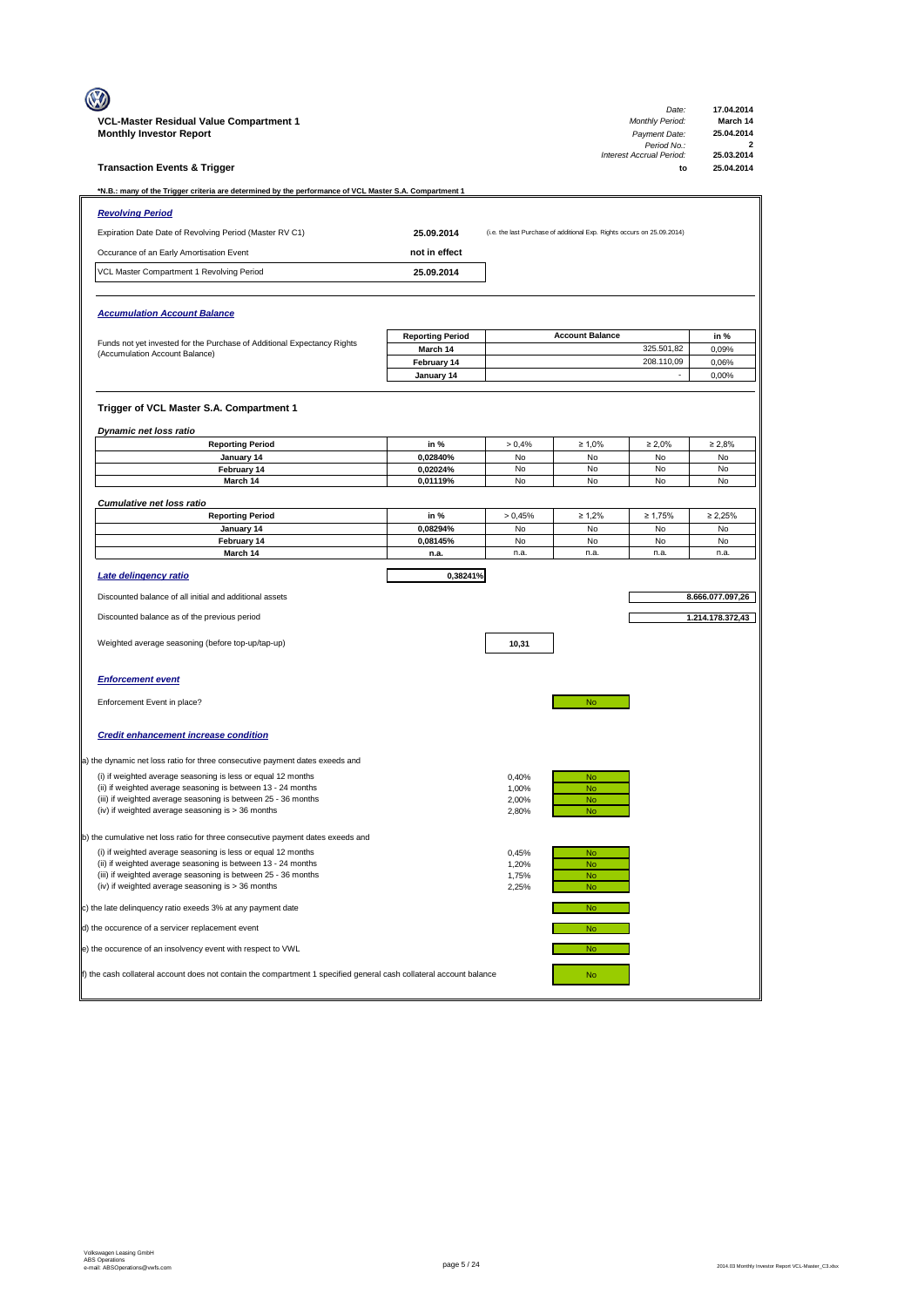|                                                                                                                                                                                                                                                           |                                      |                                          |                          | Date:                          | 17.04.2014                 |
|-----------------------------------------------------------------------------------------------------------------------------------------------------------------------------------------------------------------------------------------------------------|--------------------------------------|------------------------------------------|--------------------------|--------------------------------|----------------------------|
| VCL-Master Residual Value Compartment 1                                                                                                                                                                                                                   |                                      |                                          |                          | <b>Monthly Period:</b>         | March 14                   |
| <b>Monthly Investor Report</b>                                                                                                                                                                                                                            |                                      |                                          |                          | Payment Date:<br>Period No.:   | 25.04.2014<br>$\mathbf{2}$ |
| <b>Transaction Events &amp; Trigger</b>                                                                                                                                                                                                                   |                                      |                                          |                          | Interest Accrual Period:<br>to | 25.03.2014<br>25.04.2014   |
| *N.B.: many of the Trigger criteria are determined by the performance of VCL Master S.A. Compartment 1                                                                                                                                                    |                                      |                                          |                          |                                |                            |
| <b>German Trade Tax</b>                                                                                                                                                                                                                                   |                                      |                                          |                          |                                |                            |
| German Trade Tax Increase Event has occured                                                                                                                                                                                                               |                                      |                                          | <b>No</b>                |                                |                            |
| German Trade Tax Decrease Event has occured                                                                                                                                                                                                               |                                      |                                          | <b>No</b>                |                                |                            |
| Current German Trade Tax Level (Hebesatz)                                                                                                                                                                                                                 |                                      |                                          | 450%                     |                                |                            |
| German Trade Tax Increase-/ Decrease Amount                                                                                                                                                                                                               |                                      |                                          |                          |                                |                            |
| <b>Early Amortisation Event</b>                                                                                                                                                                                                                           |                                      |                                          |                          |                                |                            |
| Early Amortisation Event in effect ?                                                                                                                                                                                                                      |                                      |                                          | not in effect            |                                |                            |
| (i) Occurence of a foreclosure event                                                                                                                                                                                                                      |                                      |                                          | <b>No</b>                |                                |                            |
| (ii) VCL Master Compartment 1 accumulation account balance > 10% of total discounted lease receivables on two<br>consecutive months                                                                                                                       |                                      |                                          | No                       |                                |                            |
| (iii) VCL Master Compartment 2 accumulation account balance > 10% of total discounted expectancy rights on three<br>consecutive months                                                                                                                    |                                      |                                          | <b>No</b>                |                                |                            |
| (iv) VCL Master RV Compartment 1 accumulation account balance > 10% of total discounted expectancy rights on three<br>consecutive months                                                                                                                  |                                      |                                          | <b>No</b>                |                                |                            |
| <b>Clean-Up Call Condition</b>                                                                                                                                                                                                                            |                                      |                                          |                          |                                |                            |
| Clean-Up @<br><b>Current Percentage</b>                                                                                                                                                                                                                   | 10,00%<br>100,38%                    |                                          |                          |                                |                            |
| Aggregate Discounted Expectancy Rights Balance<br>Initial Discounted Expectancy Rights Balance                                                                                                                                                            | 374.524.876,36 €<br>373.106.912,06 € |                                          |                          |                                |                            |
| Fulfilled when the Aggregate Discounted Expectancy Rights Balance is<br>less than 10 per cent. of the Initial Discounted Expectancy<br>Rights Balance provided that all payment obligations under the<br>VCL Master RV C1 Notes will be thereby fulfilled |                                      |                                          | <b>No</b>                |                                |                            |
| <b>Repurchase of Receivables</b>                                                                                                                                                                                                                          |                                      |                                          |                          |                                |                            |
|                                                                                                                                                                                                                                                           | Number of contracts                  | Outstanding<br><b>Discounted Balance</b> | <b>Re-Purchase Price</b> |                                |                            |
| <b>Current Period</b><br><b>Previous Periods</b>                                                                                                                                                                                                          | $\sim$<br>$\sim$                     | $\overline{\phantom{a}}$                 |                          |                                |                            |
| Total                                                                                                                                                                                                                                                     | $\overline{\phantom{a}}$             | $\overline{\phantom{a}}$                 |                          |                                |                            |
| <b>Transaction Party Replacements</b>                                                                                                                                                                                                                     |                                      |                                          |                          |                                |                            |
| <b>Capacity of Transaction Party</b>                                                                                                                                                                                                                      | Date of Replacement                  | Reason for<br>Replacement                | <b>Replaced Party</b>    | <b>Replaced by</b>             |                            |
|                                                                                                                                                                                                                                                           |                                      |                                          |                          |                                |                            |
|                                                                                                                                                                                                                                                           |                                      |                                          |                          |                                |                            |
|                                                                                                                                                                                                                                                           |                                      |                                          |                          |                                |                            |
|                                                                                                                                                                                                                                                           |                                      |                                          |                          |                                |                            |
|                                                                                                                                                                                                                                                           |                                      |                                          |                          |                                |                            |
|                                                                                                                                                                                                                                                           |                                      |                                          |                          |                                |                            |
|                                                                                                                                                                                                                                                           |                                      |                                          |                          |                                |                            |
|                                                                                                                                                                                                                                                           |                                      |                                          |                          |                                |                            |
|                                                                                                                                                                                                                                                           |                                      |                                          |                          |                                |                            |
|                                                                                                                                                                                                                                                           |                                      |                                          |                          |                                |                            |
|                                                                                                                                                                                                                                                           |                                      |                                          |                          |                                |                            |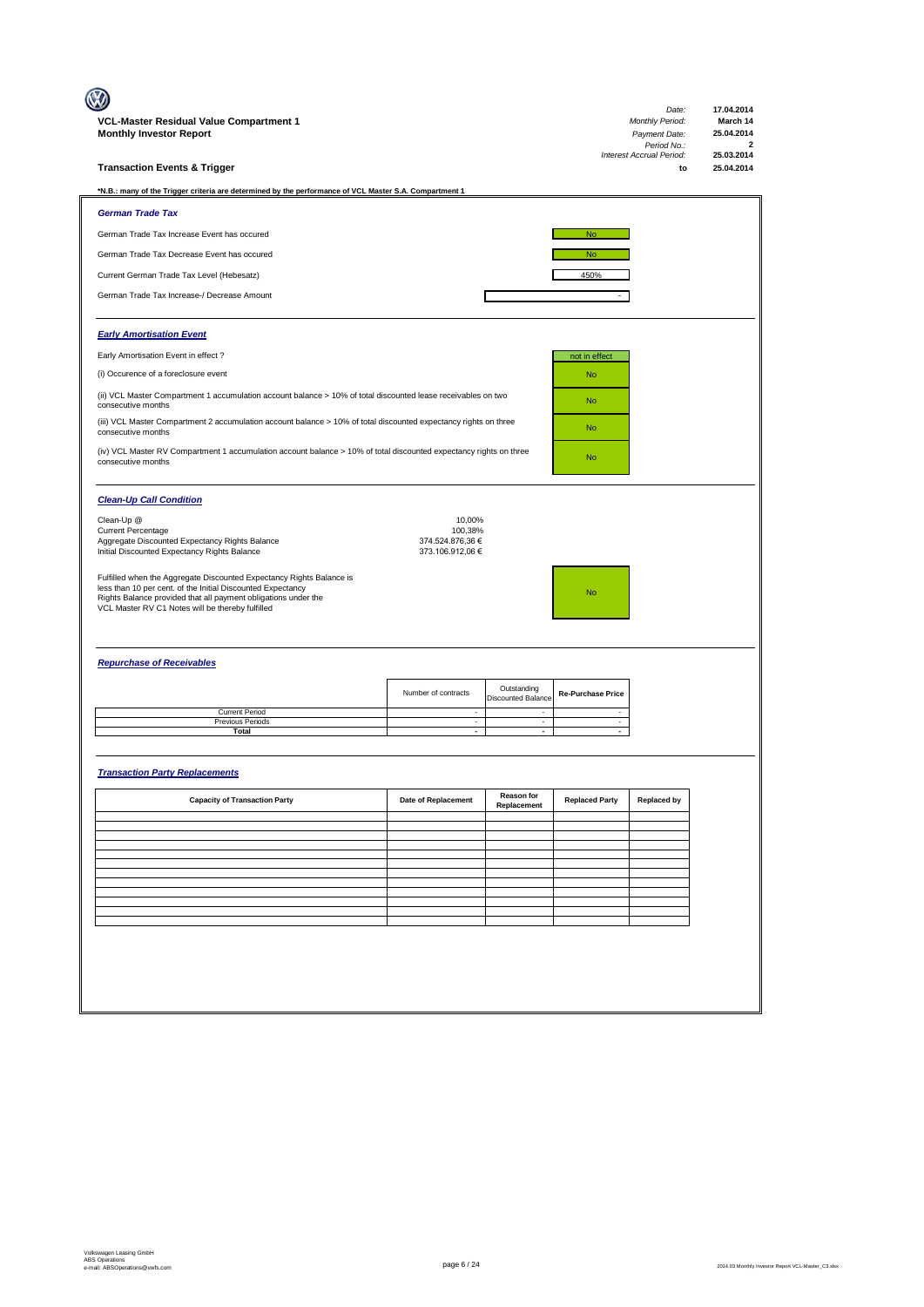#### **Transaction Party Ratings**

|                                                                                   |                  | Fitch                                                                                                                                                                                                                  |                |                | Moody's    |                                                                                                                                                                                                                                                          |                                                                                                                                                                                | <b>DBRS</b>       |          |                                     | S&P                 |          |
|-----------------------------------------------------------------------------------|------------------|------------------------------------------------------------------------------------------------------------------------------------------------------------------------------------------------------------------------|----------------|----------------|------------|----------------------------------------------------------------------------------------------------------------------------------------------------------------------------------------------------------------------------------------------------------|--------------------------------------------------------------------------------------------------------------------------------------------------------------------------------|-------------------|----------|-------------------------------------|---------------------|----------|
|                                                                                   | <b>Long Term</b> | <b>Short Term</b>                                                                                                                                                                                                      | <b>Outlook</b> | Long Term      | Short Term | Outlook                                                                                                                                                                                                                                                  | <b>Long Term</b>                                                                                                                                                               | <b>Short Term</b> | Outlook  | <b>Long Term</b>                    | <b>Short Term</b>   | Outlook  |
| <b>Account Bank:</b>                                                              |                  |                                                                                                                                                                                                                        |                |                |            |                                                                                                                                                                                                                                                          |                                                                                                                                                                                |                   |          |                                     |                     |          |
| <b>BNY Mellon</b>                                                                 |                  | $F1+$                                                                                                                                                                                                                  | Stable         |                | $P-1$      | Stable                                                                                                                                                                                                                                                   |                                                                                                                                                                                |                   |          |                                     |                     |          |
| <b>Current Rating</b>                                                             | AA-              |                                                                                                                                                                                                                        |                | A1             |            |                                                                                                                                                                                                                                                          | AA (low)                                                                                                                                                                       | AA (low)          | AA (low) | A+                                  | A-1                 | Negative |
| <b>Minimum required Rating</b>                                                    | Α                | F <sub>1</sub>                                                                                                                                                                                                         |                | n.a.           | n.a.       |                                                                                                                                                                                                                                                          | Α                                                                                                                                                                              | $R-1$             |          | n.a.                                | $A-1$               |          |
|                                                                                   |                  |                                                                                                                                                                                                                        |                |                |            |                                                                                                                                                                                                                                                          |                                                                                                                                                                                |                   |          |                                     |                     |          |
|                                                                                   |                  | the Account Bank ceases to have the Account Bank Required Rating it shall, at its own cost,<br>(i) transfer the accounts to an Eligible Collateral Bank, or<br>(ii) provide a guarantee from an Eligible Guarantor, or |                |                |            |                                                                                                                                                                                                                                                          |                                                                                                                                                                                |                   |          |                                     | Required<br>Rating: |          |
|                                                                                   |                  | (iii) take any other action in order to maintain the rating of the Notes.                                                                                                                                              |                |                |            |                                                                                                                                                                                                                                                          | f none of the measures is taken within a given timespan, the Issuer may enter into new banking arrangements at its own initiative with another Account Bank.                   |                   |          |                                     | fulfilled           |          |
|                                                                                   |                  | (Please refer to the Prospectus for a complete description of the mechanism)                                                                                                                                           |                |                |            |                                                                                                                                                                                                                                                          |                                                                                                                                                                                |                   |          |                                     |                     |          |
| <b>Swap Counterparty:</b>                                                         |                  | Fitch - Rating<br>Watch Negative?                                                                                                                                                                                      | <b>NO</b>      |                |            |                                                                                                                                                                                                                                                          |                                                                                                                                                                                |                   |          |                                     |                     |          |
| <b>Royal Bank of Canada</b><br><b>Current Rating</b>                              | AA               | $F1+$                                                                                                                                                                                                                  | Stable         | Aa3            | $P-1$      | Stable                                                                                                                                                                                                                                                   | n.a.                                                                                                                                                                           | R-1 (high)        | stable   | AA-                                 | $A-1+$              | Stable   |
| <b>Minimum required Rating</b>                                                    | А                | F <sub>1</sub>                                                                                                                                                                                                         |                | A <sub>2</sub> | $P-1$      |                                                                                                                                                                                                                                                          | A                                                                                                                                                                              | n.a.              |          | А                                   | n.a.                |          |
| (if no short term Rating available, the higher long term rating<br>is applicable) |                  |                                                                                                                                                                                                                        |                | A1             |            |                                                                                                                                                                                                                                                          |                                                                                                                                                                                |                   |          |                                     |                     |          |
| <b>Minimum required Rating</b>                                                    | BBB-             | F <sub>3</sub>                                                                                                                                                                                                         |                |                |            |                                                                                                                                                                                                                                                          | <b>BBB</b> (high)                                                                                                                                                              | n.a.              |          | n.a.                                | n.a.                |          |
| (if no short term Rating available, the higher long term rating<br>is applicable) |                  |                                                                                                                                                                                                                        |                |                |            |                                                                                                                                                                                                                                                          |                                                                                                                                                                                |                   |          |                                     |                     |          |
|                                                                                   |                  |                                                                                                                                                                                                                        |                |                |            |                                                                                                                                                                                                                                                          | If the Swap Bank falls below the above mentioned Minimum Rating (Level I) it shall provide Eligible Credit Support by means of Cash or certain types of Prime Debt Obligations |                   |          |                                     | Required<br>Rating: |          |
|                                                                                   |                  | (i) transfer all rights and obligations under the Swap Agreement to another Eligible Swap Partner or<br>(ii) provide a guarantee from an Eligible Guarantor.                                                           |                |                |            | the Swap Bank ceases to have the even lower Rating as an Eligible Swap Counterparty (Level II) it shall, at its own cost,                                                                                                                                |                                                                                                                                                                                |                   |          |                                     |                     |          |
|                                                                                   |                  |                                                                                                                                                                                                                        |                |                |            |                                                                                                                                                                                                                                                          | none of the measures is taken within a given timespan, the Issuer may enter into new arrangements at its own initiative with another Swap Bank.                                |                   |          |                                     | fulfilled           |          |
|                                                                                   |                  | Please refer to the Prospectus for a complete description of the mechanism)<br>Collateral has been transfered to the counterparty downgrade collateral account according to the                                        |                |                |            |                                                                                                                                                                                                                                                          |                                                                                                                                                                                |                   |          |                                     |                     |          |
|                                                                                   |                  | ISDA Credit Support Annex for VCL Master C2 dated February 23rd 2010.                                                                                                                                                  |                |                |            |                                                                                                                                                                                                                                                          |                                                                                                                                                                                |                   |          |                                     |                     |          |
| <b>Swap Counterparty:</b>                                                         |                  | Fitch - Rating<br>Watch Negative?                                                                                                                                                                                      | <b>NO</b>      |                |            |                                                                                                                                                                                                                                                          |                                                                                                                                                                                |                   |          |                                     |                     |          |
| Skandinaviska Enskilda Banken (SEB)<br><b>Current Rating</b>                      | A+               | F <sub>1</sub>                                                                                                                                                                                                         | Stable         | A1             | $P-1$      | Stable                                                                                                                                                                                                                                                   | n.a.                                                                                                                                                                           | n.a.              | n.a.     | A+                                  | $A-1$               | Negative |
| <b>Minimum required Rating</b>                                                    | Α                | F <sub>1</sub>                                                                                                                                                                                                         |                |                |            |                                                                                                                                                                                                                                                          | А                                                                                                                                                                              | n.a.              |          | A                                   | n.a.                |          |
| (if no short term Rating available, the higher long term rating<br>is applicable) |                  |                                                                                                                                                                                                                        |                |                |            |                                                                                                                                                                                                                                                          |                                                                                                                                                                                |                   |          |                                     |                     |          |
| <b>Minimum required Rating</b>                                                    | BBB-             | F <sub>3</sub>                                                                                                                                                                                                         |                |                |            |                                                                                                                                                                                                                                                          | <b>BBB</b> (high)                                                                                                                                                              | n.a.              |          | n.a.                                | n.a.                |          |
| (if no short term Rating available, the higher long term rating<br>is applicable) |                  |                                                                                                                                                                                                                        |                |                |            |                                                                                                                                                                                                                                                          |                                                                                                                                                                                |                   |          |                                     |                     |          |
|                                                                                   |                  |                                                                                                                                                                                                                        |                |                |            |                                                                                                                                                                                                                                                          |                                                                                                                                                                                |                   |          |                                     |                     |          |
|                                                                                   |                  |                                                                                                                                                                                                                        |                |                |            |                                                                                                                                                                                                                                                          |                                                                                                                                                                                |                   |          |                                     |                     |          |
|                                                                                   |                  |                                                                                                                                                                                                                        |                |                |            |                                                                                                                                                                                                                                                          |                                                                                                                                                                                |                   |          |                                     |                     |          |
|                                                                                   |                  |                                                                                                                                                                                                                        |                |                |            | If the Swap Bank falls below the above mentioned Minimum Rating it shall provide Eligible Credit Support by means of Cash<br>f the Swap Bank ceases to have the even lower Rating as an Eligible Swap Counterparty (Level II) it shall, at its own cost, |                                                                                                                                                                                |                   |          |                                     | Required            |          |
|                                                                                   |                  | (i) transfer all rights and obligations under the Swap Agreement to another Eligible Swap Partner or<br>(ii) provide a guarantee from an Eligible Guarantor.                                                           |                |                |            |                                                                                                                                                                                                                                                          |                                                                                                                                                                                |                   |          |                                     | Rating:             |          |
|                                                                                   |                  | (Please refer to the Prospectus for a complete description of the mechanism)                                                                                                                                           |                |                |            |                                                                                                                                                                                                                                                          | f none of the measures is taken within a given timespan, the Issuer may enter into new arrangements at its own initiative with another Swap Bank.                              |                   |          |                                     | <b>fulfilled</b>    |          |
|                                                                                   |                  |                                                                                                                                                                                                                        |                |                |            |                                                                                                                                                                                                                                                          |                                                                                                                                                                                |                   |          |                                     |                     |          |
|                                                                                   |                  |                                                                                                                                                                                                                        |                |                |            |                                                                                                                                                                                                                                                          |                                                                                                                                                                                |                   |          |                                     |                     |          |
| Servicer:                                                                         |                  |                                                                                                                                                                                                                        |                |                |            |                                                                                                                                                                                                                                                          |                                                                                                                                                                                |                   |          |                                     |                     |          |
| <b>Volkswagen Leasing GmbH</b>                                                    |                  |                                                                                                                                                                                                                        |                |                |            | Positive                                                                                                                                                                                                                                                 |                                                                                                                                                                                |                   | $\cal O$ |                                     |                     | Positive |
| <b>Current Rating</b>                                                             |                  |                                                                                                                                                                                                                        |                | A3             | $P-2$      |                                                                                                                                                                                                                                                          | $\mathbb O$                                                                                                                                                                    | $\mathbb O$       |          | А-                                  | $A-2$               |          |
| <b>Minimum required Rating</b>                                                    | n.a.             | n.a.                                                                                                                                                                                                                   | n.a.           | n.a.           | n.a.       | n.a.                                                                                                                                                                                                                                                     | n.a.                                                                                                                                                                           | n.a.              | n.a.     | n.a.                                | n.a.                | n.a.     |
| <b>Other Parties</b>                                                              |                  |                                                                                                                                                                                                                        |                |                |            |                                                                                                                                                                                                                                                          |                                                                                                                                                                                |                   |          |                                     |                     |          |
| <b>Volkswagen Financial Services AG</b><br><b>Current Rating</b>                  |                  |                                                                                                                                                                                                                        |                | A3             | $P-2$      | Positive                                                                                                                                                                                                                                                 | $\mathbb O$                                                                                                                                                                    | $\mathbb O$       | $\cal O$ | А-                                  | A-2                 | Positive |
| <b>Minimum required Rating</b>                                                    | BBB+             | F <sub>2</sub>                                                                                                                                                                                                         | n.a.           | n.a.           | n.a.       | n.a.                                                                                                                                                                                                                                                     | n.a.                                                                                                                                                                           | n.a.              | n.a.     | <b>BBB</b>                          | $A-2$               | n.a.     |
|                                                                                   |                  |                                                                                                                                                                                                                        |                |                |            |                                                                                                                                                                                                                                                          |                                                                                                                                                                                |                   |          |                                     |                     |          |
|                                                                                   |                  |                                                                                                                                                                                                                        |                |                |            |                                                                                                                                                                                                                                                          |                                                                                                                                                                                |                   |          |                                     |                     |          |
|                                                                                   |                  |                                                                                                                                                                                                                        |                |                |            |                                                                                                                                                                                                                                                          |                                                                                                                                                                                |                   |          |                                     |                     |          |
|                                                                                   |                  |                                                                                                                                                                                                                        |                |                |            |                                                                                                                                                                                                                                                          |                                                                                                                                                                                |                   |          |                                     |                     |          |
|                                                                                   |                  |                                                                                                                                                                                                                        |                |                |            |                                                                                                                                                                                                                                                          |                                                                                                                                                                                |                   |          |                                     | Required            |          |
|                                                                                   |                  |                                                                                                                                                                                                                        |                |                |            |                                                                                                                                                                                                                                                          |                                                                                                                                                                                |                   |          |                                     |                     |          |
|                                                                                   |                  |                                                                                                                                                                                                                        |                |                |            |                                                                                                                                                                                                                                                          |                                                                                                                                                                                |                   |          |                                     | Rating:             |          |
|                                                                                   |                  |                                                                                                                                                                                                                        |                |                |            |                                                                                                                                                                                                                                                          |                                                                                                                                                                                |                   |          |                                     |                     |          |
|                                                                                   |                  |                                                                                                                                                                                                                        |                |                |            |                                                                                                                                                                                                                                                          |                                                                                                                                                                                |                   |          | *Ratings last updated on 01/04/2014 | <b>fulfilled</b>    |          |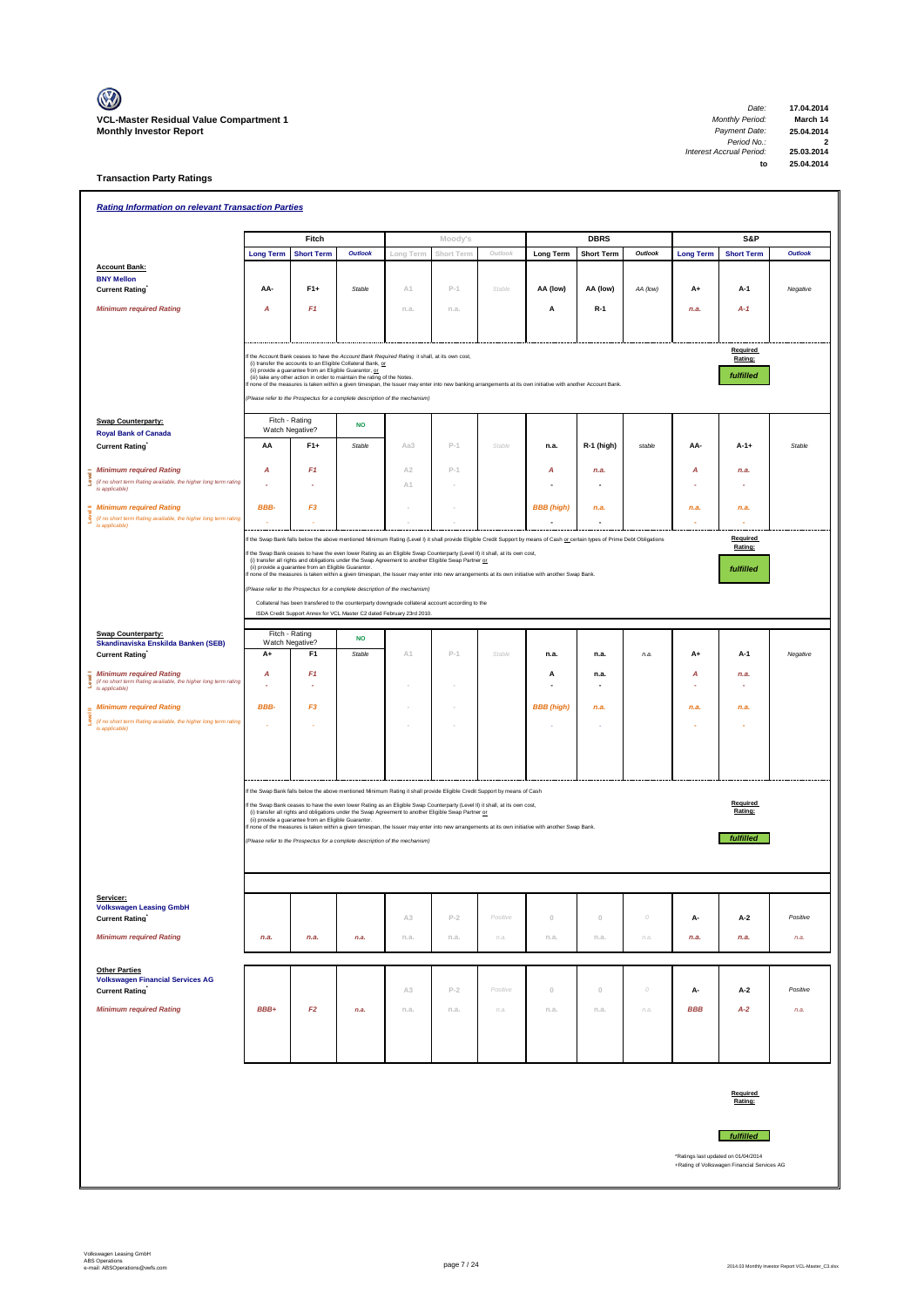| <b>W</b><br>VCL-Master Residual Value Compartment 1<br><b>Monthly Investor Report</b><br><b>Information regarding</b><br>the Notes (I) |                                                                                           |                                                                             |           | <b>Monthly Period:</b><br>Payment Date:<br>Interest Accrual Period:<br>$(=$<br>Base Interest Rate (1-Month Euribor): | 17.04.2014<br>Date:<br>March 14<br>25.04.2014<br>Period No.:<br>$\overline{2}$<br>25.03.2014<br>25.04.2014<br>to<br>31<br>days)<br>$\rightarrow$<br>0,2390% |
|----------------------------------------------------------------------------------------------------------------------------------------|-------------------------------------------------------------------------------------------|-----------------------------------------------------------------------------|-----------|----------------------------------------------------------------------------------------------------------------------|-------------------------------------------------------------------------------------------------------------------------------------------------------------|
| <b>Rating Details (Fitch/S&amp;P)</b>                                                                                                  | Class A-1                                                                                 | Class A-2                                                                   | Class A-3 | Class A-4                                                                                                            | Class A-5                                                                                                                                                   |
| Rating at Issue Date<br>Fitch<br>Standard & Poors<br><b>DBRS</b><br><b>Current Rating</b><br>Fitch<br>Standard & Poors<br><b>DBRS</b>  | AAA (sf)<br>AAA (sf)<br>AAA (sf)<br>AAA (sf)<br>AAA (sf)<br>AAA (sf)                      | AAA (sf)<br>AAA (sf)<br>AAA (sf)<br>AAA (sf)<br>AAA (sf)<br>AAA (sf)        |           |                                                                                                                      |                                                                                                                                                             |
| <b>Information on Notes</b><br><b>ISIN</b><br>Common Code<br>Nominal Amount                                                            | Class A-1<br>XS1028409925<br>102840992<br>€ 100.000                                       | Class A-1<br>XS1028411319<br>102841131<br>€ 100.000                         | Class A-3 | Class A-4                                                                                                            | Class A-5                                                                                                                                                   |
| <b>Information on Interest</b><br>Scheduled Repayment<br>Date as of Cut-Off<br>Date:<br>Legal Maturity Date:                           | <b>Class A-Series</b><br>Payment Date in September 2019<br>Payment Date in September 2020 |                                                                             |           |                                                                                                                      |                                                                                                                                                             |
| Spread/ Margin<br>Index Rate<br>Fixed/Floating<br>Current Coupon<br>Day Count Convention                                               | 55 bps<br>1-Month-Euribor<br>floating<br>1-M-Euribor + 55 bps<br>actual/360               | 55 bps<br>1-Month-Euribor<br>floating<br>1-M-Euribor + 55 bps<br>actual/360 |           |                                                                                                                      |                                                                                                                                                             |

#### **Clean-Up Call**

Volkswagen Leasing GmbH will have the right at its option to exercise a "Clean-Up Call" and to repurchase the Expectancy Rights from VCL-Master Residual Value S.A., acting with respect to its Compartment 1, at any time when the sum of the Discounted Expectancy Rights Balances for all lease contracts is less than 10% of the sum of the Initial Discounted Expectancy Rights Balances for all lease contracts at any point in time during the life of the transaction, provided that all payment obligations under the Notes will be thereby fulfilled.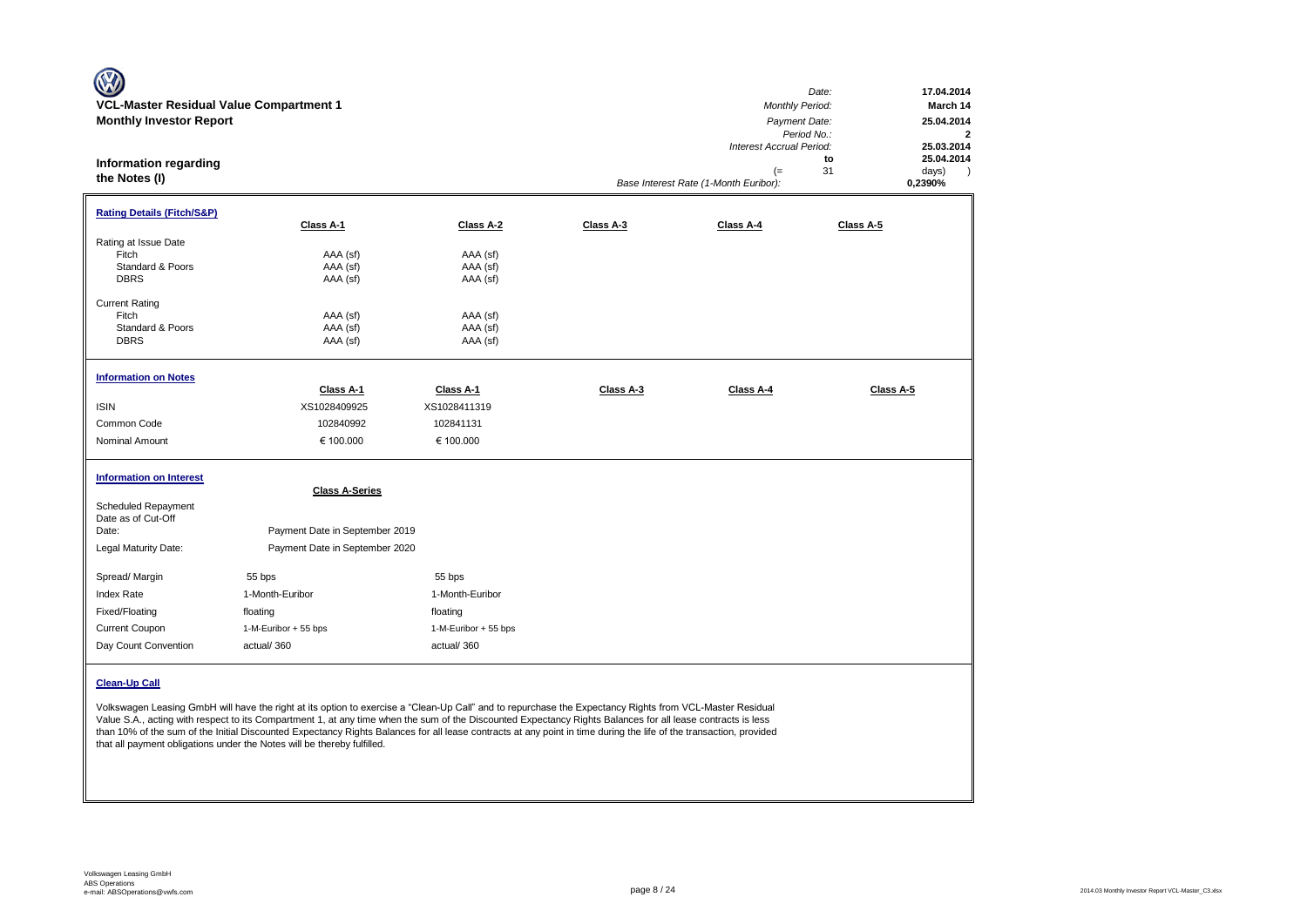**Information regarding the Notes (II)**

|                                       | Date:      | 17.04.2014 |  |
|---------------------------------------|------------|------------|--|
| <b>Monthly Period:</b>                | March 14   |            |  |
| Payment Date:                         | 25.04.2014 |            |  |
| Period No.:                           | 2          |            |  |
| Interest Accrual Period:              |            | 25.03.2014 |  |
|                                       | to         | 25.04.2014 |  |
| $(=$                                  | 31         | $days$ )   |  |
| Base Interest Rate (1-Month Euribor): | 0.2390%    |            |  |

| <b>Note Balance</b>                                                                                                                                                                                         |                      |                  | Class A-1                        |             | Class A-2  | Class A-3 | Class A-4 | Class A-5 |
|-------------------------------------------------------------------------------------------------------------------------------------------------------------------------------------------------------------|----------------------|------------------|----------------------------------|-------------|------------|-----------|-----------|-----------|
| Initial Note Balance (at Poolcut)                                                                                                                                                                           |                      |                  | € 154.600.000,00 € 61.800.000,00 |             |            |           |           |           |
| <b>During Revolving Period</b>                                                                                                                                                                              |                      |                  |                                  |             |            |           |           |           |
| Note Balance Beginn of Period                                                                                                                                                                               |                      |                  | € 154.600.000,00 € 61.800.000,00 |             |            |           |           |           |
| Overcollateralisation Amount before Top-Up (all Class A Notes)                                                                                                                                              |                      |                  | € 157.380.519,83                 |             |            |           |           |           |
| Targeted Overcollateralisation Amount<br>Available Top-Up Amount<br>(all Funds in the Accumulation Account)<br>Targeted Additional Purchase Amount<br>(incl. % additional OC)<br>Additional Purchase Amount |                      | €<br>€<br>€      | € 207.913.725,49<br>325.501,82   |             |            |           |           |           |
| Overcollateralisation Amount after Top-Up<br>Note Decrease per Series from Redemption<br>Note Decrease per Note from Redemption<br>Note Increase from Tap-Up<br><b>Note Balance End of Period</b>           |                      | €<br>€<br>€<br>€ | € 154.600.000,00 € 61.800.000,00 | €<br>€<br>€ |            |           |           |           |
| <b>After Revolving Period</b>                                                                                                                                                                               |                      |                  | Class A-1                        |             | Class A-2  | Class A-3 | Class A-4 | Class A-5 |
|                                                                                                                                                                                                             |                      |                  | € 154.600.000,00 € 61.800.000,00 |             |            |           |           |           |
| Note Balance as of the Beginning of the Period                                                                                                                                                              |                      |                  |                                  |             |            |           |           |           |
| Unallocated Redemption Amount<br>of the previous Period<br>Available Redemption Amount                                                                                                                      |                      | €<br>€           |                                  |             |            |           |           |           |
| for the Reporting Period                                                                                                                                                                                    |                      |                  |                                  |             |            |           |           |           |
| <b>Total Available Redemption Amount</b>                                                                                                                                                                    |                      | €                |                                  |             |            |           |           |           |
| Redemption Amount per Note                                                                                                                                                                                  |                      | €                |                                  | €           |            |           |           |           |
| Redemption Amount per Class                                                                                                                                                                                 |                      | €                |                                  | €           |            |           |           |           |
| Unallocated Redemption Amount from current Period                                                                                                                                                           |                      | €                |                                  | €           |            |           |           |           |
| Note Balance as of the End of the Period                                                                                                                                                                    |                      |                  | € 154.600.000,00 € 61.800.000,00 |             |            |           |           |           |
| Payments to Investors - per EUR 100.000 denomination                                                                                                                                                        |                      |                  | Class A-1                        |             | Class A-2  | Class A-3 | Class A-4 | Class A-5 |
| Interest (1-M-Euribor + Spread A Note)                                                                                                                                                                      |                      | €                | 105.037,82 €                     |             | 41.987,95  |           |           |           |
| Redemption                                                                                                                                                                                                  |                      | €                |                                  | €           |            |           |           |           |
| Remaining Principal Amount                                                                                                                                                                                  |                      | €                | 100.000,00 €                     |             | 100.000,00 |           |           |           |
| Note Factor                                                                                                                                                                                                 |                      |                  | 1,000000                         |             | 1,000000   |           |           |           |
| <b>Unpaid Interest</b>                                                                                                                                                                                      |                      |                  | Class A-1                        |             | Class A-2  | Class A-3 | Class A-4 | Class A-5 |
| Unpaid Interest of Reporting Period                                                                                                                                                                         |                      | €                |                                  | €           |            |           |           |           |
| <b>Cumulative Unpaid Interest</b>                                                                                                                                                                           |                      | €                |                                  | €           |            |           |           |           |
| Overcollateralisation                                                                                                                                                                                       | <b>Total Class A</b> |                  | Class A-1                        |             | Class A-2  | Class A-3 | Class A-4 | Class A-x |
| Initial OC Percentage at Poolcut                                                                                                                                                                            |                      |                  | 42,001%                          |             | 42,001%    |           |           |           |
| <b>Current OC Percentage</b><br>Target OC Percentage                                                                                                                                                        | 42,161%<br>49%/52%   |                  | 42,161%                          |             | 42,161%    |           |           |           |
| (during/ after Revolving Period)                                                                                                                                                                            |                      |                  |                                  |             |            |           |           |           |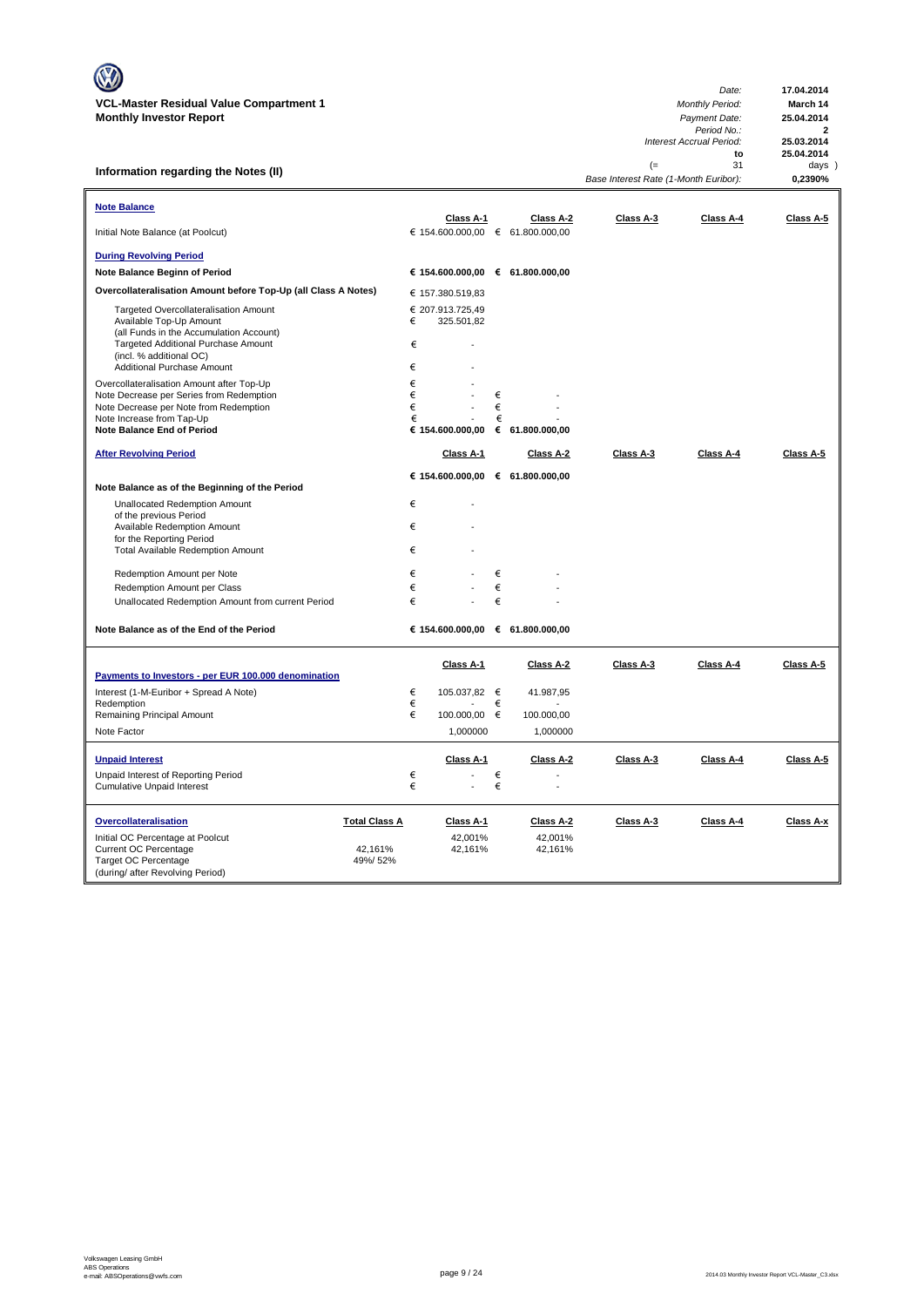

# **VCL-Master Residual Value Compartment 1** *Monthly Period:* **Monthly Investor Report**

**Cash Collateral Account (CCA)**

Thereof General Cash Reserve

**Initial Balance at Poolcut**

**Credit Enhancement**

| Date:                                 |      | 17.04.2014      |
|---------------------------------------|------|-----------------|
| <b>Monthly Period:</b>                |      | March 14        |
| Payment Date:                         |      | 25.04.2014      |
| Period No.:                           |      | 2               |
| Interest Accrual Period:              |      | 25.03.2014      |
|                                       | to   | 25.04.2014      |
|                                       | $(=$ | days)<br>31.    |
| Base Interest Rate (1-Month Euribor): |      | 0,2390%         |
|                                       |      |                 |
|                                       |      |                 |
|                                       |      |                 |
|                                       |      | 11.209.520,00 € |
|                                       |      | 11.209.520,00 € |
|                                       |      | 0.00€           |
|                                       |      |                 |

| Thereof German Trade Tax Risk Reserve     |                        | $0,00 \in$      |
|-------------------------------------------|------------------------|-----------------|
| <b>Targeted Balance (Floor)</b>           |                        | 2.247.149,26 €  |
| <b>Thereof General Cash Reserve</b>       |                        | 2.247.149,26 €  |
| Thereof German Trade Tax Risk Reserve     |                        | $0,00 \in$      |
| Balance as of the Beginning of the Period |                        | 11.209.520,00 € |
| <b>Payment from CCA/ Payment to CCA</b>   | $0,00 \in \mathcal{V}$ | $0,00 \in$      |
| Balance as of the End of the Period       |                        | 11.209.520,00 € |
| Thereof General Cash Reserve              |                        | 11.209.520,00 € |
| Thereof German Trade Tax Risk Reserve     |                        | $0,00 \in$      |
| <b>General Cash Collateral Account</b>    |                        |                 |
| percentage of Current Note Balance        |                        | 5,18%           |
| percentage of Initial Note Balance        |                        | 5,18%           |
| <b>Set-Off Risk</b>                       |                        |                 |

No set-off risk is applicable in this transaction.

**. . . .** Trigger Level 1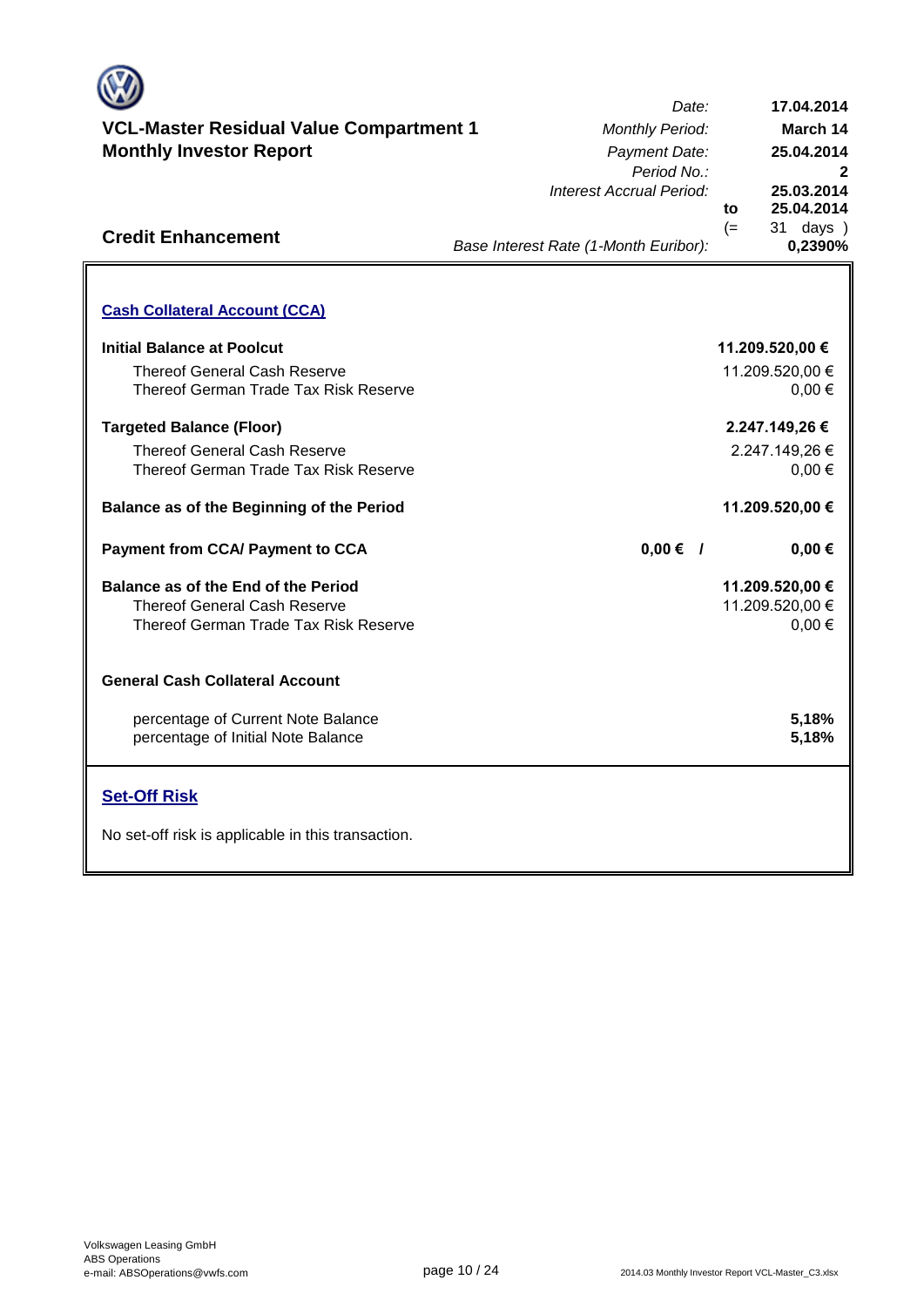

**Waterfall**

## **VCL-Master Residual Value Compartment 1** *Monthly Period:* **Monthly Investor Report** *Payment Date:*

Remaining Amount from Previous Period

**17.04.2014** *Date:* **March 14 25.04.2014** *Period No.:* **2** *Interest Accrual Period:* **25.03.2014 to 25.04.2014** (31 days )<br>0,2390% *Base Interest Rate (1-Month Euribor):* **Waterfall 0,2390% Available Collection Amount of the Period incl. Net Swap Receipts** 601.974,66 €  $0,00 \in$  601.974,66 € Earnings from Distribution/ Accumulation Account deposits  $1,17 \in$  601.975,83 € 601.975,83 €  $\overline{\mathbf{I}}$ -332.923,77 € 269.052,06 € -4.634,56 € 264.417,50 € -3.311,01 € -1.323,55 € 0,00 €

| <b>Available Distribution Amount</b>  |                                                                                                  |             |                                                                                 | 601.975,83 € |
|---------------------------------------|--------------------------------------------------------------------------------------------------|-------------|---------------------------------------------------------------------------------|--------------|
| Taxes/Fees                            |                                                                                                  | less        | $-332.923,77 \in$                                                               | 269.052,06€  |
| <b>Net Swap Payments Class A</b>      |                                                                                                  | less / plus | $-4.634,56 \in$                                                                 | 264.417,50 € |
|                                       | <b>Class A-1</b><br><b>Class A-2</b><br><b>Class A-x</b><br><b>Class A-x</b><br><b>Class A-x</b> |             | $-3.311,01 \in$<br>$-1.323,55 \in$<br>$0,00 \in$<br>$0,00$ €<br>$0,00$ €        |              |
| <b>Interest Class A</b>               |                                                                                                  | less        | -147.025,77 €                                                                   | 117.391,73 € |
|                                       | <b>Class A-1</b><br><b>Class A-2</b><br><b>Class A-x</b><br><b>Class A-x</b><br><b>Class A-x</b> |             | $-105.037,82 \in$<br>$-41.987,95 \in$<br>$0,00 \in$<br>$0,00 \in$<br>$0,00 \in$ |              |
| Payment to Cash Collateral Account    |                                                                                                  | less        | $0,00 \in$                                                                      | 117.391,73 € |
| <b>German Trade Tax</b>               |                                                                                                  | less        | $0,00 \in$                                                                      | 117.391,73 € |
| Payments to the Accumulation Account  |                                                                                                  | less        | $-117.391,73€$                                                                  | $0,00 \in$   |
| <b>Redemption Class A</b>             |                                                                                                  | less        | $0,00$ €                                                                        | $0,00 \in$   |
|                                       | <b>Class A-1</b><br>Class A-2<br><b>Class A-x</b><br><b>Class A-x</b><br><b>Class A-x</b>        |             | $0,00$ €<br>$0,00 \in$<br>$0,00 \in$<br>$0,00 \in$<br>$0,00$ €                  |              |
| Remaining Amout Due to Rounding       |                                                                                                  | less        | $0,00 \in$                                                                      | $0,00 \in$   |
| Other Payments to Swap Counterparties |                                                                                                  | less        | $0,00 \in$                                                                      | $0,00 \in$   |
| <b>Payment to VWL</b>                 |                                                                                                  | less        | $0,00 \in$                                                                      | $0,00 \in$   |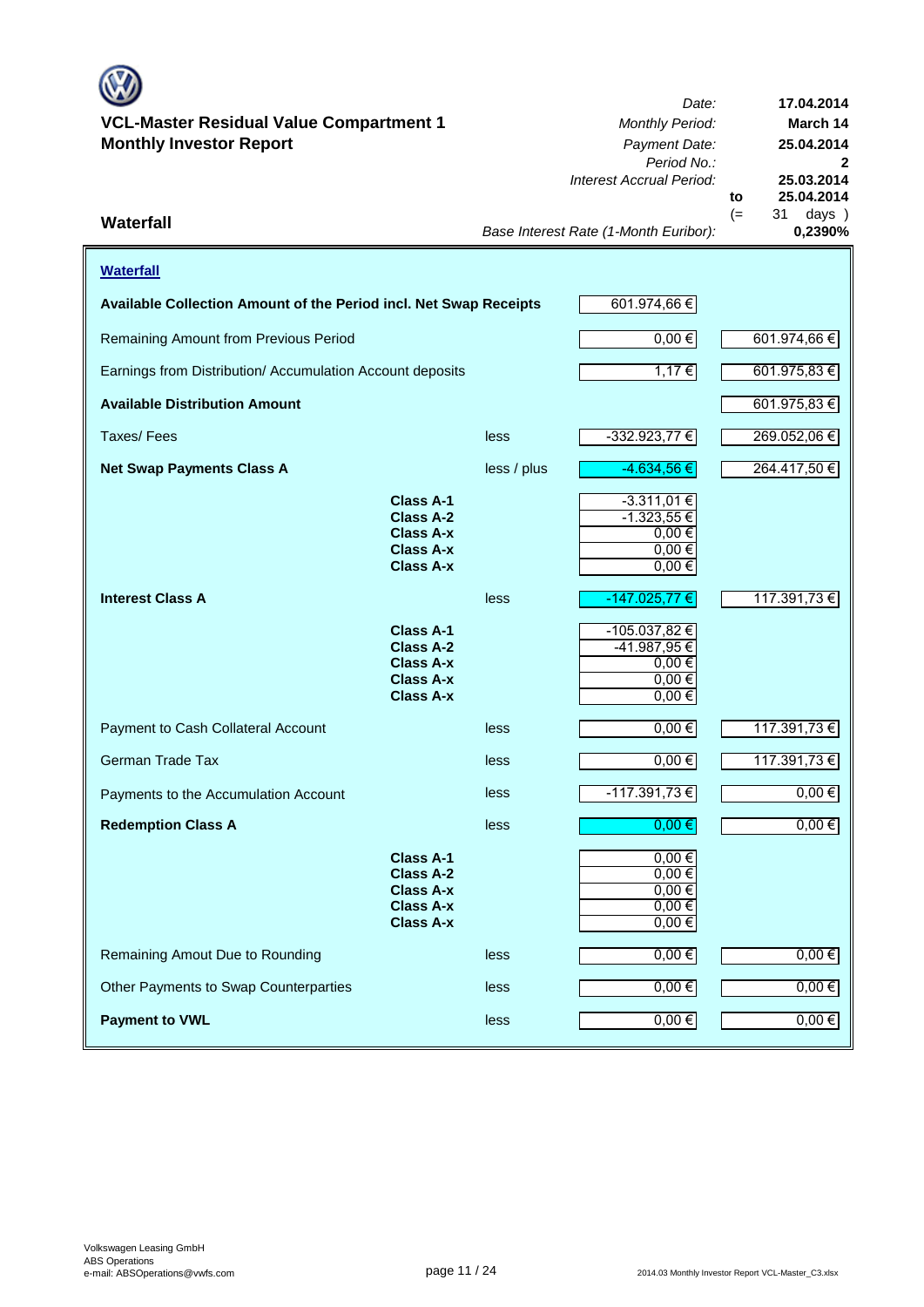*Date:* **Master Residual Value Compartment 1** *Monthly Period:* **Monthly Investor Report** *Payment Date: Period No.: Interest Accrual Period:* **to** (= 31 days ) **17.04.2014 March 14 25.04.2014 25.03.2014 25.04.2014**



*Base Interest Rate (1-Month Euribor):*

**2**

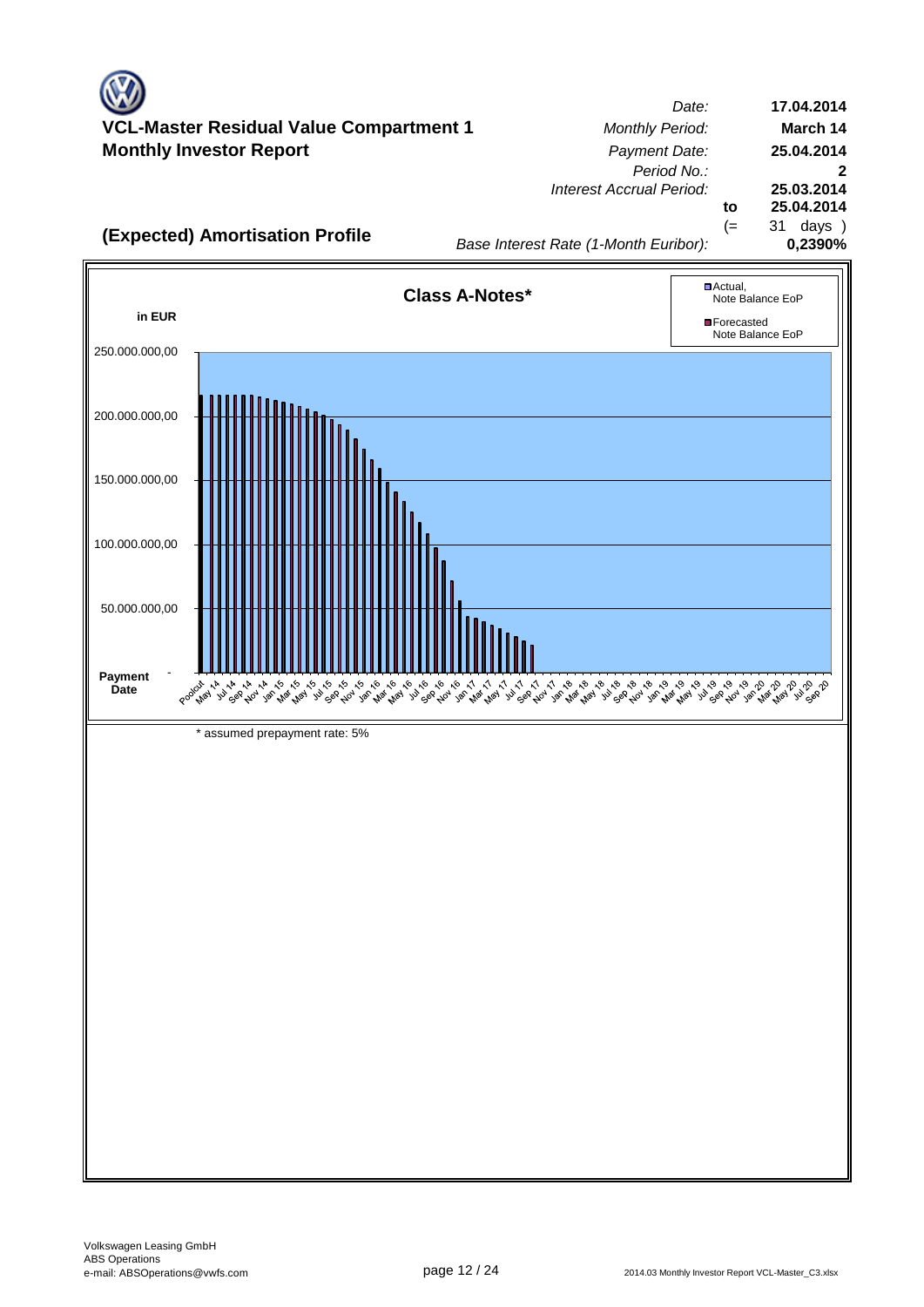**VCL-Master Residual Value Compartment 1** *Monthly Period:* **Monthly Investor Report** 

**Run Out Schedule**

*Date: Period No.: Interest Accrual Period:*

**17.04.2014 März 14 to 25.04.2014 25.03.2014 2 25.04.2014**

**0,2390%** (= 31 days)

*Base Interest Rate (1-Month Euribor):*

|                    |                                  | at the End of the current Monthly Period                                        |                                |                                    | at the End of the current Monthly Period             |                                                                        |                              |  |
|--------------------|----------------------------------|---------------------------------------------------------------------------------|--------------------------------|------------------------------------|------------------------------------------------------|------------------------------------------------------------------------|------------------------------|--|
| Monthly<br>Period  | <b>Monthly Maturity</b>          | Outst. Disc. Exp.<br><b>Rights Funding</b><br><b>Amount at Maturity</b><br>Date | Interest                       | Remaing<br>Term in<br><b>Month</b> | <b>Monthly</b><br><b>Maturity</b>                    | <b>Current Outst.</b><br>Disc. Exp.<br><b>Rights Funding</b><br>Amount | Interest                     |  |
| 03.2014            | 418.740.046,33                   | 374.524.876,36                                                                  | 44.215.169,97                  |                                    |                                                      |                                                                        |                              |  |
| 04.2014            | 418.740.046,33                   | 374.524.876,36                                                                  | 44.215.169,97                  | 1                                  |                                                      |                                                                        |                              |  |
| 05.2014            | 418.738.013,98                   | 374.522.863,71                                                                  | 44.215.150,27                  | $\boldsymbol{2}$                   | 2.032,35                                             | 2.012,65                                                               | 19,70                        |  |
| 06.2014            | 418.734.285,73                   | 374.519.183,14                                                                  | 44.215.102,59                  | 3                                  | 3.728,25                                             | 3.680,57                                                               | 47,68                        |  |
| 07.2014            | 418.734.285,73<br>418.717.855,89 | 374.519.183,14                                                                  | 44.215.102,59                  | 4<br>$\overline{5}$                |                                                      |                                                                        | 301,54                       |  |
| 08.2014<br>09.2014 | 418.678.842,59                   | 374.503.054,84<br>374.464.892,88                                                | 44.214.801,05<br>44.213.949,71 | 6                                  | 16.429,84<br>39.013,30                               | 16.128,30<br>38.161,96                                                 | 851,34                       |  |
| 10.2014            | 418.589.293,34                   | 374.377.717.26                                                                  | 44.211.576,08                  | $\overline{7}$                     | 89.549,25                                            | 87.175,62                                                              | 2.373,63                     |  |
| 11.2014            | 418.483.947,65                   | 374.275.505,52                                                                  | 44.208.442,13                  | 8                                  | 105.345,69                                           | 102.211,74                                                             | 3.133,95                     |  |
| 12.2014            | 418.393.106,63                   | 374.187.706,43                                                                  | 44.205.400,20                  | 9                                  | 90.841,02                                            | 87.799,09                                                              | 3.041,93                     |  |
| 01.2015            | 418.149.835,68                   | 373.953.544,54                                                                  | 44.196.291,14                  | 10                                 | 243.270,95                                           | 234.161,89                                                             | 9.109,06                     |  |
| 02.2015            | 417.689.088,22                   | 373.511.607,27                                                                  | 44.177.480,95                  | 11                                 | 460.747,46                                           | 441.937,27                                                             | 18.810,19                    |  |
| 03.2015            | 416.862.333,76                   | 372.721.316,62                                                                  | 44.141.017,14                  | 12                                 | 826.754,46                                           | 790.290,65                                                             | 36.463,81                    |  |
| 04.2015            | 415.613.245,15                   | 371.531.332,06                                                                  | 44.081.913,09                  | 13                                 | 1.249.088,61                                         | 1.189.984,56                                                           | 59.104,05                    |  |
| 05.2015            | 414.028.960,79                   | 370.027.745,26                                                                  | 44.001.215,53                  | 14                                 | 1.584.284,36                                         | 1.503.586,80                                                           | 80.697,56                    |  |
| 06.2015            | 412.252.142,15                   | 368.347.347,55                                                                  | 43.904.794,60                  | 15                                 | 1.776.818,64                                         | 1.680.397,71                                                           | 96.420,93                    |  |
| 07.2015<br>08.2015 | 409.195.240,96<br>405.678.601,90 | 365.467.372,63<br>362.165.183,54                                                | 43.727.868,33<br>43.513.418,36 | 16<br>17                           | 3.056.901,19<br>3.516.639,06                         | 2.879.974,92<br>3.302.189,09                                           | 176.926,27<br>214.449,97     |  |
| 09.2015            | 399.815.490,98                   | 356.680.543,37                                                                  | 43.134.947,61                  | 18                                 | 5.863.110,92                                         | 5.484.640,17                                                           | 378.470,75                   |  |
| 10.2015            | 392.576.447,72                   | 349.933.014,81                                                                  | 42.643.432,91                  | 19                                 | 7.239.043,26                                         | 6.747.528,56                                                           | 491.514.70                   |  |
| 11.2015            | 384.617.670,13                   | 342.540.407,89                                                                  | 42.077.262,24                  | 20                                 | 7.958.777,59                                         | 7.392.606,92                                                           | 566.170,67                   |  |
| 12.2015            | 378.729.418,67                   | 337.088.972,33                                                                  | 41.640.446,34                  | 21                                 | 5.888.251,46                                         | 5.451.435,56                                                           | 436.815,90                   |  |
| 01.2016            | 367.925.262,90                   | 327.127.683,29                                                                  | 40.797.579,61                  | 22                                 | 10.804.155,77                                        | 9.961.289,04                                                           | 842.866,73                   |  |
| 02.2016            | 354.012.746,37                   | 314.347.447,72                                                                  | 39.665.298,65                  | 23                                 | 13.912.516,53                                        | 12.780.235,57                                                          | 1.132.280,96                 |  |
| 03.2016            | 337.769.926,94                   | 299.476.862.59                                                                  | 38.293.064.35                  | 24                                 | 16.242.819,43                                        | 14.870.585,13                                                          | 1.372.234,30                 |  |
| 04.2016            | 317.694.970,47                   | 281.162.924,65                                                                  | 36.532.045,82                  | 25                                 | 20.074.956,47                                        | 18.313.937,94                                                          | 1.761.018,53                 |  |
| 05.2016            | 297.863.049,26                   | 263.136.010,83                                                                  | 34.727.038,43                  | 26                                 | 19.831.921,21                                        | 18.026.913,82                                                          | 1.805.007,39                 |  |
| 06.2016<br>07.2016 | 276.157.425,36<br>250.473.075,84 | 243.479.508,85<br>220.308.776,35                                                | 32.677.916,51<br>30.164.299,49 | 27<br>28                           | 21.705.623,90<br>25.684.349,52                       | 19.656.501,98<br>23.170.732,50                                         | 2.049.121,92<br>2.513.617,02 |  |
| 08.2016            | 225.223.171,03                   | 197.604.851,24                                                                  | 27.618.319,79                  | 29                                 | 25.249.904,81                                        | 22.703.925,11                                                          | 2.545.979,70                 |  |
| 09.2016            | 185.305.738,81                   | 161.849.230,01                                                                  | 23.456.508,80                  | 30                                 | 39.917.432,22                                        | 35.755.621,23                                                          | 4.161.810,99                 |  |
| 10.2016            | 145.862.867,87                   | 126.646.717,07                                                                  | 19.216.150,80                  | 31                                 | 39.442.870,94                                        | 35.202.512,94                                                          | 4.240.358,00                 |  |
| 11.2016            | 113.907.560,78                   | 98.217.259,40                                                                   | 15.690.301,38                  | 32                                 | 31.955.307,09                                        | 28.429.457,67                                                          | 3.525.849,42                 |  |
| 12.2016            | 110.594.377,49                   | 95.280.081,46                                                                   | 15.314.296,03                  | 33                                 | 3.313.183,29                                         | 2.937.177,94                                                           | 376.005,35                   |  |
| 01.2017            | 104.846.983,52                   | 90.205.506,88                                                                   | 14.641.476,64                  | 34                                 | 5.747.393,97                                         | 5.074.574,58                                                           | 672.819,39                   |  |
| 02.2017            | 98.317.262,60                    | 84.462.163,73                                                                   | 13.855.098,87                  | 35                                 | 6.529.720,92                                         | 5.743.343,15                                                           | 786.377,77                   |  |
| 03.2017            | 91.891.822,08                    | 78.829.018,57                                                                   | 13.062.803,51                  | 36                                 | 6.425.440,52                                         | 5.633.145,16                                                           | 792.295,36                   |  |
| 04.2017<br>05.2017 | 83.008.550,47<br>75.413.934,99   | 71.068.077,61<br>64.457.180,86                                                  | 11.940.472,86<br>10.956.754,13 | 37<br>38                           | 8.883.271,61<br>7.594.615,48                         | 7.760.940,96                                                           | 1.122.330,65                 |  |
| 06.2017            | 67.545.491,87                    | 57.633.551,29                                                                   | 9.911.940,58                   | 39                                 | 7.868.443,12                                         | 6.610.896,75<br>6.823.629,57                                           | 983.718,73<br>1.044.813,55   |  |
| 07.2017            | 58.369.864,68                    | 49.706.875,92                                                                   | 8.662.988,76                   | 40                                 | 9.175.627,19                                         | 7.926.675,37                                                           | 1.248.951,82                 |  |
| 08.2017            | 48.942.855,42                    | 41.589.879,27                                                                   | 7.352.976,15                   | 41                                 | 9.427.009,26                                         | 8.116.996,65                                                           | 1.310.012,61                 |  |
| 09.2017            | 34.780.093,53                    | 29.440.718,72                                                                   | 5.339.374,81                   | 42                                 | 14.162.761,89                                        | 12.149.160,55                                                          | 2.013.601,34                 |  |
| 10.2017            | 21.644.333,55                    | 18.214.087,14                                                                   | 3.430.246,41                   | 43                                 | 13.135.759,98                                        | 11.226.631,58                                                          | 1.909.128,40                 |  |
| 11.2017            | 10.160.529,61                    | 8.430.874,74                                                                    | 1.729.654,87                   | 44                                 | 11.483.803,94                                        | 9.783.212,40                                                           | 1.700.591,54                 |  |
| 12.2017            | 9.631.887.82                     | 7.982.191,10                                                                    | 1.649.696,72                   | 45                                 | 528.641,79                                           | 448.683.64                                                             | 79.958,15                    |  |
| 01.2018<br>02.2018 | 8.898.801,43<br>8.344.248,84     | 7.362.449,76<br>6.895.355,31                                                    | 1.536.351,67<br>1.448.893,53   | 46<br>47                           | 733.086,39                                           | 619.741,34<br>467.094,45                                               | 113.345,05<br>87.458,14      |  |
| 03.2018            | 7.536.476.45                     | 6.217.156,76                                                                    | 1.319.319,69                   | 48                                 | 554.552,59<br>807.772,39                             | 678.198,55                                                             | 129.573,84                   |  |
| 04.2018            | 6.714.891,04                     | 5.529.843,78                                                                    | 1.185.047,26                   | 49                                 | 821.585,41                                           | 687.312,98                                                             | 134.272,43                   |  |
| 05.2018            | 5.812.913,21                     | 4.777.993,01                                                                    | 1.034.920,20                   | 50                                 | 901.977,83                                           | 751.850,77                                                             | 150.127,06                   |  |
| 06.2018            | 5.162.941,16                     | 4.238.269,98                                                                    | 924.671,18                     | 51                                 | 649.972,05                                           | 539.723,03                                                             | 110.249,02                   |  |
| 07.2018            | 4.435.950,06                     | 3.636.767,03                                                                    | 799.183,03                     | 52                                 | 726.991,10                                           | 601.502,95                                                             | 125.488,15                   |  |
| 08.2018            | 3.628.798,85                     | 2.971.208,23                                                                    | 657.590,62                     | 53                                 | 807.151,21                                           | 665.558,80                                                             | 141.592,41                   |  |
| 09.2018            | 2.352.905,44                     | 1.923.014,89                                                                    | 429.890,55                     | 54                                 | 1.275.893,41                                         | 1.048.193,34                                                           | 227.700,07                   |  |
| 10.2018            | 1.077.075,67                     | 878.790,37                                                                      | 198.285,30                     | 55                                 | 1.275.829,77                                         | 1.044.224,52                                                           | 231.605,25                   |  |
| 11.2018<br>12.2018 | $\blacksquare$                   | $\overline{\phantom{a}}$                                                        | $\blacksquare$                 | 56<br>57                           | 1.077.075,67                                         | 878.790,37                                                             | 198.285,30                   |  |
| 01.2019            | $\blacksquare$                   | $\blacksquare$                                                                  | $\blacksquare$                 | 58                                 | $\overline{\phantom{a}}$<br>$\overline{\phantom{a}}$ | $\overline{\phantom{a}}$                                               | $\overline{\phantom{a}}$     |  |
| 02.2019            | $\blacksquare$                   | $\overline{\phantom{a}}$                                                        | $\blacksquare$                 | 59                                 | $\overline{\phantom{a}}$                             | $\overline{\phantom{a}}$                                               | $\overline{\phantom{a}}$     |  |
| 03.2019            |                                  | $\overline{\phantom{a}}$                                                        |                                | 60                                 |                                                      |                                                                        |                              |  |
|                    |                                  |                                                                                 |                                |                                    |                                                      |                                                                        |                              |  |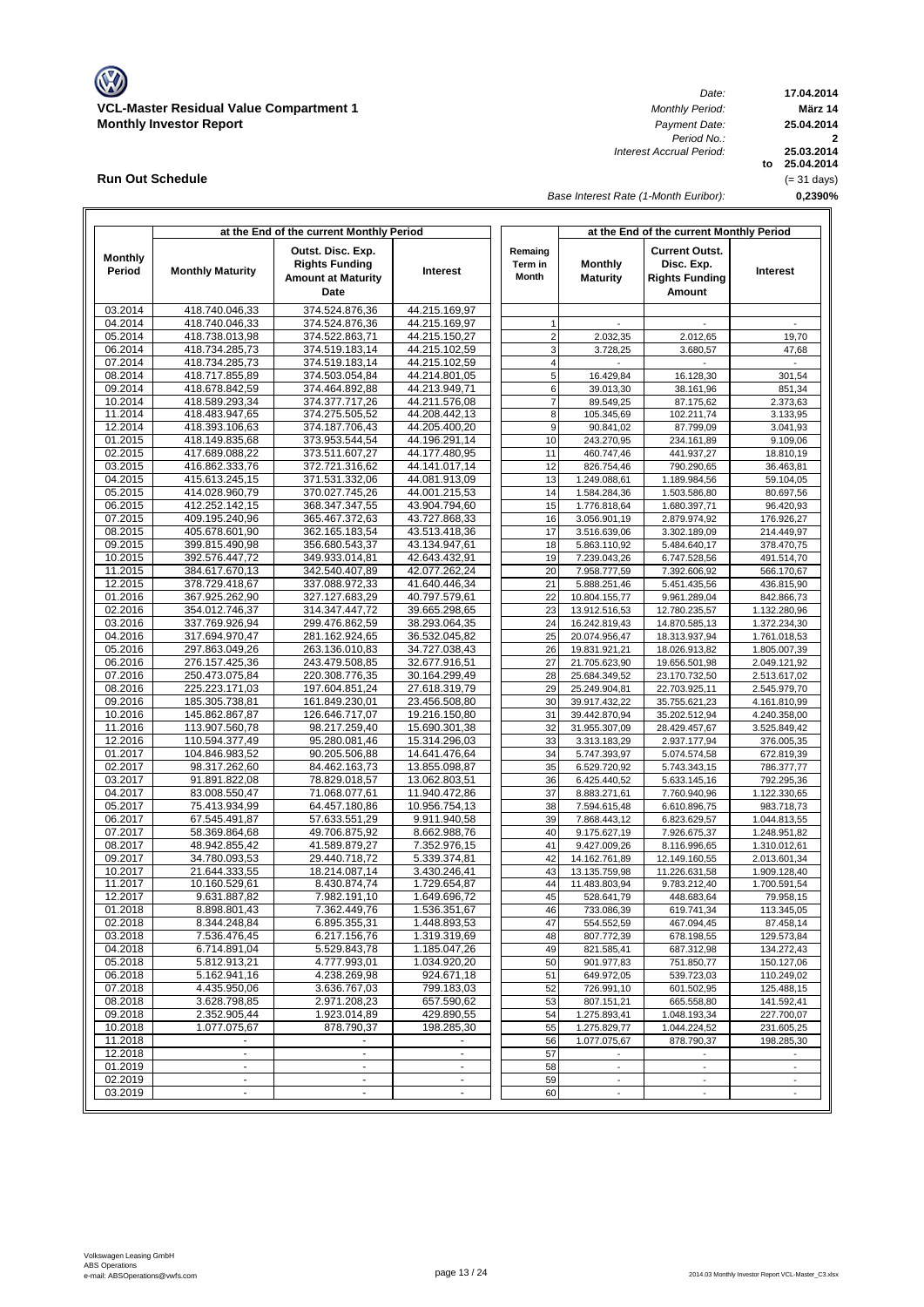# **Information Regarding the Expectancy Rights Pool -**

**Date: 17.04.2014 Monthly Investor Report Payment Date: 25.04.2014 Period No.: 2 Interest Accrual Period: 25.03.2014 to 25.04.2014** (= 31 days )

*Base Interest Rate (1-Month Euribor):* **Outstanding Contracts 0,2390%**

|                                                                              |           |  |                            |  |                          |  | <b>Type of Vehicles</b> |                     |                          |                          |             |                               |                          |  |                          |
|------------------------------------------------------------------------------|-----------|--|----------------------------|--|--------------------------|--|-------------------------|---------------------|--------------------------|--------------------------|-------------|-------------------------------|--------------------------|--|--------------------------|
| <b>Reporting Period - Total</b><br><b>Outstanding Expectancy Rights Pool</b> |           |  |                            |  |                          |  |                         | <b>New Vehicles</b> |                          | <b>Used Vehicles</b>     |             | <b>Demonstration Vehicles</b> |                          |  |                          |
|                                                                              |           |  |                            |  | Outstanding              |  |                         |                     | Outstanding              |                          | Outstanding |                               |                          |  | Outstanding              |
|                                                                              |           |  | <b>Outstanding Nominal</b> |  | <b>Discounted</b>        |  |                         |                     | Discounted               |                          |             | <b>Discounted</b>             |                          |  | <b>Discounted</b>        |
|                                                                              | No. of    |  | <b>Expectancy Rights</b>   |  | <b>Expectancy Rights</b> |  | No. of                  |                     | <b>Expectancy Rights</b> | No. of                   |             | <b>Expectancy Rights</b>      | No. of                   |  | <b>Expectancy Rights</b> |
|                                                                              | Contracts |  | <b>Funding Amount</b>      |  | <b>Funding Amount</b>    |  | Contracts               |                     | <b>Funding Amount</b>    | Contracts                |             | <b>Funding Amount</b>         | Contracts                |  | <b>Funding Amount</b>    |
| Initial Balance at Poolcut                                                   | 30.336    |  | 420.167.080.61             |  | 373.106.912.06           |  | 29.006                  |                     | 355.751.383.60           | 504                      |             | 5.887.060,97                  | 826                      |  | 11.468.467.49            |
| Balance at the Beginning of the Period                                       | 30.296    |  | 419.412.898.12             |  | 373.780.519.83           |  | 28.969                  |                     | 356.402.117.52           | 501                      |             | 5.869.469.82                  | 826                      |  | 11.508.932,49            |
| Balance at the End of the Period - before                                    |           |  |                            |  |                          |  |                         |                     |                          |                          |             |                               |                          |  |                          |
| origination of add. Expectancy Rights                                        | 30.255    |  | 418.740.046.33             |  | 374.524.876.36           |  | 28.931                  |                     | 357.122.134.01           | 499                      |             | 5.870.641.79                  | 825                      |  | 11.532.100.56            |
| Top-Up of the Monthly Period                                                 |           |  |                            |  |                          |  |                         |                     |                          | $\overline{\phantom{a}}$ |             | $\sim$                        | $\overline{\phantom{0}}$ |  |                          |
| at the End of the Period                                                     | 30.255    |  | 418.740.046.33             |  | 374.524.876.36           |  | 28.931                  |                     | 357.122.134.01           | 499                      |             | 5.870.641.79                  | 825                      |  | 11.532.100.56            |

|                                                                |                     |                            |   |                          | <b>Type of Vehicles</b> |                   |                               |                  |   |                          |                  |                          |
|----------------------------------------------------------------|---------------------|----------------------------|---|--------------------------|-------------------------|-------------------|-------------------------------|------------------|---|--------------------------|------------------|--------------------------|
| Status of the Contracts at the End of the Period, after Top-Up | <b>New Vehicles</b> |                            |   | <b>Used Vehicles</b>     |                         |                   | <b>Demonstration Vehicles</b> |                  |   |                          |                  |                          |
|                                                                |                     |                            |   | Outstanding              |                         |                   | Outstanding                   |                  |   | Outstanding              |                  | Outstanding              |
|                                                                |                     | <b>Outstanding Nominal</b> |   | <b>Discounted</b>        |                         | <b>Discounted</b> |                               |                  |   | <b>Discounted</b>        |                  | <b>Discounted</b>        |
|                                                                | No. of              | <b>Expectancy Rights</b>   |   | <b>Expectancy Rights</b> | No. of                  |                   | <b>Expectancy Rights</b>      | No. of           |   | <b>Expectancy Rights</b> | No. of           | <b>Expectancy Rights</b> |
|                                                                | Contracts           | <b>Funding Amount</b>      |   | <b>Funding Amount</b>    | Contracts               |                   | <b>Funding Amount</b>         | <b>Contracts</b> |   | <b>Funding Amount</b>    | <b>Contracts</b> | <b>Funding Amount</b>    |
| Current                                                        | 30.025              | 415.570.093,00             |   | 371.704.347,93           | 28.716                  |                   | 354.505.388,01                | 495              |   | 5.831.080,08             | 814              | 11.367.879,84            |
| Delinquent*                                                    | 209                 | 2.869.560,14               | € | 2.552.725,23             | 196                     |                   | 2.381.297,43                  | 3                | € | 28.448,08                | 10               | 142.979,72               |
| Terminated                                                     | 21                  | 300.393,19                 | € | 267.803,20               | 19                      |                   | 235.448.57                    |                  |   | 11.113,63                |                  | 21.241,00                |
| End of Term - Paid in Full                                     |                     |                            |   |                          |                         |                   |                               |                  |   |                          |                  |                          |
| Early Settlement - Paid in Full                                | 81                  |                            |   |                          | 75                      |                   |                               | 5                |   |                          |                  |                          |
|                                                                | 30.336              | 418.740.046,33             |   | 374.524.876.36           | 29.006                  |                   | 357.122.134,01                | 504              |   | 5.870.641,79             | 826              | 11.532.100,56            |
| *delinguent in terms of Instalments sold to VCLM Compartment 1 |                     |                            |   |                          |                         |                   |                               |                  |   |                          |                  |                          |
|                                                                |                     |                            |   |                          |                         |                   |                               |                  |   |                          |                  |                          |
|                                                                |                     |                            |   |                          |                         |                   |                               |                  |   |                          |                  |                          |
|                                                                |                     | <b>Poolcut</b>             |   | <b>Reporting Period</b>  |                         |                   |                               |                  |   |                          |                  |                          |
| <b>Minimum</b> Remaining Term in months                        |                     |                            |   |                          |                         |                   |                               |                  |   |                          |                  |                          |
| <b>Maximum</b> Remaining Term in months                        |                     | 57                         |   | 56                       |                         |                   |                               |                  |   |                          |                  |                          |
| Weighted Average Remaining Term in months                      |                     | 31,42                      |   | 30,34                    |                         |                   |                               |                  |   |                          |                  |                          |
| Seasoning in months                                            |                     | 9,07                       |   | 9,15                     |                         |                   |                               |                  |   |                          |                  |                          |
| <b>Average Discounted Balance per Contract</b>                 |                     | 12.299,15                  | € | 12.378,94                |                         |                   |                               |                  |   |                          |                  |                          |
|                                                                |                     |                            |   |                          |                         |                   |                               |                  |   |                          |                  |                          |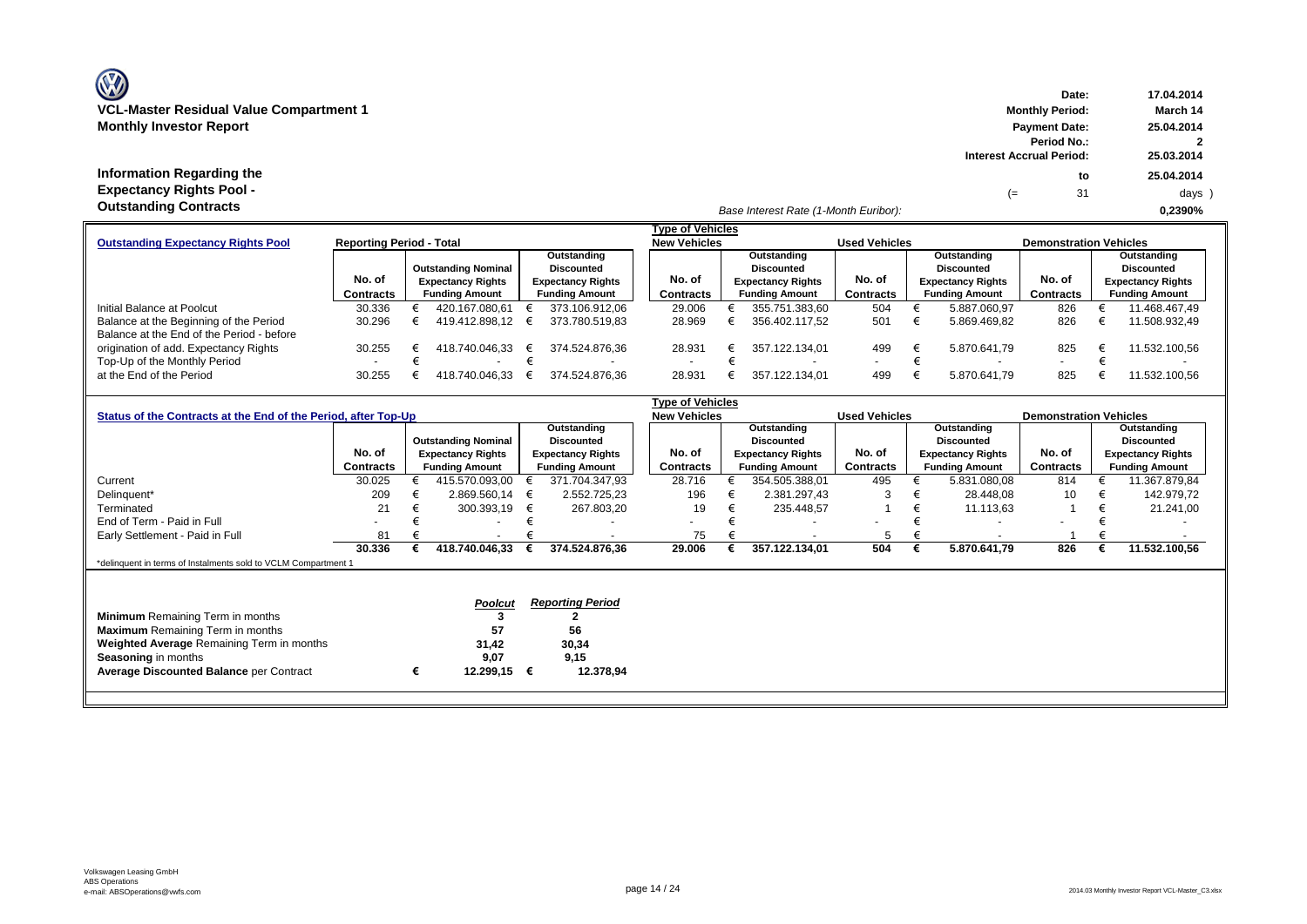|                                                                                                                             | Date:                                                                    | 17.04.2014            |
|-----------------------------------------------------------------------------------------------------------------------------|--------------------------------------------------------------------------|-----------------------|
| VCL-Master Residual Value Compartment 1                                                                                     | <b>Monthly Period:</b>                                                   | March 14              |
| <b>Monthly Investor Report</b>                                                                                              | Payment Date:                                                            | 25.04.2014            |
|                                                                                                                             | Period No.:<br>Interest Accrual Period:                                  | 25.03.2014            |
|                                                                                                                             |                                                                          | 25.04.2014<br>to      |
|                                                                                                                             |                                                                          | $(=$<br>31 days )     |
| <b>Early Settlements/ Collections</b>                                                                                       | Base Interest Rate (1-Month Euribor):                                    | 0,2390%               |
|                                                                                                                             |                                                                          |                       |
| <b>Early Settlements</b>                                                                                                    |                                                                          |                       |
| <b>Early Settlements of the Monthly Period</b>                                                                              | No. of Contracts                                                         | Amount                |
| Thereof > Terminations due to insured Events                                                                                | 7                                                                        | 85.432,86 €           |
| > Terminations due to Insolvency                                                                                            | 1                                                                        | 7.484,85 €            |
| > Terminations not due to Insolvency                                                                                        | 33                                                                       | 484.097,10 €          |
| > Partial Settlements due to Contract Changes                                                                               |                                                                          | - €                   |
|                                                                                                                             | 41                                                                       | 577.014,81 €          |
| > Cancellation of Early Settlements from Previous Periods                                                                   |                                                                          | 24.959,85€            |
| > Repayment of Interests Due to Contract Settlement                                                                         |                                                                          | €                     |
| <b>Total Settlements</b>                                                                                                    | 41                                                                       | 601.974,66 €          |
| (Nominal Expectancy Rights Funding Amount)                                                                                  |                                                                          | (666.912,89€)         |
| <b>Monthly Collections (Principal + Interest)</b>                                                                           | No. of Contracts                                                         | Amount                |
| <b>Expectancy Rights Receivables of the Monthly Period</b>                                                                  | 30.336                                                                   | €                     |
| Thereof > Payments by Lessee/Dealer (nominal)                                                                               |                                                                          | €                     |
| > Payments by VWL (nominal)                                                                                                 |                                                                          | €                     |
| <b>Early Settlements of Discounted Expectancy Rights Funding</b><br><b>Amount of the Monthly Period</b>                     | 41                                                                       | 601.974,66 €          |
| Thereof > Payments by Lessee/ Prepayments of the Monthly Period                                                             |                                                                          | 601.974,66 €          |
| > Early Settlements not paid                                                                                                |                                                                          | €                     |
|                                                                                                                             | <b>Current Prepayment Rate</b><br><b>Total Collections of the Period</b> | 1.91%<br>601.974,66 € |
| <b>Calculation of Additional Expectancy Rights</b>                                                                          |                                                                          |                       |
| <b>Total Collections of the Period</b>                                                                                      |                                                                          | 601.974,66 €          |
| Plus: Remaining Amount from Previous Period                                                                                 |                                                                          |                       |
| Plus: Earnings from Distribution/ Accumulation Account deposits                                                             |                                                                          | 1,17 €                |
| <b>Available Distribution Amount</b>                                                                                        |                                                                          | 601.975,83 €          |
| Less: (Pos 1 - 10) of the Waterfall                                                                                         |                                                                          | 484.584,10 €          |
| Payments to the accumulation account (Pos.10) of the Waterfall                                                              |                                                                          | 117.391,73 €          |
| <b>Targeted Additional Purchase Amount from Waterfall</b>                                                                   |                                                                          | €                     |
|                                                                                                                             |                                                                          | €                     |
| Targeted Aggregate Discounted Lease Balance for Issuance of new Notes<br>Aggregate Discounted Lease Balance Increase Amount |                                                                          |                       |
|                                                                                                                             |                                                                          | €                     |
| Additional Expectancy Rights purchased (Top Up)                                                                             |                                                                          | €                     |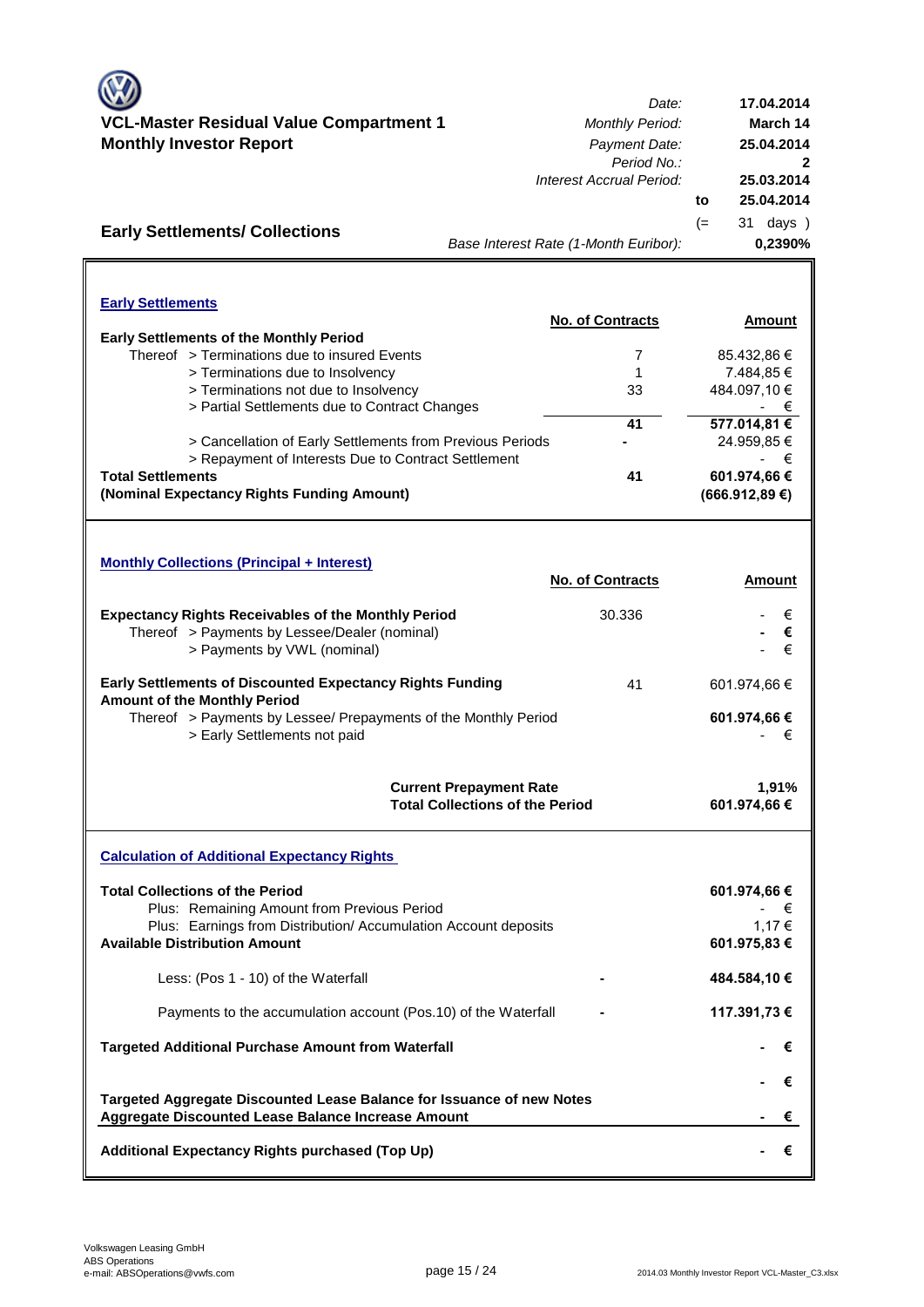| O<br>VCL-Master Residual Value Compartment 1                                     | Date:<br>Monthly Period:                                          |          | 17.04.2014<br>March 14                           |
|----------------------------------------------------------------------------------|-------------------------------------------------------------------|----------|--------------------------------------------------|
| <b>Monthly Investor Report</b>                                                   | Payment Date:<br>Period No.:                                      |          | 25.04.2014                                       |
| Information regarding the Expectancy<br><b>Rights Pool - Remaining Pool Data</b> | Interest Accrual Period:<br>Base Interest Rate (1-Month Euribor): | to<br>′= | 25.03.2014<br>25.04.2014<br>31 days )<br>0.2390% |
| <b>Distribution of Expectancy Rights by Lessee/ Contract</b>                     |                                                                   |          |                                                  |

|           |                        |            |                                                      |                  |                                        |            |           | <b>Type of Vehicles</b> |                        |                      |                    |                               |  |                           |  |
|-----------|------------------------|------------|------------------------------------------------------|------------------|----------------------------------------|------------|-----------|-------------------------|------------------------|----------------------|--------------------|-------------------------------|--|---------------------------|--|
| Poolcut   |                        |            |                                                      |                  | <b>End of Reporting Period - Total</b> |            |           | <b>New Vehicles</b>     |                        | <b>Used Vehicles</b> |                    | <b>Demonstration Vehicles</b> |  |                           |  |
| No. of    | Discounted Amounts Not |            | <b>Distribution of Lease</b><br>Contracts by Lessee/ |                  | <b>Discounted Balance Not</b>          |            | change in | No. of                  | Discounted Balance Not | No. of               | Discounted Balance | No. of                        |  | <b>Discounted Balance</b> |  |
| Contracts | Yet Due in EUR         | % of Total | Contract                                             | No. of Contracts | Yet Due in EUR                         | % of Total |           | Contracts               | Yet Due in EUR         | Contracts            | Not Yet Due in EUR | Contracts                     |  | Not Yet Due in EUR        |  |
| 14.328    | 190.522.738.98         | 51.06%     |                                                      | 14.253           | 190.823.213.63                         | 50.95%     | $-0.11%$  | 13.210                  | 176,569,045.18         | 387                  | 4.818.285.25       | 656                           |  | 9.435.883.20              |  |
| 12.507    | 144.149.317.38         | 38.63%     | $2 - 10$                                             | 12.512           | 145.135.962.41                         | 38.75%     | 0.12%     | 12.249                  | 142.182.745.42         | 105                  | 996.842.85         | 158                           |  | 1.956.374.14              |  |
| 2.371     | 26,420,959.98          | 7.08%      | $11 - 20$                                            | 2.332            | 26.118.337.93                          | 6.97%      | $-0.11%$  | 2.326                   | 26.075.927.17          |                      | 21.655.06          |                               |  | 20,755.70                 |  |
| 1.123     | 11.919.603.55          | 3.19%      | $21 - 50$                                            | 1.151            | 12.352.387.28                          | 3.30%      | 0.10%     | 1.139                   | 12.199.441.13          |                      | 33,858.63          |                               |  | 119,087.52                |  |
|           | 94.292.17              | 0.03%      | > 50                                                 |                  | 94.975.11                              | 0.03%      | 0.00%     |                         | 94.975.11              |                      |                    |                               |  |                           |  |
| 30,336    | 373.106.912.06 €       | 100,00%    | Total                                                | 30.255           | 374,524,876,36                         | 100.00%    | 0.00%     | 28.931                  | 357.122.134.01         | 499                  | 5,870,641.79       | 825                           |  | 11,532,100.56             |  |
|           |                        |            |                                                      |                  |                                        |            |           |                         |                        |                      |                    |                               |  |                           |  |

#### **Distribution of Expectancy Rights by Discounted Amounts**

|           | <b>Distribution of Expectancy Rights by Discounted Amounts</b> |            |                          |                                        |                               |            |           |                         |  |                               |                      |  |                           |                               |  |                           |  |  |
|-----------|----------------------------------------------------------------|------------|--------------------------|----------------------------------------|-------------------------------|------------|-----------|-------------------------|--|-------------------------------|----------------------|--|---------------------------|-------------------------------|--|---------------------------|--|--|
|           |                                                                |            |                          |                                        |                               |            |           | <b>Type of Vehicles</b> |  |                               |                      |  |                           |                               |  |                           |  |  |
| Poolcut   |                                                                |            |                          | <b>End of Reporting Period - Total</b> |                               |            |           | <b>New Vehicles</b>     |  |                               | <b>Used Vehicles</b> |  |                           | <b>Demonstration Vehicles</b> |  |                           |  |  |
| No. of    | <b>Discounted Amounts Not</b>                                  |            |                          |                                        | <b>Discounted Amounts Not</b> |            | change in | No. of                  |  | <b>Discounted Balance Not</b> | No of                |  | <b>Discounted Balance</b> | No. of                        |  | <b>Discounted Balance</b> |  |  |
| Contracts | Yet Due in EUR                                                 | % of Total | <b>Discounted Amount</b> | No. of Contracts                       | Yet Due in EUR                | % of Total |           | Contracts               |  | Yet Due in EUR                | Contracts            |  | Not Yet Due in EUR        | Contracts                     |  | Not Yet Due in EUR        |  |  |
| 1.788     | 7.456.043.89                                                   | 2.00%      | Up to Euro 5,000         | 1.728                                  | 7.211.783.03                  | 1.93%      | $-0.07%$  | 1.577                   |  | 6.637.592.28                  | 68                   |  | 248.086.48                | 83                            |  | 326.104.27                |  |  |
| 10.983    | 86.229.882.69                                                  | 23.11%     | Up to Euro 10,000        | 10.827                                 | 85.018.301.53                 | 22.70%     | $-0.41%$  | 10.392                  |  | 81.685.514.98                 | 190                  |  | 1449.282.30               | 245                           |  | .883.504.25               |  |  |
| 10.175    | 124.003.969.93                                                 | 33.24%     | Up to Euro 15,000        | 10.201                                 | 124.387.400.04                | 33.21%     | $-0.02%$  | 9.922                   |  | 120.970.781.19                | 98                   |  | 1.172.716.20              | 181                           |  | 2.243.902.65              |  |  |
| 4.038     | 69.192.393.74                                                  | 18.54%     | Up to Euro 20,000        | 4.090                                  | 70.073.001.39                 | 18.71%     | 0.16%     | 3,900                   |  | 66,795,919.99                 | 67                   |  | 1.149.658.44              | 123                           |  | 2.127.422.96              |  |  |
| 1.853     | 41.287.969.51                                                  | 11.07%     | Up to Euro 25,000        | 1.876                                  | 41.799.954.12                 | 11.16%     | 0.09%     | 724                     |  | 38.408.111.79                 | 49                   |  | 1.076.977.40              | 103                           |  | 2.314.864.93              |  |  |
| 962       | 26.070.348.29                                                  | 6.99%      | Up to Euro 30,000        | 974                                    | 26.412.298.08                 | 7.05%      | 0.06%     | 891                     |  | 24.170.803.42                 | 20                   |  | 538.440.02                | 63                            |  | .703.054.64               |  |  |
| 358       | 11.466.616.47                                                  | 3.07%      | Up to Euro 35,000        | 372                                    | 11.910.230.14                 | 3.18%      | 0.11%     | 351                     |  | 11.227.884.14                 |                      |  | 194,513.06                | 15                            |  | 487.832.94                |  |  |
| 104       | 3.843.656.78                                                   | 1.03%      | Up to Euro 40,000        | 110                                    | 4.060.251.53                  | 1.08%      | 0.05%     | 99                      |  | 3.655.175.05                  |                      |  |                           |                               |  | 405.076.48                |  |  |
| 31        | 1.311.268.45                                                   | 0.35%      | Up to Euro 45,000        | 32                                     | 1.346.810,16                  | 0.36%      | 0.01%     | 30                      |  | 1.265.504.83                  |                      |  | 40.967.89                 |                               |  | 40.337.44                 |  |  |
| 26        | 1.228.971.71                                                   | 0.33%      | Up to Euro 50,000        | 25                                     | 1.181.568.98                  | 0.32%      | $-0.01%$  | 25                      |  | 1.181.568.98                  |                      |  |                           |                               |  |                           |  |  |
|           | 526.194.56                                                     | 0.14%      | Up to Euro 55,000        |                                        | 574.900.82                    | 0.15%      | 0.01%     |                         |  | 574.900.82                    |                      |  |                           |                               |  |                           |  |  |
|           | 227,370.99                                                     | 0.06%      | Up to Euro 60,000        |                                        | 284.252.17                    | 0.08%      | 0.01%     |                         |  | 284.252.17                    |                      |  |                           |                               |  |                           |  |  |
|           | 62,792.79                                                      | 0.02%      | Up to Euro 65,000        |                                        | 63.247.60                     | 0.02%      | 0.00%     |                         |  | 63,247.60                     |                      |  |                           |                               |  |                           |  |  |
|           | 199.432.26                                                     | 0.05%      | Up to Euro 70,000        |                                        | 200.876.77                    | 0.05%      | 0.00%     |                         |  | 200.876.77                    |                      |  |                           |                               |  |                           |  |  |
|           |                                                                | 0.00%      | Up to Euro 75,000        |                                        |                               | 0.00%      | 0.00%     |                         |  |                               |                      |  |                           |                               |  |                           |  |  |
| 30,336    | 373,106,912.06                                                 | 100.00%    | <b>Total</b>             | 30.255                                 | 374.524.876.36 €              | 100.00%    | 0.00%     | 28,931                  |  | 357.122.134.01                | 499                  |  | 5.870.641.79              | 825                           |  | 11.532.100.56             |  |  |

| <b>Contract Term</b> |                               |               |                               |                  |                                        |               |           |                          |            |                               |                          |                            |                          |                               |
|----------------------|-------------------------------|---------------|-------------------------------|------------------|----------------------------------------|---------------|-----------|--------------------------|------------|-------------------------------|--------------------------|----------------------------|--------------------------|-------------------------------|
|                      |                               |               |                               |                  |                                        |               |           | <b>Type of Vehicles</b>  |            |                               |                          |                            |                          |                               |
| Poolcut              |                               |               |                               |                  | <b>End of Reporting Period - Total</b> |               |           | <b>New Vehicles</b>      |            |                               | <b>Used Vehicles</b>     |                            |                          | <b>Demonstration Vehicles</b> |
| No. of               | <b>Discounted Amounts Not</b> |               |                               |                  | <b>Discounted Amounts Not</b>          |               | change in | No of                    |            | <b>Discounted Balance Not</b> | No of                    | Discounted Balance         | No of                    | <b>Discounted Balance</b>     |
| Contracts            | Yet Due                       | in % of Total | <b>Contract Term in Month</b> | No. of Contracts | Yet Due                                | in % of Total | %         | Contracts                |            | Yet Due in EUR                | Contracts                | Not Yet Due in EUR         | Contracts                | Not Yet Due in EUR            |
|                      | $0 \in$<br>$\sim$             | 0.00%         | я                             |                  | ¢<br>$\sim$                            | 0.00%         | 0.00%     |                          | $\epsilon$ | $\overline{\phantom{a}}$      | $\sim$                   | G<br>$\sim$                | $\overline{\phantom{a}}$ | c                             |
| 16                   | 130,670.98<br>¢               | 0.04%         | 12                            | 16               | 142.053.57                             | 0.04%         | 0.00%     | 15                       | с          | 132.333.45                    |                          | 9.720.12                   | ٠                        | c                             |
|                      | 100.791.16                    | 0.03%         | 18                            |                  | 101.521,19                             | 0.03%         | 0.00%     |                          | $\epsilon$ | 66,243,43                     | $\mathbf{a}$             | 25.461.29                  |                          | c<br>9,816.47                 |
|                      | $\sim$                        | 0.00%         | 22                            |                  | $\overline{\phantom{a}}$               | 0.00%         | 0.00%     | $\overline{\phantom{a}}$ | $\epsilon$ |                               | $\overline{\phantom{a}}$ | $\sim$                     | $\overline{\phantom{a}}$ | c                             |
| 913                  | 10,727,792.59<br>$\epsilon$   | 2.88%         | 24                            | 909              | 10.753.266.78                          | 2.87%         | 0.00%     | 878                      | $\epsilon$ | 10,447,288.98                 | 22                       | 167.281.84                 | 9                        | c<br>138,695.96               |
|                      |                               | 0.00%         | 26                            |                  | $\overline{\phantom{a}}$               | 0.00%         | 0.00%     |                          | $\epsilon$ |                               | $\sim$                   |                            | $\overline{\phantom{a}}$ | ¢                             |
|                      |                               | 0.00%         | 27                            |                  | $\sim$                                 | 0.00%         | 0.00%     | $\overline{\phantom{a}}$ | $\epsilon$ | $\overline{\phantom{a}}$      | $\sim$                   | $\sim$                     | $\overline{\phantom{a}}$ |                               |
|                      |                               | 0.00%         | 28                            |                  | $\sim$                                 | 0.00%         | 0.00%     | $\sim$                   | €          | $\overline{\phantom{a}}$      | $\overline{\phantom{a}}$ | $\sim$                     | ۰.                       | c                             |
|                      |                               | 0.00%         | 29                            |                  | ¢<br>$\overline{\phantom{a}}$          | 0.00%         | 0.00%     | $\overline{\phantom{a}}$ | €          | $\overline{\phantom{a}}$      |                          | $\sim$                     | $\overline{\phantom{a}}$ | €                             |
| 494                  | 5.991.499.82                  | 1.61%         | 30                            | 491              | 6.005.244.23<br>¢                      | 1.60%         | 0.00%     | 47'                      | $\epsilon$ | 5,795,629.30                  | 15                       | 142.142.37                 | 5                        | ¢<br>67,472.56                |
|                      |                               | 0.00%         | 33                            |                  | $\sim$                                 | 0.00%         | 0.00%     | $\overline{\phantom{a}}$ | $\epsilon$ |                               | $\sim$                   |                            | $\overline{\phantom{a}}$ | ¢                             |
|                      |                               | 0.00%         | 32                            |                  | $\sim$                                 | 0.00%         | 0.00%     |                          | €          | $\overline{\phantom{a}}$      | $\overline{\phantom{a}}$ | $\sim$                     | ٠                        | ¢                             |
|                      |                               | 0.00%         | 34                            |                  | $\overline{\phantom{a}}$               | 0.00%         | 0.00%     | $\sim$                   | $\epsilon$ | $\sim$                        | $\overline{\phantom{a}}$ | $\sim$                     | $\overline{\phantom{a}}$ | c                             |
| $\overline{2}$       | 27.662.51<br>¢                | 0.01%         | 35                            |                  | 27.862.87<br>c                         | 0.01%         | 0.00%     | $\overline{2}$           | €          | 27.862.87                     | $\sim$                   | $\sim$                     | $\overline{\phantom{a}}$ | €                             |
| 17.971               | 240.373.392.28                | 64.42%        | 36                            | 17.924           | 241.266.462.45                         | 64.42%        | $-0.01%$  | 17,258                   | €          | 230.876.908.66                | 272                      | 3.662.405.02               | 394                      | €<br>6,727,148.77             |
|                      |                               | 0.00%         | 38                            |                  | c<br>$\sim$                            | 0.00%         | 0.00%     | $\sim$                   | $\epsilon$ |                               | $\overline{\phantom{a}}$ |                            | ٠                        | c                             |
|                      |                               | 0.00%         | 39                            |                  |                                        | 0.00%         | 0.00%     | $\sim$                   | $\epsilon$ |                               |                          |                            |                          | c                             |
| 433                  | 5.060.474.83<br>c             | 1.36%         | 42                            | 431              | 5.077.062.25<br>¢                      | 1.36%         | 0.00%     | 399                      | $\epsilon$ | 4.675.534.97                  | 20                       | 258.927.67                 | 12                       | ¢<br>142,599.61               |
|                      |                               | 0.00%         | 45                            |                  | $\overline{\phantom{a}}$               | 0.00%         | 0.00%     | $\sim$                   |            |                               | $\sim$                   |                            | ٠                        | c                             |
|                      |                               | 0.00%         | 46                            |                  | $\sim$                                 | 0.00%         | 0.00%     | $\sim$                   |            |                               | $\sim$                   |                            | ٠                        |                               |
|                      |                               | 0.00%         | 47                            |                  | $\sim$                                 | 0.00%         | 0.00%     | $\sim$                   | $\epsilon$ |                               | $\overline{\phantom{a}}$ |                            | ٠                        | c                             |
| 9.204                | 99.766.834.93<br>$\epsilon$   | 26.74%        | 48                            | 9.182            | ¢<br>100.179.530.05                    | 26.75%        | 0.01%     | 8,696                    | $\epsilon$ | 94.765.860.23                 | 148                      | 1.435.089.11<br>$\epsilon$ | 338                      | €<br>3.978.580.71             |
| 37'                  | 3.016.760.18                  | 0.81%         | 54                            | 370              | 3.024.116.44                           | 0.81%         | 0.00%     | 338                      | $\epsilon$ | 2.755.229.00                  | 12                       | 124,741.50<br>€            | 20                       | c<br>144, 145, 94             |
| 924                  | 7.911.032.78                  | 2,12%         | 60                            | 922              | 7.947.756.53                           | 2.12%         | 0.00%     | 870                      | $\epsilon$ | 7.579.243.12                  | ĥ                        | 44.872.87                  | 46                       | 323,640.54                    |
| 30,336               | 373,106,912.06                | 100,00%       | <b>Total</b>                  | 30.255           | 374.524.876.36 €                       | 100.00%       | 0.00%     | 28,931                   | $\epsilon$ | 357.122.134.01                | 499                      | 5,870,641.79               | 825                      | 11,532,100.56<br>¢            |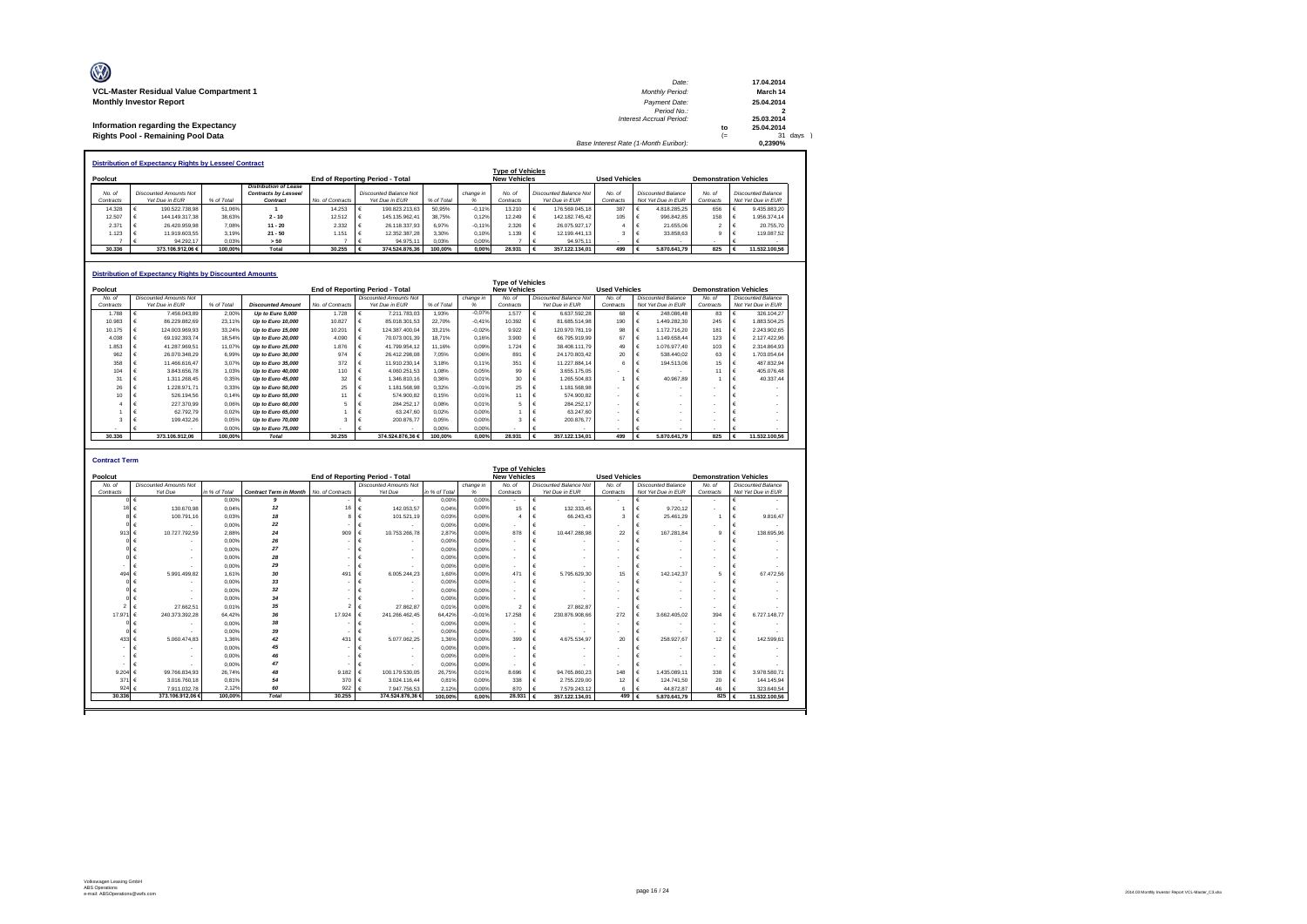| O<br>VCL-Master Residual Value Compartment 1         | Date:<br>Monthly Period:              |     | 17.04.2014<br>March 14 |
|------------------------------------------------------|---------------------------------------|-----|------------------------|
| <b>Monthly Investor Report</b>                       | Payment Date:                         |     | 25.04.2014             |
|                                                      | Period No.:                           |     |                        |
|                                                      | Interest Accrual Period:              |     | 25.03.2014             |
| Information regarding the Expectancy                 |                                       | to  | 25.04.2014             |
| <b>Rights Pool - Remaining Pool Data</b>             |                                       | $=$ | 31 days 1              |
|                                                      | Base Interest Rate (1-Month Euribor): |     | 0.2390%                |
| Distribution of Expectancy Rights by Make and Modell |                                       |     |                        |

| Poolcut   |                               |               |                          |                  | End of Reporting Period - Total |                |           | <b>Type of Vehicles</b><br><b>New Vehicles</b> |            |                        | <b>Used Vehicles</b> |                           |                | <b>Demonstration Vehicles</b> |
|-----------|-------------------------------|---------------|--------------------------|------------------|---------------------------------|----------------|-----------|------------------------------------------------|------------|------------------------|----------------------|---------------------------|----------------|-------------------------------|
| No. of    | <b>Discounted Amounts Not</b> |               |                          |                  | <b>Discounted Amounts Not</b>   |                | change in | No. of                                         |            | Discounted Balance Not | No. of               | <b>Discounted Balance</b> | No. of         | <b>Discounted Balance</b>     |
| Contracts | Yet Due                       | in % of Total | <b>Make/Modell</b>       | No. of Contracts | Yet Due                         | in % of Tota.  | %         | Contracts                                      |            | Yet Due in EUR         | Contracts            | Not Yet Due in EUR        | Contracts      | Not Yet Due in EUR            |
|           | ¢                             | 0.00%         | Fox                      |                  | c                               | 0.00%          | 0.00%     |                                                | €          |                        |                      | ¢                         |                | ¢                             |
| 989       | ¢<br>6.350.915,85             | 1.70%         | Polo                     | 988              | c<br>6.389.312,94               | 1,71%          | 0,009     | 975                                            | €          | 6.316.838,10           | 6                    | ¢<br>31,970.80            | $\overline{7}$ | €<br>40.504.04                |
| 3.277     | €<br>31.969.414,01            | 8,57%         | Golf                     | 3.270            | 32.126.402,61<br>É              | 8,58%          | 0,019     | 3.176                                          | €          | 31.349.971,11          | 49                   | €<br>348.322,44           | 45             | €<br>428.109,06               |
|           | €                             | 0.00%         | <b>Golf Variant</b>      |                  |                                 | 0,00%          | 0,009     |                                                | €          |                        |                      | Ë                         |                | €                             |
|           | ¢                             | 0,009         | <b>Golf Plus</b>         |                  | ¢                               | 0,00%          | 0,009     |                                                | €          |                        |                      | ¢                         |                | ¢                             |
|           | ¢                             | 0,00%         | Golf Cabrio              |                  | ¢                               | 0,00%          | 0,009     |                                                | €          |                        |                      | ¢                         |                | ¢                             |
| 36        | ¢<br>465 458 34               | 0,12%         | Eos                      | 36               | ¢<br>468 829 68                 | 0,13%          | 0,00%     | 33                                             | ¢          | 435 074 53             | $\sqrt{2}$           | Ë<br>16.244,53            | $\overline{1}$ | ¢<br>17.510,62                |
| 21        | ¢<br>187.247,71               | 0,05%         | Jetta                    | 21               | 188.603,96<br>¢                 | 0,05%          | 0,00%     | 14                                             | €          | 130.701,06             | $\overline{7}$       | Ë<br>57.902,90            |                | ¢                             |
| 176       | €<br>1.918.003,91             | 0,51%         | <b>New Beetle</b>        | 175              | 1.921.327,61<br>¢               | 0.51%          | 0,00%     | 160                                            | €          | 1.769.404,65           | 3                    | Ë<br>22.674,43            | 12             | €<br>129.248,53               |
|           | G                             | 0.00%         | <b>New Beetle Cabrio</b> |                  |                                 | 0,00%          | 0.00%     |                                                | $\epsilon$ |                        |                      | c                         |                | ¢                             |
| 3.492     | ¢<br>38.900.821,58            | 10 439        | Passat                   | 3.486            | 39.094.565,47<br>¢              | 10 449         | 0.019     | 3.408                                          | $\epsilon$ | 38.273.724.88          | 46                   | ¢<br>458 312 87           | 32             | 362.527.72<br>¢               |
|           | ¢                             | 0,00%         | <b>Passat Variant</b>    |                  | c                               | 0.009          | 0.00%     |                                                | $\epsilon$ |                        |                      | ¢                         |                | ¢                             |
| 33        | ¢<br>402.155.35               | 0.119         | Scirocco                 | 33               | 405.068.20<br>F                 | 0.119          | 0,009     | 33                                             | $\epsilon$ | 405.068.20             |                      | c                         |                | ¢                             |
| 1.133     | €<br>11.389.590,41            | 3,059         | Touran                   | 1.130            | 11.439.344,15<br>F              | 3,05%          | 0.00%     | 1.106                                          | €          | 11.231.234.89          | 13                   | €<br>100.805.43           | 11             | ¢<br>107.303.83               |
| 1.162     | €<br>16.360.717,11            | 4,389         | Tiguan                   | 1.157            | 16.427.001,29<br>É              | 4,39%          | 0,009     | 1.136                                          | €          | 16.143.404,70          | 3                    | €<br>24.831,28            | 18             | €<br>258.765,31               |
| 506       | 7.125.908,75<br>€             | 1,919         | Sharan                   | 506              | 7.175.032,10<br>É               | 1,92%          | 0,019     | 490                                            | €          | 7.007.839,38           | 11                   | 104.409,63<br>€           | 5              | €<br>62.783,09                |
| 335       | €<br>8.017.727.26             | 2.15%         | Touareg                  | 335              | É<br>8.070.102,63               | 2,15%          | 0.01%     | 303                                            | €          | 7.315.346.46           | 8                    | 169.622,79<br>€           | 24             | €<br>585.133,38               |
| 920       | €<br>4.467.945,36             | 1,20%         | up!                      | 919              | €<br>4.494.437,46               | 1,20%          | 0.00%     | 886                                            | €          | 4.356.503,82           | 6                    | €<br>24.964,27            | 27             | €<br>112.969,37               |
| 79        | 1.885.557,75                  | 0.519         | Phaeton                  | 79               | 1.899.215,04                    | 0,51%          | 0,00%     | 14                                             |            | 448.991,87             | 63                   | 1.399.139,74              |                | ¢<br>51.083,43                |
| 12.159    | 129.441.463,39                | 34,69%        | VW                       | 12.135           | ¢<br>130.099.243,14             | 34,74%         | 0,04%     | 11.734                                         | ¢          | 125.184.103,65         | 217                  | ¢<br>2.759.201,11         | 184            | ¢.<br>2.155.938,38            |
| 1.934     | 13.090.082,39 €               | 3,519         | Caddy                    | 1.931            | ¢<br>13.165.904,61              | 3,529          | 0,019     | 1.844                                          | €          | 12.648.683,37          | 31                   | €<br>177.600,83           | 56             | ¢<br>339.620,41               |
| 2.390     | 27.431.649,72 €               | 7,35%         | <b>Transporter</b>       | 2.380            | 27.476.862,77<br>¢              | 7,34%          | $-0.02%$  | 2.235                                          | €          | 25.923.606,34          | 74                   | €<br>764.224,40           | 71             | €<br>789.032,03               |
| 160       | 2.134.874,14 €                | 0,57%         | Amarok                   | 159              | ¢<br>2.133.947.66               | 0,57%          | 0,00%     | 125                                            | €          | 1.680.161.36           | 11                   | 130.666,83<br>€           | 23             | €<br>323.119,47               |
| 832       | 8.992.110.45 €                | 2.41%         | Crafter                  | 830              | 9.028.819.76<br>¢               | 2.41%          | 0.00%     | 783                                            | €          | 8.635.268.61           | 25                   | €<br>194.153.83           | 22             | €<br>199.397.32               |
|           | $\epsilon$                    | 0,00%         | LT                       |                  |                                 | 0.00%          | 0,00%     |                                                |            |                        |                      | ċ                         |                | ċ                             |
| 5.316     | 51.648.716,70                 | 13,84%        | <b>VWN</b>               | 5.300            | 51.805.534,80                   | 13,83%         | $-0,01%$  | 4.987                                          |            | 48.887.719,68          | 141                  | ¢<br>1.266.645,89         | 172            | ¢<br>1.651.169,23             |
| 305       | €<br>2.705.705,81             | 0,73%         | Audi A1                  | 303              | 2.706.201,94<br>c               | 0.729          | 0.00%     | 279                                            | €          | 2.506.238,46           | 6                    | €<br>37.389,53            | 18             | ¢<br>162.573,95               |
| 1.159     | 14.795.734,90<br>€            | 3,979         | Audi A3                  | 1.156            | 14.870.412,69                   | 3,97%          | 0,009     | 1.092                                          | €          | 14.076.757,93          | 13                   | €<br>124.756,29           | 51             | €<br>668.898,47               |
| 539       | ¢<br>8.182.725,74             | 2,199         | Audi Q3                  | 538              | 8.222.191,12                    | 2,20%          | 0,009     | 508                                            | €          | 7.764.334,30           | $\sqrt{2}$           | €<br>20.487,02            | 28             | c<br>437.369,80               |
|           | €                             | 0,00%         | Audi A3 Cabrio           |                  |                                 | 0,00%          | 0,00%     |                                                | €          |                        |                      | €                         |                | ¢                             |
| 2.076     | 31.315.636,70<br>€            | 8.399         | Audi A4                  | 2.069            | 31.392.842,03<br>É              | 8,38%          | $-0.019$  | 2.000                                          | €          | 30.350.190,54          | 28                   | 307.457,05<br>€           | 41             | €<br>735.194,44               |
|           | €                             | 0.00%         | Audi A4 Avant            |                  | É                               | 0,00%          | 0.00%     |                                                | €          |                        |                      | €                         |                | €                             |
|           | €                             | 0.00%         | Audi A4 Cabrio           |                  |                                 | 0,00%          | 0.009     |                                                | €          |                        |                      | €                         |                | €                             |
| 685       | ¢<br>13.345.520,41            | 3.58%         | Audi A5                  | 683              | ¢<br>13.403.310,48              | 3,58%          | 0.00%     | 642                                            | €          | 12.605.951,10          | 8                    | ¢<br>132.373,92           | 33             | ¢<br>664.985,46               |
|           | ¢                             | 0,00%         | Audi A5 Cabrio           |                  | ¢                               | 0,00%          | 0,00%     |                                                | ¢          |                        |                      | ¢                         |                | ¢                             |
| 991       | ¢<br>21.060.065.12            | 5.64%         | Audi Q5                  | <b>GRR</b>       | 21.153.434.63<br>c              | 5,65%          | 0.00%     | 936                                            | $\epsilon$ | 20.038.197.64          | 6                    | €<br>111 284 65           | 46             | $\epsilon$<br>1 003 952 34    |
| 2.174     | 49.331.537.58<br>¢            | 13.229        | Audi A6                  | 2.164            | 49.403.388.00<br>F              | 13,19%         | $-0.039$  | 2.07                                           | €          | 47.415.991.87          | 32                   | €<br>564.119.98           | 61             | €<br>1.423.276.15             |
|           | ¢                             | 0.00%         | Audi A6 Avant            |                  | ¢                               | 0.00%          | 0,009     |                                                | $\epsilon$ |                        |                      | €                         |                | ¢                             |
| 140       | ¢<br>3,784,020.83             | 1.019         | Audi A7                  | 139              | ¢<br>3.787.676.58               | 1.01%          | 0.00%     | 122                                            | €          | 3.364.058.62           | 5                    | €<br>102.637.87           | 12             | €<br>320,980.09               |
| 204       | €<br>5.362.820,57             | 1,449         | Audi O7                  | 204              | €<br>5.401.663,82               | 1,44%          | 0.00%     | 174                                            | €          | 4.636.568,11           | $\overline{2}$       | €<br>47.479,44            | 28             | €<br>717.616,27               |
| 69        | €<br>2.428.219,28             | 0,659         | Audi AS                  | 68               | €<br>2.402.116,84               | 0.64%          | $-0,019$  | 50                                             | €          | 1.878.656,00           |                      | €                         | 18             | €<br>523.460,84               |
| 11        | €<br>566.131,64               | 0,15%         | <b>Audi RS</b>           | 11               | €<br>570.232,15                 | 0.15%          | 0,009     | $\overline{9}$                                 | €          | 503.344,78             | $\overline{2}$       | €<br>66.887,37            |                | €                             |
| 69        | €<br>1.135.376,40             | 0,309         | Audi TT                  | 69               | €<br>1.143.599,96               | 0.31%          | 0,009     | 55                                             | €          | 883.039,14             | $\overline{4}$       | €<br>67.582,29            | 10             | €<br>192.978,53               |
|           | €                             | 0,00%         | TT Coupé                 |                  | É                               | 0,00%          | 0,00%     |                                                | €          |                        |                      | €                         |                | €                             |
|           |                               | 0,00%         | <b>TT Roadster</b>       |                  |                                 | 0,00%          | 0,00%     |                                                |            |                        |                      | ¢                         |                |                               |
| 8.422     | 154.013.494,98<br>¢           | 41,28%        |                          | 8.392            | 154.457.070,24<br>€             | 41,24%         | $-0,04%$  | 7.938                                          | €          | 146.023.328,49         | 108                  | 1.582.455,41<br>€         | 346            | 6.851.286,34<br>€             |
| 184       | €<br>1.026.842.38             | 0.28%         | Audi<br>Ibiza            | 183              | É<br>1.028.312,72               | 0.27%          | 0.00%     | 169                                            | €          | 965.383.24             | 3                    | €<br>9.680.71             | 11             | €<br>53,248.77                |
|           |                               | 0.009         |                          |                  | Ġ                               |                | 0.00%     |                                                |            |                        |                      | c                         |                | ¢                             |
| 58        | ¢                             |               | Arosa                    | 58               |                                 | 0,00%<br>0,10% | 0.00%     |                                                | €          |                        |                      |                           | $\overline{7}$ | $\epsilon$<br>43.086.43       |
| 247       | ¢<br>389,130.48               | 0.10%         | Altea                    |                  | ¢<br>391.948.95                 | 0,57%          |           | 50                                             | $\epsilon$ | 341.767,27             | $\overline{1}$       | ¢<br>7.095.25             |                | $\epsilon$                    |
|           | ¢<br>2.133.929.29             | 0.579         | Leon                     | 246              | ¢<br>2.137.146.10               |                | 0.00%     | 232                                            | $\epsilon$ | 2.027.568.68           |                      | ¢                         | 14             | 109.577.42                    |
| 3         | ¢<br>15,739.70                | 0,00%         | Toledo                   | 3                | 15.853,70<br>F                  | 0,00%          | 0.00%     |                                                | €          | 4.126.46               |                      | c                         | $\overline{2}$ | $\epsilon$<br>11.727.24       |
| 236       | c<br>2.828.182.01             | 0,76%         | Alhambra                 | 234              | c<br>2.827.317.74               | 0.75%          | 0.00%     | 229                                            | €          | 2.769.326.88           | $\sqrt{2}$           | ¢<br>22.210.86            | 3              | $\epsilon$<br>35.780,00       |
| 139       | €<br>563.150,37               | 0.15%         | Mii                      | 139              | c<br>567.229,39                 | 0.15%          | 0,009     | 132                                            | €          | 541.557.02             |                      | ¢                         | $\overline{7}$ | €<br>25.672.37<br>ċ           |
| 121       | 1.005.091.62                  | 0,279         | Exeo                     | 120              | 1.006.021,67                    | 0.27%          | 0,00%     | 109                                            |            | 916,508.74             |                      | 8.067.04                  | 10             | 81,445.89                     |
| 988       | 7.962.065,85                  | 2,13%         | Seat                     | 983              | 7.973.830,27                    | 2,13%          | 0,00%     | 922                                            | ¢          | 7.566.238,29           | $\overline{7}$       | 47.053,86 €               | 54             | ċ<br>360.538,12               |
| 291       | 1.440.502,88                  | 0,39%         | Fabia                    | 291              | 1.450.936,57                    | 0,39%          | 0,00%     | 281                                            | €          | 1.402.875,71           | $\sqrt{2}$           | 11.323,40<br>€            | 8              | €<br>36.737,46                |
| 170       | ¢<br>743.960,57               | 0,209         | Citvao                   | 169              | 745.528,61<br>c                 | 0,20%          | 0,009     | 158                                            | €          | 699.402,58             |                      | c                         | 11             | ¢<br>46.126,03                |
|           | ¢                             | 0,00%         | <b>Fabia Combi</b>       |                  |                                 | 0,00%          | 0,00%     |                                                | ¢          |                        |                      | ç                         |                | c                             |
| 1.782     | €<br>16.342.728,88            | 4,38%         | Octavia                  | 1,779            | 16.424.573,87<br>¢              | 4,39%          | 0,019     | 1.747                                          | €          | 16.155.164,32          | $\overline{7}$       | Ë<br>51.215,22            | 25             | €<br>218.194,33               |
|           | ¢                             | 0,00%         | Octavia Combi            |                  | ¢                               | 0.00%          | 0,00%     |                                                | €          |                        |                      | ¢                         |                | ¢                             |
| 19        | ¢<br>128 451 97               | 0.03%         | Ranid                    | 19               | 129 382 35<br>c                 | 0,03%          | 0.00%     | 17                                             | $\epsilon$ | 119 031 61             |                      | ¢<br>2.230.45             | 1              | ¢<br>8 120 29                 |
| 199       | 993 284 57<br>¢               | 0.27%         | <b>Roomster</b>          | 199              | 1 000 479 06<br>Ġ               | 0,27%          | 0.00%     | 194                                            | $\epsilon$ | 979 444 67             |                      | ¢                         | 5              | $\epsilon$<br>21.034.39       |
| 745       | ¢<br>8.192.360,72             | 2.209         | <b>Superb</b>            | 743              | 8.222.482,01<br>¢               | 2,20%          | 0.00%     | 729                                            | €          | 8.081.303,56           |                      | ¢<br>7,872.82             | 13             | $\epsilon$<br>133.305,63      |
|           | ¢<br>$\sim$                   | 0.00%         | <b>Superb Combi</b>      |                  | c                               | 0,00%          | 0,009     |                                                | $\epsilon$ |                        |                      | ¢                         |                | ¢                             |
| 185       | 1.598.702.70                  | 0.43%         | Skoda Yeti               |                  |                                 | 0,00%          | $-0.439$  |                                                |            |                        |                      |                           |                |                               |
|           | 29.439.992,29                 | 7,89%         | Skoda                    | 3.200            | 27.973.382,47                   | 7,47%          | $-0,42%$  | 3.126                                          | €          | 27.437.222,45          | 11                   | 72.641,89<br>¢            | 63             | €<br>463.518,13               |
| 3.391     |                               |               |                          | 245              | 2.215.815.44                    | 0.59%          | 0.43%     | 224                                            | ¢          | 2.023.521.45           | 15                   | 142.643.63<br>€           | 6              | ¢<br>49.650.36                |
| 60        | 601.178.85<br>¢               | 0.16%         | other                    |                  |                                 |                |           |                                                |            |                        |                      |                           |                |                               |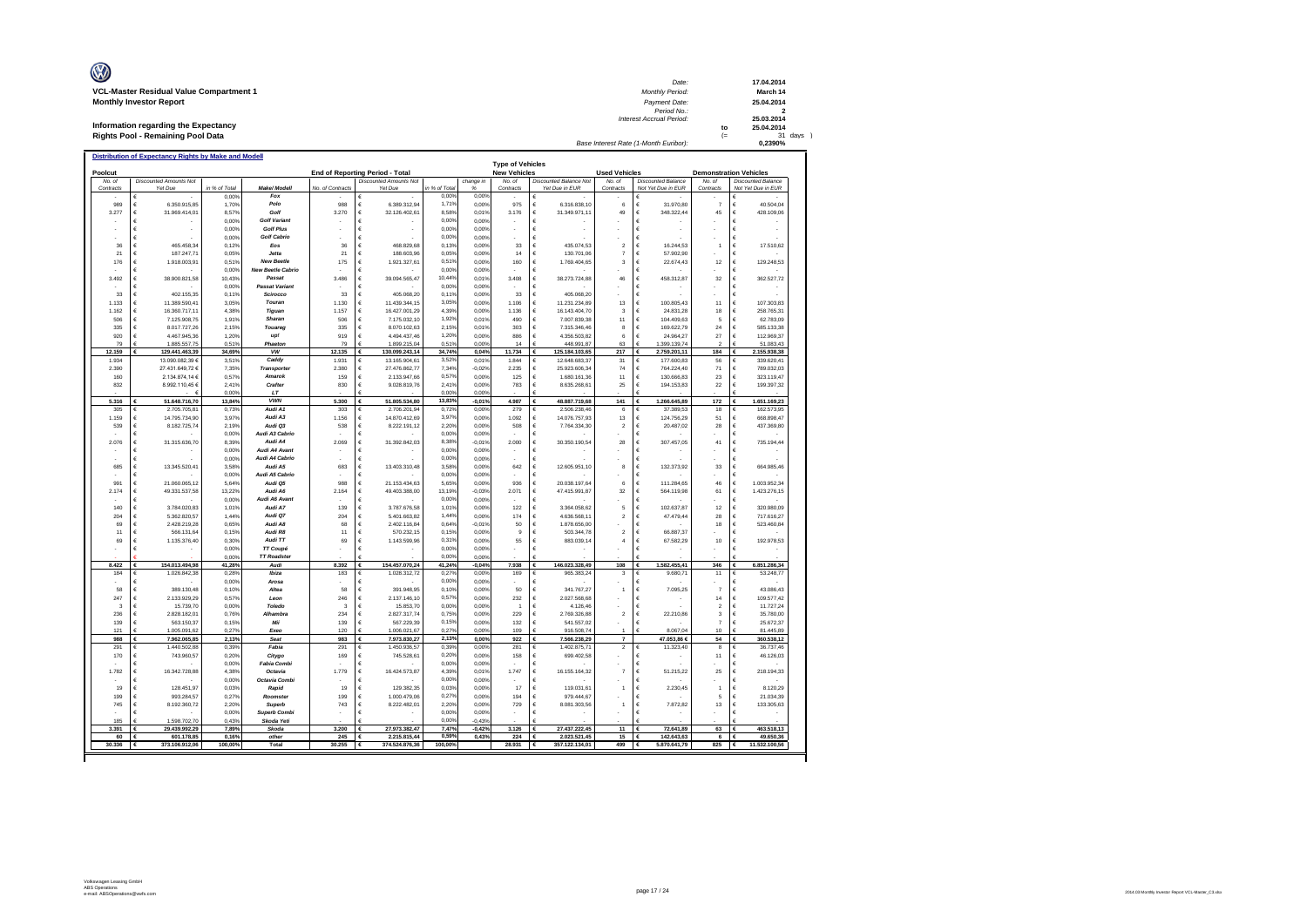| V                                        | Date:                                 |    | 17.04.2014 |
|------------------------------------------|---------------------------------------|----|------------|
| VCL-Master Residual Value Compartment 1  | Monthly Period:                       |    | March 14   |
| <b>Monthly Investor Report</b>           | Payment Date:                         |    | 25.04.2014 |
|                                          | Period No.:                           |    |            |
|                                          | Interest Accrual Period:              |    | 25.03.2014 |
| Information regarding the Expectancy     |                                       | to | 25.04.2014 |
| <b>Rights Pool - Remaining Pool Data</b> |                                       |    | 31 days    |
|                                          | Base Interest Rate (1-Month Euribor): |    | 0.2390%    |

|           |       | <b>Geographic distribution of Expectancy Rights</b> |            |                               |                  |                                        |            |           |                         |            |                               |                      |            |                           |                               |                           |
|-----------|-------|-----------------------------------------------------|------------|-------------------------------|------------------|----------------------------------------|------------|-----------|-------------------------|------------|-------------------------------|----------------------|------------|---------------------------|-------------------------------|---------------------------|
|           |       |                                                     |            |                               |                  |                                        |            |           | <b>Type of Vehicles</b> |            |                               |                      |            |                           |                               |                           |
| Poolcut   |       |                                                     |            |                               |                  | <b>End of Reporting Period - Total</b> |            |           | <b>New Vehicles</b>     |            |                               | <b>Used Vehicles</b> |            |                           | <b>Demonstration Vehicles</b> |                           |
| No. of    |       | <b>Discounted Amounts Not</b>                       |            |                               |                  | <b>Discounted Amounts Not</b>          |            | change in | No. of                  |            | <b>Discounted Balance Not</b> | No. of               |            | <b>Discounted Balance</b> | No. of                        | <b>Discounted Balance</b> |
| Contracts |       | Yet Due in EUR                                      | % of Total | <b>Federal State</b>          | No. of Contracts | Yet Due in EUR                         | % of Total | %         | Contracts               |            | Yet Due in EUR                | Contracts            |            | Not Yet Due in EUR        | Contracts                     | Not Yet Due in EUR        |
| 4.770     |       | 60.252.646.86                                       | 16.15%     | <b>Baden-Wuerttemberg</b>     | 4.766            | 60.637.207.42                          | 16.19%     | 0.04%     | 4.578                   | €          | 57.880.862.47                 | 53                   | $\epsilon$ | 646,586.90                | 135                           | 2.109.758.05              |
| 5.151     |       | 68,588,546.89                                       | 18.38%     | Bavaria                       | 5.123            | 68.663.890.14                          | 18.33%     | $-0.05%$  | 4.845                   | €          | 64.973.798.69                 | 122                  | $\epsilon$ | 1.414.440.64              | 156                           | 2.275.650.81              |
|           | 843   | 10.488.665.42                                       | 2.81%      | <b>Berlin</b>                 | 844              | 10.572.517.21                          | 2.82%      | 0.01%     | 790                     | $\epsilon$ | 9.872.290.42                  | 27                   |            | 326,901.07                | 27                            | 373,325.72                |
|           | 619   | 6,657,748.08                                        | 1.78%      | <b>Brandenburg</b>            | 615              | 6.664.818.05                           | 1.78%      | 0.00%     | 579                     |            | 6.281.791.43                  | 18                   |            | 175,818.02                | 18                            | 207,208.60                |
|           | 334   | 3.969.144.69                                        | 1.06%      | <b>Bremen</b>                 | 336              | 4.014.599.66                           | 1.07%      | 0.01%     | 326                     | $\epsilon$ | 3,879,904.83                  |                      |            | 34.132.60                 |                               | 100.562.23                |
|           | 962   | 12.087.864.52                                       | 3.24%      | Hamburg                       | 965              | 12.172.667.50                          | 3.25%      | 0.01%     | 932                     |            | 11.685.389.74                 | 10                   |            | 149.892.61                | 23                            | 337, 385, 15              |
| 2.346     |       | 29.934.508.53                                       | 8.02%      | Hesse                         | 2.340            | 30.037.423.11                          | 8.02%      | 0.00%     | 2.250                   |            | 28.833.391.62                 | 38                   |            | 455.968.19                | 52                            | 748,063.30                |
|           | 475   | 5.005.323.84                                        | 1.34%      | Mecklenburg-<br>Vorpommern    | 475              | 5.046.544.98                           | 1.35%      | 0.01%     | 456                     | $\epsilon$ | 4.814.084.72                  |                      |            | 71,895.99                 | 12                            | 160.564.27                |
| 2.959     |       | 34.000.958.78                                       | 9.11%      | <b>Lower Saxony</b>           | 2.951            | 34.182.986.67                          | 9.13%      | 0.01%     | 2.842                   | $\epsilon$ | 32.860.161.32                 | 39                   |            | 438.280.34                | 70                            | 884,545.01                |
| 6,598     |       | 81.163.359.41                                       | 21.75%     | <b>North Rhine-Westphalia</b> | 6,574            | 81.317.217.23                          | 21,71%     | $-0.04%$  | 6,315                   | $\epsilon$ | 78.080.750.38                 | 93                   | €          | 1.064.647.10              | 166                           | 2.171.819.75              |
|           | 978   | 11.915.894.48                                       | 3.19%      | <b>Rhineland-Palatinate</b>   | 973              | 11.946.052.53                          | 3.19%      | 0.00%     | 928                     | $\epsilon$ | 11.359.651.75                 | 12                   | €          | 122.649.96                | 33                            | 463,750.82                |
|           | 167   | 2.093.337.11                                        | 0.56%      | Saarland                      | 166              | 2.082.992.66                           | 0.56%      | 0.00%     | 153                     | $\epsilon$ | 1.847.105.41                  |                      |            | 79.281.44                 | 10                            | 156,605.81                |
|           | 1.604 | 18,388,863.72                                       | 4.93%      | Saxonv                        | 1.606            | 18,557,528,74                          | 4.95%      | 0.03%     | 1.535                   | $\epsilon$ | 17,658,309.11                 | 29                   |            | 322.484.21                | 42                            | 576,735.42                |
|           | 701   | 7.376.784.14                                        | 1.98%      | Saxony-Anhalt                 | 697              | 7.377.618.64                           | 1.97%      | $-0.01%$  | 659                     |            | 6.940.320.65                  | 18                   |            | 220.054.84                | 20                            | 217.243.15                |
| 1.047     |       | 12.460.092.56                                       | 3.34%      | <b>Schleswig-Holstein</b>     | 1.043            | 12.495.800.20                          | 3.34%      | 0.00%     | 1.005                   | $\epsilon$ | 12.054.782.13                 | 15                   |            | 169.924.78                | 23                            | 271.093.29                |
|           | 782   | 8,723,173,03                                        | 2.34%      | <b>Thuringia</b>              | 781              | 8.755.011.62                           | 2.34%      | 0.00%     | 738                     |            | 8.099.539.34                  | 12                   |            | 177,683.10                | 31                            | 477.789.18                |
|           |       |                                                     | 0.00%      | <b>Foreian Countries</b>      |                  |                                        | 0.00%      | 0.00%     |                         |            |                               |                      |            |                           |                               |                           |
| 30,336    |       | 373,106,912.06                                      | 100.00%    | <b>Total</b>                  | 30.255           | 374,524,876,36                         | 100.00%    | 0.00%     | 28.931                  |            | 357.122.134.01                | 499                  | ¢          | 5.870.641.79              | 825                           | 11.532.100.56             |

#### **Type of Vehicle**

| Poolcut           |                        |               |                           | <b>End of Reporting Period - Total</b> |    |                        |               |             |  |  |
|-------------------|------------------------|---------------|---------------------------|----------------------------------------|----|------------------------|---------------|-------------|--|--|
| No. of            | Discounted Amounts Not |               |                           |                                        |    | Discounted Amounts Not |               |             |  |  |
| Contracts         | Yet Due                | in % of Total | <b>Type of Vehicles</b>   | No. of Contracts                       |    | Yet Due                | in % of Total | change in % |  |  |
| 29.006 €          | 355,751,383,60         | 95.35%        | <b>New Vehicles</b>       | 28.931 €                               |    | 357.122.134.01         | 95.35%        | 0.01%       |  |  |
| 504 €             | 5.887.060.97           | 1.58%         | <b>Used Vehicles</b>      | 499                                    | ۱€ | 5.870.641.79           | 1.57%         | $-0.01%$    |  |  |
| 826 €             | 11.468.467.49          | 3.07%         | <b>Demonstr.</b> Vehicles | 825                                    |    | 11.532.100.56          | 3.08%         | 0.01%       |  |  |
| 30.336 $\epsilon$ | 373,106,912.06         | 100.00%       | <b>Total</b>              | 30.255                                 |    | 374,524,876,36         | 100.00%       | 0.00%       |  |  |

| Poolcut<br>No. of |            | <b>Discounted Amounts Not</b> |               |                              | <b>End of Reporting Period - Total</b> |   | <b>Discounted Amounts Not</b> |               |             |
|-------------------|------------|-------------------------------|---------------|------------------------------|----------------------------------------|---|-------------------------------|---------------|-------------|
| Contracts         |            | Yet Due                       | in % of Total |                              | No. of Contracts                       |   | Yet Due                       | in % of Total | change in % |
| 29.006            | $\epsilon$ | 355,751,383,60                | 95,35%        | <b>New Vehicles</b>          | $28.931$ $6$                           |   | 357.122.134.01                | 95.35%        | 0.01%       |
| 29.006            | $\epsilon$ | 355,751,383.60                | 95.35%        | $= 1$ year                   | 28.931                                 |   | 357.122.134.01                | 95.35%        | 0.01%       |
| Ò                 | €          |                               | 0,00%         | $1-2$ yrs                    |                                        |   | ٠                             | 0.00%         | 0.00%       |
| n                 |            |                               | 0,00%         | $2-3$ yrs                    |                                        |   | ٠                             | 0.00%         | 0.00%       |
| o                 | €          |                               | 0.00%         | > 3yrs                       | $\sim$                                 | € | ٠                             | 0.00%         | 0,00%       |
| 504               | €          | 5.887.060,97                  | 1,58%         | <b>Used vehicles</b>         | 499 €                                  |   | 5,870,641.79                  | 1.57%         | $-0,01%$    |
| 57                | €          | 633,716.10                    | 0,17%         | $= 1$ year                   | 26                                     |   | 258,863.95                    | 0.07%         | $-0.10%$    |
| 315               | €          | 3.634.017.26                  | 0,97%         | $1-2$ yrs                    | 306                                    |   | 3.477.913.60                  | 0.93%         | $-0.05%$    |
| 104               | €          | 1.439.417.58                  | 0,39%         | $2-3$ yrs                    | 135                                    |   | 1.911.094.33                  | 0.51%         | 0.12%       |
| 28                | -6         | 179.910.03                    | 0.05%         | > 3yrs                       | 32                                     |   | 222,769.91                    | 0.06%         | 0,01%       |
| 826               | - 4        | 11,468,467.49                 | 3,07%         | <b>Demonstation Vehicles</b> | 825 €                                  |   | 11,532,100,56                 | 3.08%         | 0.01%       |
| 30.336            | ¢          | 373,106,912.06                | 100.00%       | <b>Total</b>                 | 30.255                                 | € | 374,524,876,36                | 100.00%       | 0,00%       |

| . <u>.</u> .                                      |                               |               |                            |                  |                               |            |           | <b>Type of Vehicles</b> |                               |                               |                           |           |                           |
|---------------------------------------------------|-------------------------------|---------------|----------------------------|------------------|-------------------------------|------------|-----------|-------------------------|-------------------------------|-------------------------------|---------------------------|-----------|---------------------------|
| Poolcut<br><b>End of Reporting Period - Total</b> |                               |               |                            |                  |                               |            |           |                         | <b>New Vehicles</b>           | <b>Demonstration Vehicles</b> |                           |           |                           |
| No. of                                            | <b>Discounted Amounts Not</b> |               |                            |                  | <b>Discounted Amounts Not</b> |            | change in | No. a                   | <b>Discounted Balance Not</b> | No. of                        | <b>Discounted Balance</b> | No. of    | <b>Discounted Balance</b> |
| Contracts                                         | Yet Due                       | in % of Total | <b>Type of Contract</b>    | No. of Contracts | Yet Due in EUR                | % of Total |           | Contracts               | Yet Due in EUR                | Contracts                     | Not Yet Due in EUR        | Contracts | Not Yet Due in EUR        |
| 444                                               | 3.823.475.77                  | 1.02%         | Open End Lease<br>Contract | 441              | 3,807,745,89                  | 1.02%      | $-0.01%$  | 325                     | 2.793.743.20                  |                               | 517.945.55                | 62        | 496.057.14                |
| 29.892                                            | 369.283.436.29                | 98.98%        | <b>Closed End Contract</b> | 29.814 €         | 370.717.130.47                | 98.98%     | 0.01%     | 28.606 €                | 354,328,390.81                |                               | 5.352.696.24              | 763       | 11.036.043.42             |
| 30,336                                            | 373,106,912.06                | 100.00%       | <b>Total</b>               | $30.255$ $6$     | 374,524,876,36                | 100,00%    | 0.00%     | 28.931                  | 357.122.134.01                | 499 €                         | 5,870,641.79              | 825       | 11.532.100,56             |
|                                                   |                               |               |                            |                  |                               |            |           |                         |                               |                               |                           |           |                           |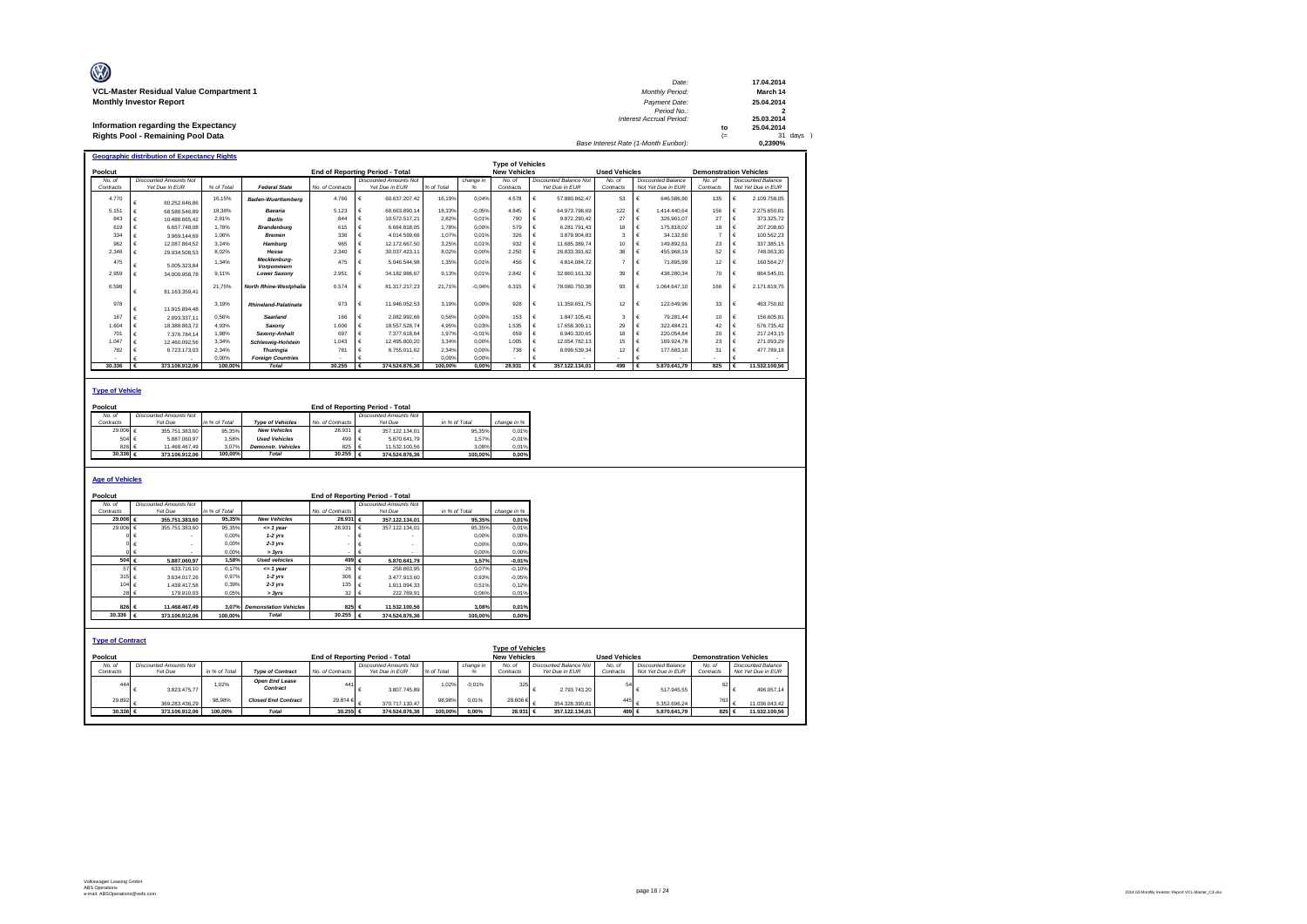| O                                                    |                                       |     |            |
|------------------------------------------------------|---------------------------------------|-----|------------|
|                                                      | Date:                                 |     | 17.04.2014 |
| VCL-Master Residual Value Compartment 1              | Monthly Period:                       |     | March 14   |
| <b>Monthly Investor Report</b>                       | Payment Date:                         |     | 25.04.2014 |
|                                                      | Period No.:                           |     |            |
|                                                      | Interest Accrual Period:              |     | 25.03.2014 |
| Information regarding the Expectancy                 |                                       | to  | 25.04.2014 |
| <b>Rights Pool - Remaining Pool Data</b>             |                                       | $=$ | 31 days    |
|                                                      | Base Interest Rate (1-Month Euribor): |     | 0.2390%    |
| <b>Distribution by Industry of Expectancy Rights</b> |                                       |     |            |

|                                                                                                                                                                                       | Distribution by Industry of Expectancy Rights<br><b>Type of Vehicles</b> |                |                                                                                 |                                                               |                               |                |                |           |                                    |                               |                                    |                |                               |
|---------------------------------------------------------------------------------------------------------------------------------------------------------------------------------------|--------------------------------------------------------------------------|----------------|---------------------------------------------------------------------------------|---------------------------------------------------------------|-------------------------------|----------------|----------------|-----------|------------------------------------|-------------------------------|------------------------------------|----------------|-------------------------------|
| Poolcut                                                                                                                                                                               |                                                                          |                |                                                                                 | <b>New Vehicles</b><br><b>End of Reporting Period - Total</b> |                               |                |                |           |                                    |                               |                                    |                | <b>Demonstration Vehicles</b> |
| No. of                                                                                                                                                                                | <b>Discounted Amounts Not</b>                                            |                |                                                                                 |                                                               | Discounted Amounts Not        |                | change in      | No. of    | <b>Discounted Amounts Not</b>      | <b>Used Vehicles</b><br>No of | <b>Discounted Amounts</b>          | No of          | Discounted Amounts            |
| Contracts                                                                                                                                                                             | Yet Due                                                                  | in % of Total  | Industry                                                                        | No. of Contracts                                              | Yet Due                       | in % of Tota   | %              | Contracts | Yet Due                            | Contracts                     | Not Yet Due                        | Contracts      | Not Yet Due                   |
| 222                                                                                                                                                                                   | 2,784,300.54<br>€                                                        | 0.75%          | <b>Agriculture/ Forestry</b>                                                    | 222                                                           | ¢<br>2.843.785.76             | 0.76%          | $-0.01%$       | 202       | 2.609.080.36<br>$\epsilon$         | $\mathfrak s$                 | $\epsilon$<br>46.767.55            | 15             | €<br>187.937.85               |
| 371                                                                                                                                                                                   | €<br>4.644.840.94                                                        | 1.24%          | <b>Chemical Industry</b>                                                        | 387                                                           | €<br>4.876.362.98             | 1,30%          | $-0.06%$       | 382       | 4.807.796.14<br>€                  | $\overline{2}$                | 34.999.58<br>€                     | 3              | ¢<br>33,567.26                |
| 1.657                                                                                                                                                                                 | ¢<br>21.812.026.49                                                       | 5.85%          | <b>Information Technology</b>                                                   | 1.692                                                         | É.<br>22.369.068.43           | 5.97%          | $-0.13%$       | 1.638     | c<br>21.653.262,69                 | 25                            | €<br>312.252.18                    | 29             | c<br>403.553.56               |
| 3.429                                                                                                                                                                                 | ¢<br>39.973.241.81                                                       | 10.71%         | Construction                                                                    | 3.390                                                         | ¢<br>39.801.364.93            | 10.63%         | 0.09%          | 3.190     | $\epsilon$<br>37,403,906.82        | 74                            | $\epsilon$<br>803.999.63           | 126            | c<br>1.593.458.48             |
| 351                                                                                                                                                                                   | ¢<br>3.960.102.73                                                        | 1.06%          | <b>Energy/Mining</b>                                                            | 371                                                           | ¢<br>4.210.681.23             | 1,12%          | $-0.06%$       | 366       | €<br>4.141.234.81                  | $\overline{\mathbf{3}}$       | $\epsilon$<br>37.027.79            | $\overline{2}$ | c<br>32.418.63                |
| 993                                                                                                                                                                                   | ¢<br>14.402.522.51                                                       | 3.86%          | <b>Financial Services</b>                                                       | 974                                                           | ¢<br>14.056.998.17            | 3,75%          | 0.11%          | 918       | €<br>13.279.199.26                 | 28                            | $\epsilon$<br>419.385.33           | 28             | ¢<br>358.413.58               |
| 515                                                                                                                                                                                   | €<br>6.374.870.02                                                        | 1.71%          | <b>Hotel and Restaurant</b><br>Industry                                         | 514                                                           | ¢<br>6.428.971.40             | 1,72%          | $-0.01%$       | 470       | 5.883.549.90<br>€                  | 15                            | $\epsilon$<br>199,288.39           | 29             | c<br>346.133.11               |
| 5.944                                                                                                                                                                                 | €<br>75.271.699.01                                                       | 20.17%         | <b>Manufacturing Industry</b>                                                   | 5.939                                                         | Ė<br>75.426.134.09            | 20.149         | 0.04%          | 5.789     | 73.503.511.87                      | 50                            | ¢<br>538,890.67                    | 100            | ¢<br>1.383.731.55             |
| 4.746                                                                                                                                                                                 | €<br>63.591.923.84                                                       | 17.04%         | <b>Other Services</b>                                                           | 4.744                                                         | ¢<br>64.026.060.74            | 17.109         | $-0.05%$       | 4.500     | 60.418.529.80<br>€                 | 85                            | 1.075.832.14<br>c                  | 159            | ¢<br>2,531,698.80             |
| 4.862                                                                                                                                                                                 | 51.645.484.62<br>€                                                       | 13.84%         | <b>Public Administration.</b><br><b>Education, Health Care.</b><br>Public Serv. | 4.837                                                         | ¢<br>51.981.127.31            | 13.88%         | $-0.04%$       | 4.648     | 49.752.149.22<br>€                 | 71                            | ¢<br>735.951.14                    | 118            | €<br>1.493.026.95             |
| 5.557                                                                                                                                                                                 | €<br>69.081.738.04                                                       | 18.52%         | Retail/ Wholesale                                                               | 5.514                                                         | ¢<br>69.068.644.75            | 18.449         | 0.07%          | 5.269     | €<br>65.654.100.92                 | 103                           | $\epsilon$<br>1.185.965.64         | 142            | ¢<br>2.228.578.19             |
| 833                                                                                                                                                                                   | €<br>9.655.103.75                                                        | 2.59%          | <b>Real Estate</b>                                                              | 828                                                           | €<br>9,568,964.22             | 2,55%          | 0.03%          | 764       | €<br>8,786,011.94                  | 23                            | $\epsilon$<br>292.558.40           | 41             | €<br>490.393.88               |
| 823                                                                                                                                                                                   | €<br>9.574.237.66                                                        | 2.57%          | Transportation                                                                  | 807                                                           | €<br>9.469.174,45             | 2.53%          | 0.04%          | 762       | €<br>8.867.155.89                  | 15                            | €<br>187.723.35                    | 30             | c<br>414.295.21               |
|                                                                                                                                                                                       | ¢                                                                        | 0.00%          | Private                                                                         |                                                               | ¢                             | 0.00%          | 0.00%          |           | €                                  | $\sim$                        | €                                  |                | €                             |
| 33                                                                                                                                                                                    | Ġ<br>334.820.10                                                          | 0.09%          | Other                                                                           | 36                                                            | 397.537.90                    | 0.119          | $-0.029$       | 33        | €<br>362.644.39                    |                               | ¢                                  | 3              | c<br>34,893.51                |
| 30.336                                                                                                                                                                                | 373,106,912.06                                                           | 100.00%        | Total                                                                           | 30.255                                                        | 374,524,876,36<br>c           | 100.00%        | 0.00%          | 28,931    | c<br>357.122.134.01                | 499                           | $\epsilon$<br>5,870,641.79         | 825            | c<br>11.532.100.56            |
| <b>Top 10 Lessees</b><br><b>Type of Vehicles</b><br><b>New Vehicles</b><br><b>End of Reporting Period - Total</b><br><b>Used Vehicles</b><br>Poolcut<br><b>Demonstration Vehicles</b> |                                                                          |                |                                                                                 |                                                               |                               |                |                |           |                                    |                               |                                    |                |                               |
| No. of                                                                                                                                                                                | <b>Discounted Amounts Not</b>                                            |                |                                                                                 |                                                               | <b>Discounted Amounts Not</b> |                | change in      | No of     | <b>Discounted Amounts Not</b>      | No of                         | <b>Discounted Amounts</b>          | No. of         | <b>Discounted Amounts</b>     |
| Contracts                                                                                                                                                                             | Yet Due                                                                  | in % of Total  | <b>Top 10 Lessees</b>                                                           | No. of Contracts                                              | Yet Due                       | in % of Tota   | %              | Contracts | Yet Due                            | Contracts                     | Not Yet Due                        | Contracts      | Not Yet Due                   |
| 19                                                                                                                                                                                    | 183.113.02<br>€                                                          | 0.05%          |                                                                                 | 18                                                            | ¢<br>261.875.46               | 0.079          | 0.02%          | 17        | €<br>253.497.20                    |                               | ¢                                  |                | ¢<br>8.378.26                 |
| 12                                                                                                                                                                                    | €<br>166,130.70                                                          | 0.04%          | $\overline{2}$                                                                  | 15                                                            | €<br>256,369.92               | 0.07%          | 0.02%          | 15        | 256,369.92<br>€                    |                               | ¢<br>×.                            |                | c                             |
| 18                                                                                                                                                                                    | ¢<br>153,820.95                                                          | 0.04%          | 3                                                                               | 22                                                            | ¢<br>195,545.74               | 0.05%          | 0.01%          | 22        | 195,545.74<br>€                    | $\sim$                        | €                                  |                | ¢                             |
| 8                                                                                                                                                                                     | €<br>153,638.53                                                          | 0.04%          |                                                                                 | 13                                                            | Ė<br>193,563.92               | 0.05%          | 0.01%          | 13        | 193,563.92<br>€                    | $\sim$                        | ¢                                  | ٠              | c<br>٠                        |
| 10                                                                                                                                                                                    | ¢<br>150.429.12                                                          | 0.04%          | 5                                                                               | 15                                                            | Ė<br>192.114,75               | 0,059          | 0.01%          | 15        | 192.114.75<br>€                    | $\sim$                        | ¢<br>$\overline{\phantom{a}}$      |                | ¢<br>÷                        |
| 15                                                                                                                                                                                    | €<br>147.661,79                                                          | 0.04%          | 6                                                                               | 11                                                            | €<br>186,509.16               | 0.05%          | 0.01%          | 11        | 186,509.16<br>€                    |                               | ¢                                  |                | €                             |
| 5                                                                                                                                                                                     | €<br>144.948.01                                                          | 0.04%          | 7                                                                               | 19                                                            | €<br>184.439.39               | 0,05%          | 0.01%          | 19        | 184.439.39<br>€                    |                               | ¢                                  |                | É                             |
| 15<br>11                                                                                                                                                                              | ¢<br>142.298.50                                                          | 0.04%          | $\boldsymbol{s}$                                                                | 10                                                            | ¢<br>182.603.44<br>Ė          | 0.05%<br>0.05% | 0.01%<br>0.01% | 10        | €<br>182,603.44                    |                               | ¢<br>×.                            |                | ¢<br>÷                        |
| $\mathbf{Q}$                                                                                                                                                                          | €<br>138.814.97<br>¢<br>136.911.58                                       | 0.04%<br>0.04% | $\mathbf{Q}$<br>10                                                              | 13<br>14                                                      | 180.346.77<br>¢<br>180,006.57 | 0.05%          | 0.01%          | 13<br>14  | 180.346.77<br>€<br>180,006.57<br>€ |                               | ¢<br>€<br>$\overline{\phantom{a}}$ |                | c<br>٠<br>¢                   |
| 122                                                                                                                                                                                   | 1.517.767.17<br>¢                                                        | 0.41%          | Total                                                                           | 150                                                           | €<br>2.013.375,12             | 0.67%          | 0.13%          | 149       | 2.004.996.86<br>€                  | ٠                             | €<br>$\overline{\phantom{a}}$      | $\overline{1}$ | 8,378.26<br>¢                 |
|                                                                                                                                                                                       |                                                                          |                |                                                                                 |                                                               |                               |                |                |           |                                    |                               |                                    |                |                               |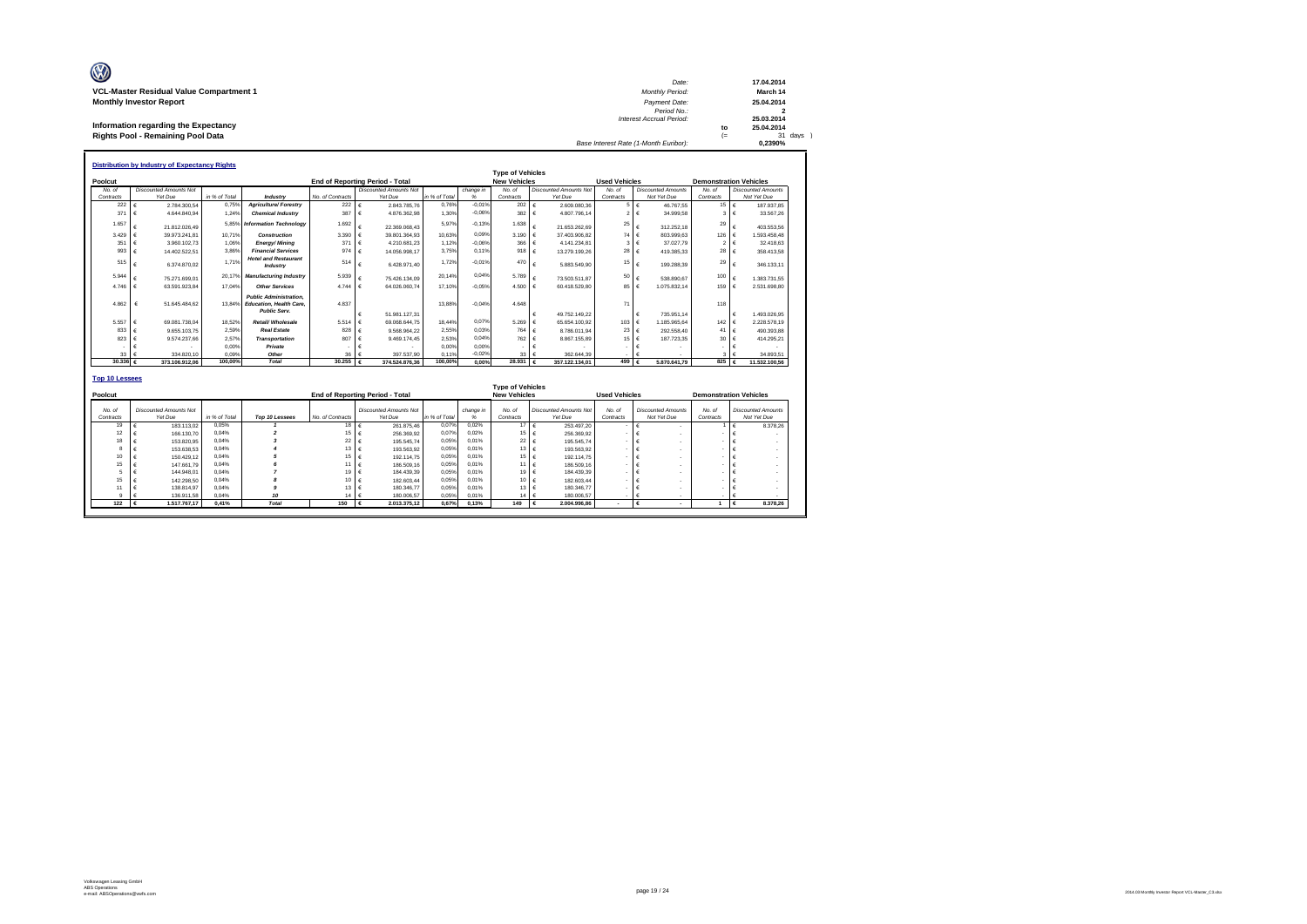V **VCL-Master Residual Value Compartment 1** *Monthly Period:* **31.03.2014**

**Contracts in Arrears I. \*)**

*Reporting Date:* **17.04.2014 Monthly Investor Report** *Payment Date:* **25.04.2014** *Period No.:* **2** *Interest Accrual Period:* **20.03.2014 to 25.04.2014 31** *Base Interest Rate (1-Month Euribor):* **0,239**

| <b>Contracts in Arrears *)</b>                                                                     |                                 |                  |                                                          |                                           |                                            |                  |                                                                 |                                                           |                            |   |                                                                 |                            |   |                                                                 |                               |   |                                                                 |
|----------------------------------------------------------------------------------------------------|---------------------------------|------------------|----------------------------------------------------------|-------------------------------------------|--------------------------------------------|------------------|-----------------------------------------------------------------|-----------------------------------------------------------|----------------------------|---|-----------------------------------------------------------------|----------------------------|---|-----------------------------------------------------------------|-------------------------------|---|-----------------------------------------------------------------|
|                                                                                                    | <b>Reporting Period - Total</b> |                  |                                                          |                                           |                                            |                  |                                                                 |                                                           | <b>New Vehicles</b>        |   |                                                                 | <b>Used Vehicles</b>       |   |                                                                 | <b>Demonstration Vehicles</b> |   |                                                                 |
| by month                                                                                           | No. of<br><b>Contracts</b>      |                  | <b>Delinquent</b><br><b>Discounted</b><br><b>Balance</b> |                                           | <b>Future Discounted</b><br><b>Balance</b> |                  | <b>Total Outstanding</b><br><b>Discounted</b><br><b>Balance</b> | in % of<br><b>Discounted</b><br>Poolbalance<br><b>EoP</b> | No. of<br><b>Contracts</b> |   | <b>Total Outstanding</b><br><b>Discounted</b><br><b>Balance</b> | No. of<br><b>Contracts</b> |   | <b>Total Outstanding</b><br><b>Discounted</b><br><b>Balance</b> | No. of<br><b>Contracts</b>    |   | <b>Total Outstanding</b><br><b>Discounted</b><br><b>Balance</b> |
| not overdue                                                                                        | 4                               | €                | $\blacksquare$                                           | €                                         | 46.205,33                                  | €                | 46.205,33                                                       | 0,01%                                                     | 2                          | € | 13.850,70                                                       | $\mathbf{1}$               | € | 11.113,63                                                       | $\overline{1}$                | € | 21.241,00                                                       |
| 1-month overdue                                                                                    | 162                             |                  | $\overline{\phantom{a}}$                                 | €                                         | 2.011.640,58                               | €                | 2.011.640,58                                                    | 0,54%                                                     | 155                        | € | 1.922.832,27                                                    | ٠                          | € |                                                                 | $\overline{7}$                | € | 88.808,31                                                       |
| 2-month overdue                                                                                    | 63                              | €                | $\blacksquare$                                           | €                                         | 753.719,12                                 | €                | 753.719,12                                                      | 0,20%                                                     | 57                         | € | 671.099,63                                                      | 3                          | € | 28.448,08                                                       | 3                             | € | 54.171,41                                                       |
| 3-month overdue                                                                                    |                                 |                  |                                                          | €                                         | 8.963,40                                   | €                | 8.963,40                                                        | 0,00%                                                     |                            | € | 8.963,40                                                        | ٠                          | € |                                                                 |                               | € |                                                                 |
| 4-month overdue                                                                                    | $\sim$                          | €                |                                                          | €                                         |                                            | €                |                                                                 | 0,00%                                                     | ۰                          | € |                                                                 | ٠                          | € |                                                                 | ٠                             | € |                                                                 |
| 5-month overdue                                                                                    | $\sim$                          | €                |                                                          | €                                         |                                            | €                |                                                                 | 0,00%                                                     | ۰                          | € |                                                                 | ٠                          | € | $\sim$                                                          | $\overline{\phantom{a}}$      | € |                                                                 |
| 6-month overdue                                                                                    | $\overline{\phantom{a}}$        | €                |                                                          | €                                         |                                            | €                | $\sim$                                                          | 0,00%                                                     |                            | € | $\tilde{\phantom{a}}$                                           | -                          | € | $\sim$                                                          |                               | € |                                                                 |
| 7-month overdue                                                                                    | $\sim$                          | €                |                                                          | €                                         |                                            | €                | $\overline{\phantom{0}}$                                        | 0,00%                                                     | ۰                          | € |                                                                 | ٠                          | € |                                                                 |                               | € |                                                                 |
| 8-month overdue                                                                                    | $\sim$                          | €                |                                                          | €                                         |                                            | €                |                                                                 | 0,00%                                                     |                            | € |                                                                 | ٠                          | € |                                                                 |                               | € |                                                                 |
| 9-month overdue                                                                                    | $\overline{\phantom{a}}$        | €                |                                                          | €                                         |                                            | €                | $\sim$                                                          | 0,00%                                                     |                            | € |                                                                 | ٠                          | € |                                                                 |                               | € |                                                                 |
| 10-month overdue                                                                                   | $\sim$                          |                  |                                                          |                                           |                                            |                  |                                                                 | 0,00%                                                     | $\blacksquare$             | € |                                                                 | ٠                          |   |                                                                 |                               | € |                                                                 |
| > 10-month overdue                                                                                 |                                 |                  |                                                          |                                           |                                            |                  |                                                                 | 0,00%                                                     |                            |   |                                                                 | $\overline{\phantom{0}}$   | € |                                                                 | ٠                             | € |                                                                 |
|                                                                                                    | 230                             | €                |                                                          | €                                         | 2.820.528,43                               | €                | 2.820.528,43                                                    | 0,75%                                                     | 215                        | € | 2.616.746,00                                                    | 4 <sup>1</sup>             | € | 39.561,71                                                       | 11                            | € | 164.220,72                                                      |
| by Status<br>Delinquent<br><b>Terminated</b><br>(Early) Settlements -<br>Not Paid in Full<br>Total | 209<br>21<br>230                | €<br>€<br>€<br>€ | $\sim 100$                                               | $ \epsilon$<br>$ \in$<br>€<br>$ \epsilon$ | 2.552.725,23<br>267.803,20<br>2.820.528,43 | €<br>€<br>€<br>€ | 2.552.725,23<br>267.803,20<br>2.820.528,43                      | 0,68%<br>0,07%<br>0,00%<br>0,75%                          |                            |   |                                                                 |                            |   |                                                                 |                               |   |                                                                 |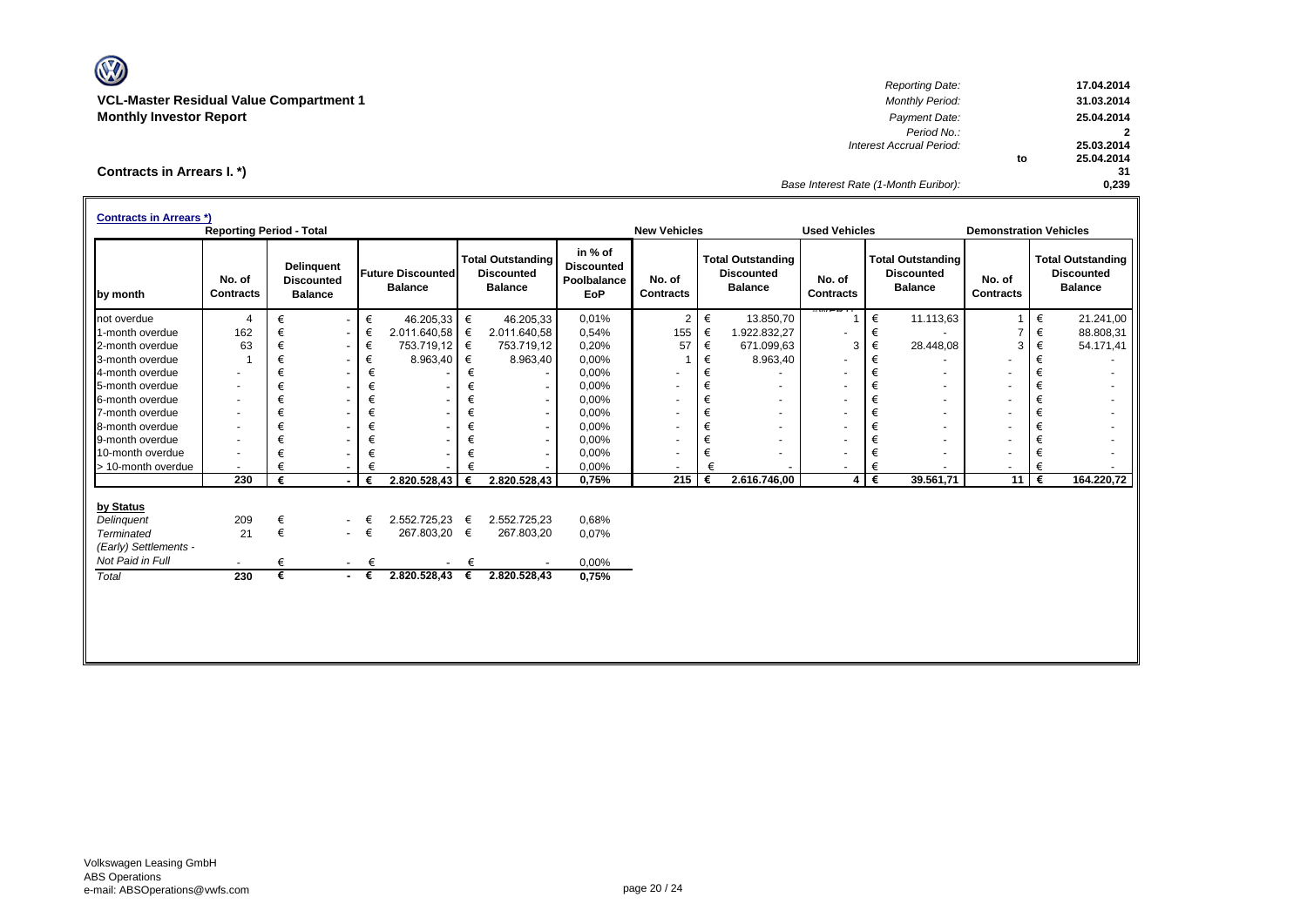| Reporting Date:          |                                       | 17.04.2014 |
|--------------------------|---------------------------------------|------------|
| <b>Monthly Period:</b>   |                                       | 31.03.2014 |
| Payment Date:            |                                       | 25.04.2014 |
| Period No.:              |                                       |            |
| Interest Accrual Period: |                                       | 25.03.2014 |
|                          | to                                    | 25.04.2014 |
|                          |                                       | 31         |
|                          |                                       | 0,239      |
|                          | Base Interest Rate (1-Month Euribor): |            |



**AVA**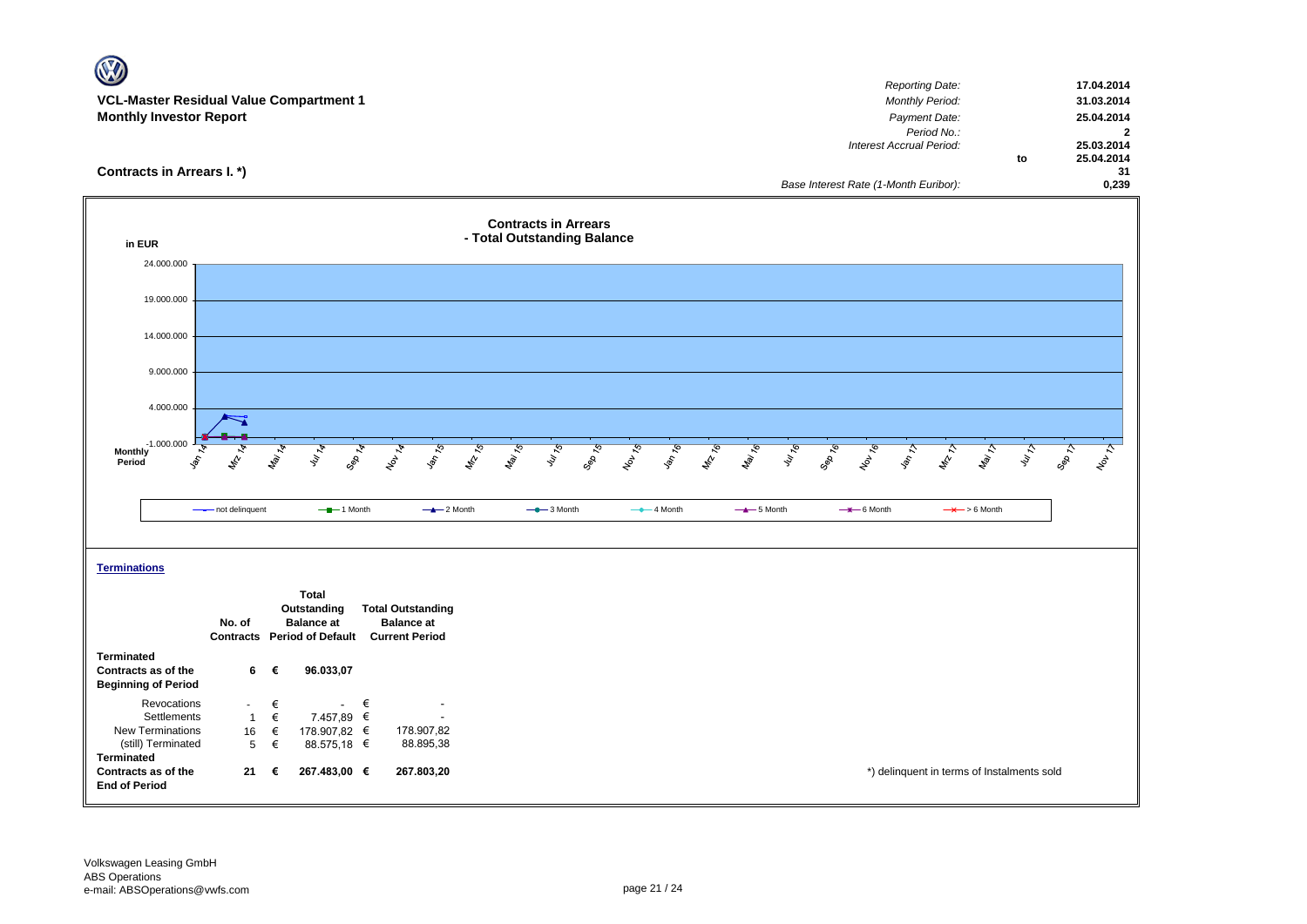| <b>Cumulative Net Losses</b>                                                                                                                                       | No. of<br>Contracts *                            | Amount of<br><b>Default</b>          |
|--------------------------------------------------------------------------------------------------------------------------------------------------------------------|--------------------------------------------------|--------------------------------------|
| *these figures refer to Write Offs effective for VCL Master S.A. Compartment 1 only<br>(incl. those contracts whose RV has not been sold to VCLM RV Compartment 1) | Rate (1-Month<br>Euribor):                       | 0.2390%                              |
| Write Offs *                                                                                                                                                       | Period No.<br>Interest Accrual Period:<br>to     | 2<br>25.03.2014<br>25.04.2014        |
| VCL-Master Residual Value Compartment 1<br><b>Monthly Investor Report</b>                                                                                          | Date:<br><b>Monthly Period:</b><br>Payment Date: | 17.04.2014<br>March 14<br>25.04.2014 |

Defaulted Contracts registered in current Period 37 € 135.841,70 Cumulative Defaulted Contracts incl. current Period 1.851 € 7.194.792,70

## **Losses by Monthly Period**

|                                 |                           | <b>Write-Offs of</b><br>the Monthly Period |                                  | <b>Cumulative Write-Offs</b> |
|---------------------------------|---------------------------|--------------------------------------------|----------------------------------|------------------------------|
| <b>Monthly</b><br><b>Period</b> | Number of<br>Contracts *) | <b>Write-Offs</b>                          | <b>Number of</b><br>Contracts *) | <b>Write-Offs</b>            |
| Dec 09                          |                           |                                            |                                  |                              |
| Jan 10                          | $\overline{a}$            |                                            | $\blacksquare$                   |                              |
| Feb 10                          | $\blacksquare$            |                                            |                                  |                              |
| Mar 10                          |                           |                                            |                                  |                              |
| Apr 10                          | $\overline{\phantom{a}}$  | $\blacksquare$                             | $\overline{\phantom{a}}$         |                              |
| May 10                          | $\blacksquare$            |                                            |                                  |                              |
| <b>Jun 10</b>                   |                           |                                            |                                  |                              |
| <b>Jul 10</b>                   | $\overline{\phantom{a}}$  |                                            | -                                |                              |
| Aug 10                          | 9                         | 50.295,01                                  | 9                                | 50.295,01                    |
| Sep 10                          | $\overline{2}$            | 8.071,60                                   | 11                               | 58.366,61                    |
| Oct 10                          | 7                         | 30.954,84                                  | 18                               | 89.321,45                    |
| Nov 10                          | 15                        | 70.163,12                                  | 33                               | 159.484,57                   |
| Dec 10                          | 11                        | 71.387,33                                  | 44                               | 230.871,90                   |
| Jan 11                          | 16                        | 73.685,61                                  | 60                               | 304.557,51                   |
| Feb 11                          | 7                         | 34.411,99                                  | 67                               | 338.969,50                   |
| Mar <sub>11</sub>               | $\overline{9}$            | $\overline{62}$ .592,15                    | 76                               | 401.561,65                   |
| Apr 11                          | 15                        | 86.288,20                                  | 91                               | 487.849,85                   |
| May 11                          | 20                        | 101.111,11                                 | 111                              | 588.960,96                   |
| <b>Jun 11</b>                   | 42                        | 172.816,37                                 | 153                              | 761.777,33                   |
| <b>Jul 11</b>                   | 31                        | 152.827,80                                 | 184                              | 914.605,13                   |
| Aug 11                          | 18                        | 80.559,83                                  | 202                              | 995.164,96                   |
| Sep $11$                        | 34                        | 188.002,31                                 | 236                              | 1.183.167,27                 |
| Oct 11                          | 18                        | 73.464,24                                  | 254                              | 1.256.631,51                 |
| Nov 11                          | 56                        | 213.523,67                                 | 310                              | 1.470.155,18                 |
| Dec 11                          | 45                        | 152.121,74                                 | 355                              | 1.622.276,92                 |
| Jan 12                          | 60                        | 193.538.76                                 | 415                              | 1.815.815,68                 |
| Feb <sub>12</sub>               | 37                        | 162.341,73                                 | 452                              | 1.978.157,41                 |
| Mar 12                          | 73                        | 214.516.98                                 | 525                              | 2.192.674,39                 |
| Apr 12                          | 53                        | 162.973,38                                 | 578                              | 2.355.647,77                 |
| <b>May 12</b>                   | 14                        | 68.864,93                                  | 592                              | 2.424.512,70                 |
| <b>Jun 12</b>                   | 38                        | 153.404.88                                 | 630                              | 2.577.917,58                 |
| <b>Jul 12</b>                   | 35                        | 113.867,54                                 | 665                              | 2.691.785,12                 |
| Aug 12                          | 47                        | 177.292,45                                 | 712                              | 2.869.077,57                 |
| Sep 12                          | 54                        | 177.080,66                                 | 766                              | 3.046.158.23                 |
| Oct 12                          | 59                        | 225.031,79                                 | 825                              | 3.271.190,02                 |
| Nov 12                          | 45                        | 170.377,61                                 | 870                              | 3.441.567,63                 |
| Dec 12                          | 65                        | 245.057,95                                 | 935                              | 3.686.625,58                 |
|                                 | <b>Total</b>              | <b>Total</b>                               |                                  |                              |
|                                 | 935                       | 3.686.625,58                               |                                  |                              |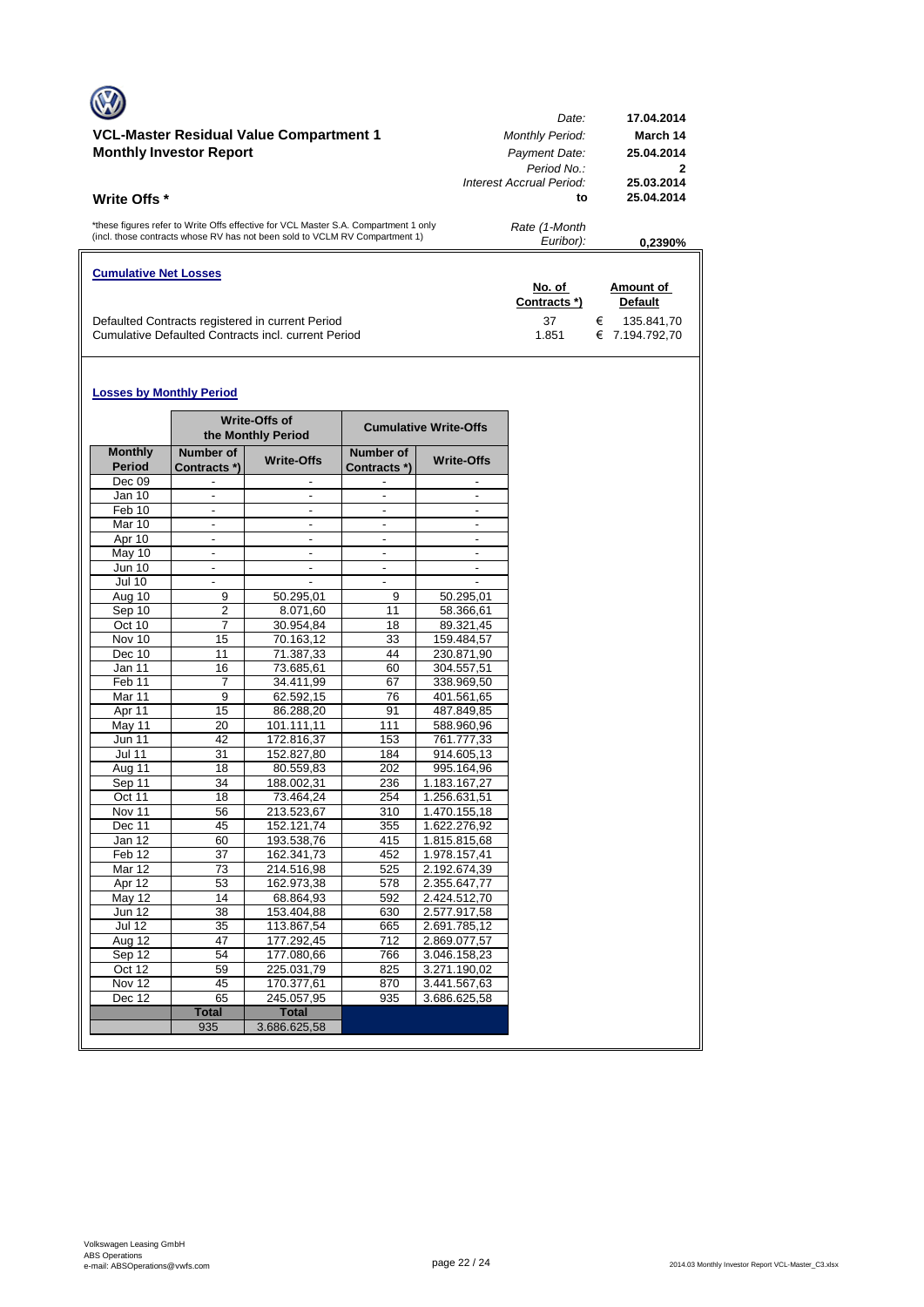### **VCL-Master Residual Value Compartment 1** *Monthly Period:* **March 14 Monthly Investor Report** *Payment Date:* **25.04.2014**

*Date:* **17.04.2014** *Period No.:* **2** *Interest Accrual Period:* **25.03.2014 Write Offs \* to** 

\*these figures refer to Write Offs effective for VCL Master S.A. Compartment 1 only (incl. those contracts whose RV has not been sold to VCLM RV Compartment 1)

| Rate (1-Month |  |
|---------------|--|
| Euribor):     |  |

*Euribor):* **0,2390%**

|                                 |                                  | Write-Offs of<br>the Monthly Period |                           | <b>Cumulative Write-Offs</b> |
|---------------------------------|----------------------------------|-------------------------------------|---------------------------|------------------------------|
| <b>Monthly</b><br><b>Period</b> | <b>Number of</b><br>Contracts *) | <b>Write-Offs</b>                   | Number of<br>Contracts *) | <b>Write-Offs</b>            |
| Total - Dec 12                  | 935                              | 3.686.625,58                        |                           |                              |
| Jan 13                          | 67                               | 225.971,81                          | 1.002                     | 3.912.597,39                 |
| Feb 13                          | 33                               | 157.041,93                          | 1.035                     | 4.069.639,32                 |
| <b>Mar 13</b>                   | 62                               | 208.030,55                          | 1.097                     | 4.277.669,87                 |
| Apr 13                          | 46                               | 153.804,88                          | 1.143                     | 4.431.474,75                 |
| <b>May 13</b>                   | 49                               | 158.329,55                          | 1.192                     | 4.589.804.30                 |
| <b>Jun 13</b>                   | 27                               | 171.516,66                          | 1.219                     | 4.761.320,96                 |
| <b>Jul 13</b>                   | 59                               | 241.886,34                          | 1.278                     | 5.003.207,30                 |
| Aug 13                          | 63                               | 242.837.83                          | 1.341                     | 5.246.045,13                 |
| Sep $13$                        | 97                               | 367.680,37                          | 1.438                     | 5.613.725,50                 |
| Oct 13                          | 77                               | 314.686,24                          | 1.515                     | 5.928.411,74                 |
| Nov 13                          | 69                               | 201.914,66                          | 1.584                     | 6.130.326,40                 |
| Dec 13                          | 60                               | 270.680,39                          | 1.644                     | 6.401.006,79                 |
| Jan 14                          | 125                              | 479.994,04                          | 1.769                     | 6.881.000,83                 |
| Feb 14                          | 45                               | 177.950,17                          | 1.814                     | 7.058.951,00                 |
| Mar 14                          | $\overline{37}$                  | 135.841,70                          | 1.851                     | 7.194.792,70                 |
| Apr 14                          | $\overline{\phantom{a}}$         | $\overline{\phantom{a}}$            | $\overline{\phantom{a}}$  | $\overline{\phantom{a}}$     |
| May 14                          |                                  | L,                                  |                           | $\blacksquare$               |
| Jun 14                          |                                  | $\blacksquare$                      | $\overline{\phantom{0}}$  | $\blacksquare$               |
| <b>Jul 14</b>                   | $\frac{1}{2}$                    |                                     |                           |                              |
| Aug 14                          | -                                |                                     |                           |                              |
| Sep 14                          | -                                | $\overline{\phantom{a}}$            | $\overline{\phantom{a}}$  | $\overline{\phantom{a}}$     |
| Oct 14                          |                                  |                                     |                           |                              |
| Nov 14                          | $\overline{\phantom{0}}$         |                                     |                           |                              |
| Dec 14                          |                                  |                                     |                           |                              |
|                                 | <b>Total</b>                     | <b>Total</b>                        |                           |                              |
|                                 | 1.851                            | 7.194.792,70                        |                           |                              |